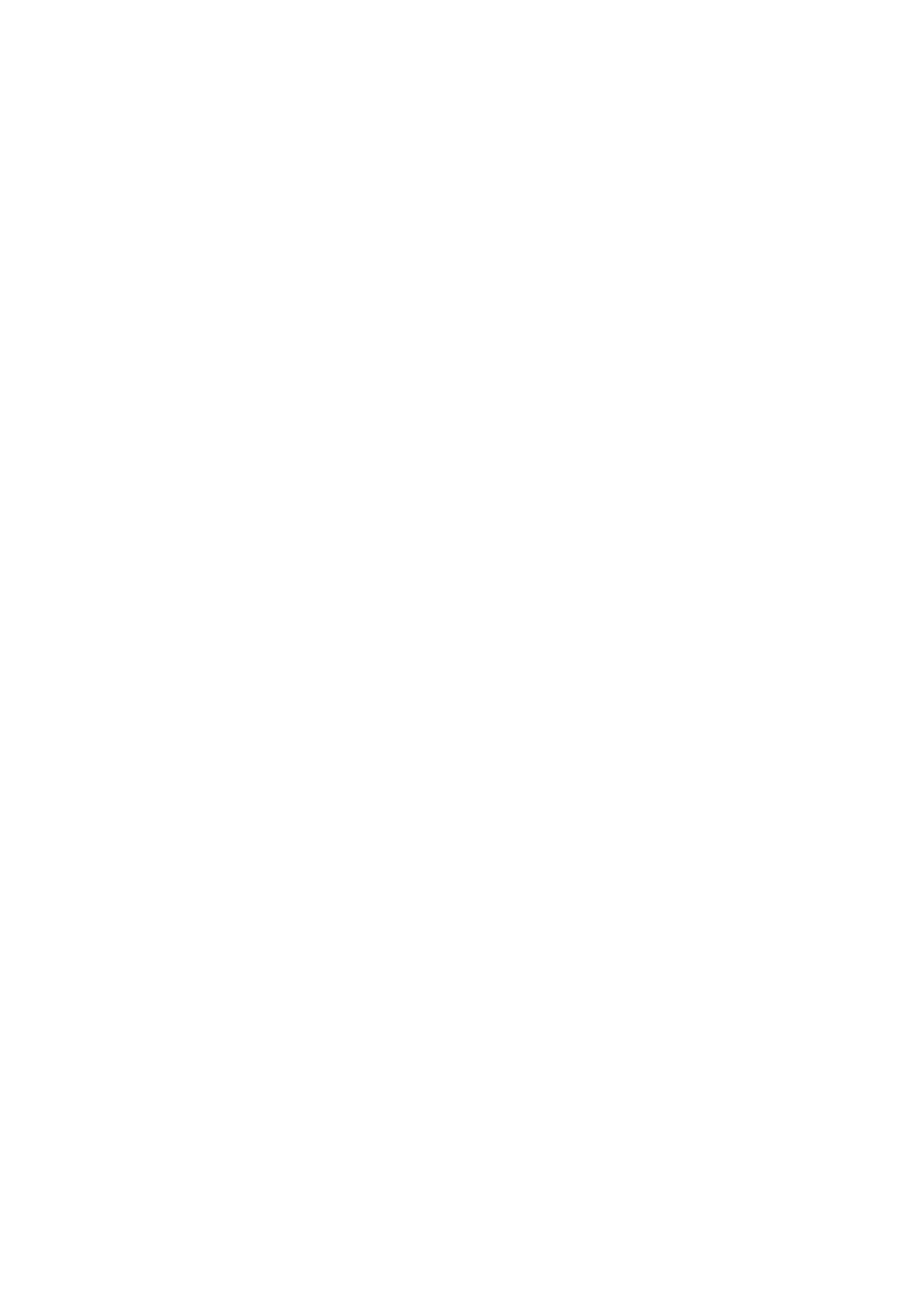#### <span id="page-2-0"></span>**CÓDIGO PROGRAMA PRINCIPAL**

```
Imports System.Threading
Public Class FormOsciloscopio
#Region "Variables"
     Public VDIVA As Double
     Public VDIVB As Double
     Public TDIV As Double
     Public TRIGGER As Double
     Public BTRIGGER As Byte
     Public fichero As String
    Public ObjDatosSeñal As DatosSeñal
     Public ObjGrafica As Grafica
     Public ObjCapturaDat As CapturaDatos
     Public ObjArchivo As ArchivosTxt
     Public dibujoEjes As Graphics
     Public dibujoA As Graphics
     Public dibujoB As Graphics
     Public dibujoCP As Graphics
     Public btmp As Bitmap
     Public btmpCP As Bitmap
     Public PSize As Size
     Public ComandFFT As FormFFT
     Public CoordX As Integer
     Public CoordYA As Integer
     Public CoordYB As Integer
     Public threadREPRESENTAR As Thread
     Public threadTRIGGERAUTO As Thread
     Public threadTRIGGERSUB As Thread
     Public threadTRIGGERBAJ As Thread
     Public threadObtDatos As Thread
    Public threadTrigger As Thread
     Public threadFFT As Thread
#End Region
#Region "Constructor"
     Public Sub New()
         ' Llamada necesaria para el Diseñador de Windows Forms.
         InitializeComponent()
         ' Agregue cualquier inicialización después de la llamada a 
InitializeComponent().
         ObjCapturaDat = New CapturaDatos
         ObjDatosSeñal = New DatosSeñal
         ObjGrafica = New Grafica
         ObjArchivo = New ArchivosTxt
```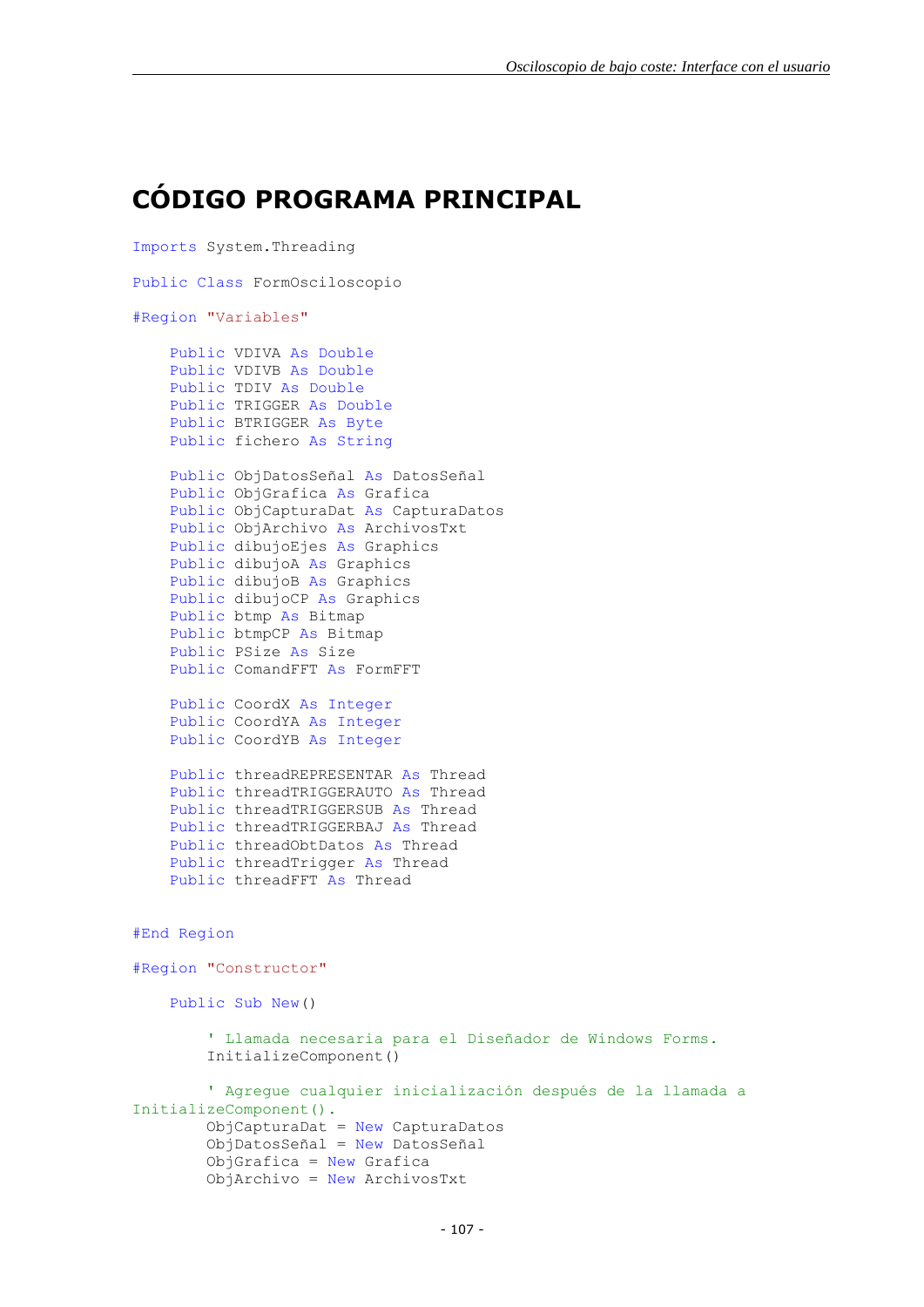```
 VDIVA = 1
        VDIVB = 1TDIV = 0.02 TRIGGER = 0
         CoordX = TBEjeX.Value
         CoordYA = TBCanalA.Value
         CoordYB = TBCanalB.Value
        LblVDivA.Text = "CH A = " & VDIVA & "V/DIV"
        LblVDivB.Text = "CH B = " & VDIVB & "V/DIV"
        LblTimeDiv.Text = "Time= " \& TDIV \& "s/DIV"
         btmp = New Bitmap(PBGrafico.Width, PBGrafico.Height)
         btmpCP = New Bitmap(PBGrafico.Width, PBGrafico.Height)
         dibujoA = Graphics.FromImage(btmp)
         dibujoB = Graphics.FromImage(btmp)
         dibujoCP = Graphics.FromImage(btmpCP)
         dibujoEjes = Graphics.FromImage(btmp)
        ComandFFT = New FormFFT() threadTRIGGERAUTO = New Thread(New
ParameterizedThreadStart(AddressOf ObjCapturaDat.CapturaAuto))
        threadTRIGGERSUB = New Thread(New)ParameterizedThreadStart(AddressOf ObjCapturaDat.CapturarSUB))
         threadTRIGGERBAJ = New Thread(New
ParameterizedThreadStart(AddressOf ObjCapturaDat.CapturarBAJ))
        threedREPRESENTAR = New Thread(New)ParameterizedThreadStart(AddressOf Representar))
         threadObtDatos = New Thread(New ParameterizedThreadStart(AddressOf
ObtenerDatos))
         threadFFT = New Thread(New ParameterizedThreadStart(AddressOf
ComandFFT.ObtDatosFFT))
         threadTrigger = New Thread(New ParameterizedThreadStart(AddressOf
ObjCapturaDat.ObtenerBTRG))
     End Sub
#End Region
#Region "Funciones modo Canal"
     Private Sub ChBHold_CheckedChanged(ByVal sender As System.Object, ByVal
e As System.EventArgs) Handles ChBHold.CheckedChanged
         If ChBHold.CheckState = CheckState.Unchecked Then
             If RBTRGAuto.Checked = True Or RBTRGDef.Checked = True Or
ChBDatosArch.CheckState = CheckState.Checked Then
                 If RBCanalA.Checked = True Or RBCanalB.Checked = True Or
RBDual.Checked = True Then
                     If threadREPRESENTAR.ThreadState = ThreadState.Running 
Then
                         threadREPRESENTAR.Abort()
                     End If
                    If threadREPRESENTAR.ThreadState = ThreadState.Stopped 
Or threadREPRESENTAR.ThreadState = ThreadState.Aborted Then
                        threedREPRESENTAR = New Thread(New)ParameterizedThreadStart(AddressOf Representar))
                         threadREPRESENTAR.Start()
                     End If
                    If threadREPRESENTAR.ThreadState = 
ThreadState.Unstarted Then
```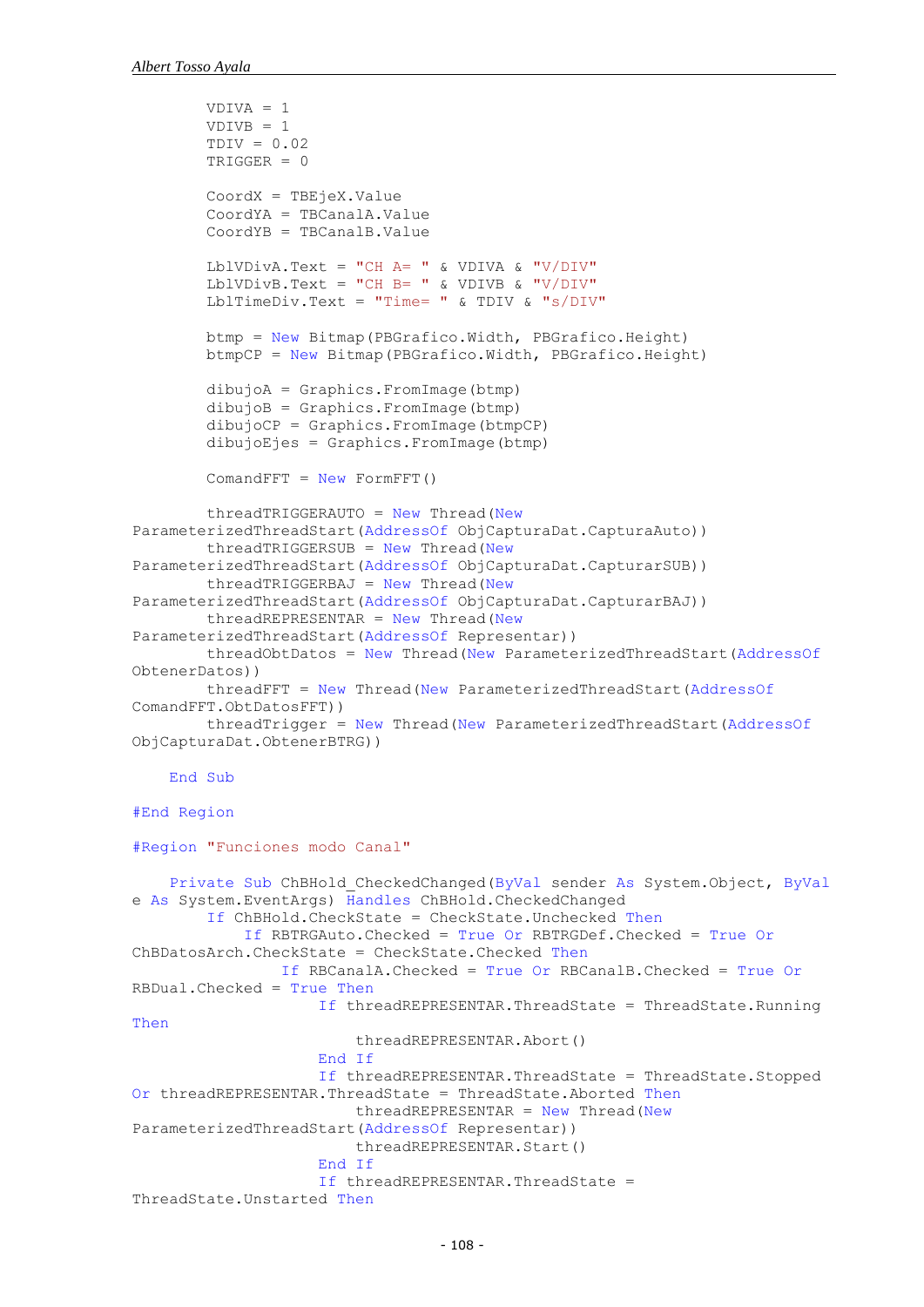```
 threadREPRESENTAR.Start()
                     End If
                 End If
             End If
         End If
     End Sub
     Private Sub ChBGNDA_CheckStateChanged(ByVal sender As Object, ByVal e 
As System.EventArgs) Handles ChBGNDA.CheckStateChanged
         If ChBGNDA.CheckState = CheckState.Unchecked Then
             If RBTRGAuto.Checked = True Then
                 If threadObtDatos.ThreadState = ThreadState.Running Or
threadTRIGGERAUTO.ThreadState = ThreadState.Running Or
threadTRIGGERSUB.ThreadState = ThreadState.Running Or
threadTRIGGERBAJ.ThreadState = ThreadState.Running Then
                     threadTRIGGERAUTO.Abort()
                    If threadTRIGGERSUB.ThreadState <> 
ThreadState.Unstarted Then
                          threadTRIGGERSUB.Abort()
                     End If
                    If threadTRIGGERBAJ.ThreadState <> 
ThreadState.Unstarted Then
                          threadTRIGGERBAJ.Abort()
                     End If
                    If threadObtDatos.ThreadState <> ThreadState.Unstarted 
Then
                          threadObtDatos.Abort()
                     End If
                 End If
                 If threadTRIGGERAUTO.ThreadState = ThreadState.Stopped Or
threadTRIGGERAUTO.ThreadState = ThreadState.Aborted Then
                     threadTRIGGERAUTO = New Thread(New
ParameterizedThreadStart(AddressOf ObjCapturaDat.CapturaAuto))
                     threadTRIGGERAUTO.Start(ObjDatosSeñal)
                 End If
                 If threadTRIGGERAUTO.ThreadState = ThreadState.Unstarted 
Then
                     threadTRIGGERAUTO.Start(ObjDatosSeñal)
                 End If
             End If
             If RBTRGSBD.Checked = True Then
                 If threadObtDatos.ThreadState = ThreadState.Running Or
threadTRIGGERAUTO.ThreadState = ThreadState.Running Or
threadTRIGGERSUB.ThreadState = ThreadState.Running Or
threadTRIGGERBAJ.ThreadState = ThreadState.Running Then
                     If threadTRIGGERAUTO.ThreadState <> 
ThreadState.Unstarted Then
                          threadTRIGGERAUTO.Abort()
                     End If
                    If threadTRIGGERBAJ.ThreadState <>
ThreadState.Unstarted Then
                          threadTRIGGERBAJ.Abort()
                     End If
                    If threadObtDatos.ThreadState <> ThreadState.Unstarted 
Then
                          threadObtDatos.Abort()
                     End If
                    threadTRIGGERSUB.Abort()
                 End If
                 If threadTRIGGERSUB.ThreadState = ThreadState.Stopped Or
threadTRIGGERSUB.ThreadState = ThreadState.Aborted Then
                    threadTRIGGERSUB = New Thread(New)ParameterizedThreadStart(AddressOf ObjCapturaDat.CapturarSUB))
```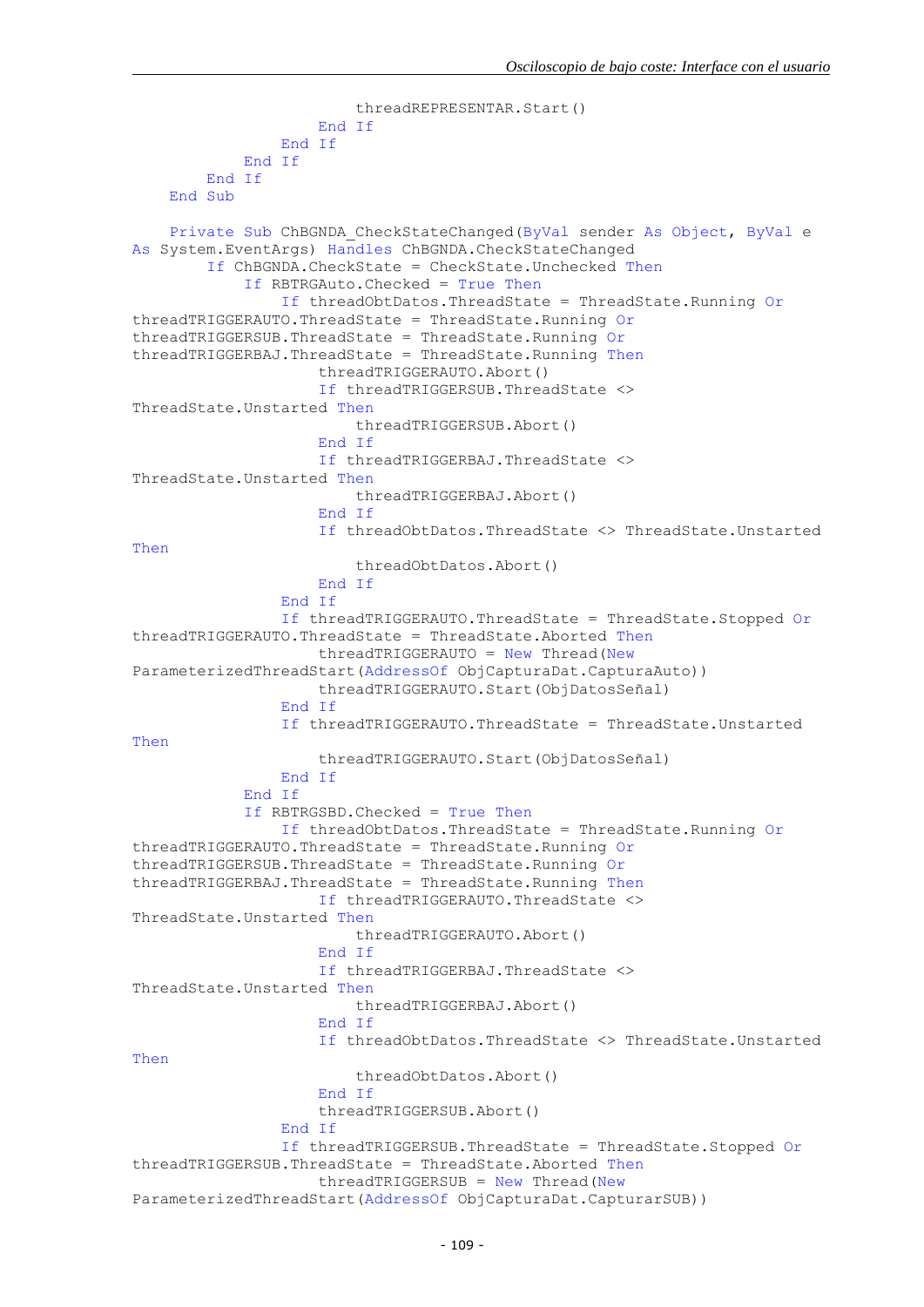threadTRIGGERSUB.Start(ObjDatosSeñal) End If If threadTRIGGERSUB.ThreadState = ThreadState.Unstarted Then threadTRIGGERSUB.Start(ObjDatosSeñal) End If End If If RBTRGBJD.Checked = True Then If threadObtDatos.ThreadState = ThreadState.Running Or threadTRIGGERAUTO.ThreadState = ThreadState.Running Or  $threadTRIGGERSUB.ThreadState = ThreadState.Runnina Or$  $threadTRIGGERBAJ.ThreadState = ThreadState.Sunning Then$  If threadTRIGGERAUTO.ThreadState <> ThreadState.Unstarted Then threadTRIGGERAUTO.Abort() End If If threadTRIGGERSUB.ThreadState <> ThreadState.Unstarted Then threadTRIGGERSUB.Abort() End If If threadObtDatos.ThreadState <> ThreadState.Unstarted Then threadObtDatos.Abort() End If threadTRIGGERBAJ.Abort() End If If threadTRIGGERBAJ.ThreadState = ThreadState.Stopped Or threadTRIGGERBAJ.ThreadState = ThreadState.Aborted Then  $threadTRIGGERBAJ = New Thread(New)$ ParameterizedThreadStart(AddressOf ObjCapturaDat.CapturarBAJ)) threadTRIGGERBAJ.Start(ObjDatosSeñal) End If If threadTRIGGERBAJ.ThreadState = ThreadState.Unstarted Then threadTRIGGERBAJ.Start(ObjDatosSeñal) End If End If If ChBDatosArch.CheckState = CheckState.Checked Then If threadObtDatos.ThreadState = ThreadState.Running Or threadTRIGGERAUTO.ThreadState = ThreadState.Running Or threadTRIGGERSUB.ThreadState = ThreadState.Running Or threadTRIGGERBAJ.ThreadState = ThreadState.Running Then If threadTRIGGERAUTO.ThreadState <> ThreadState.Unstarted Then threadTRIGGERAUTO.Abort() End If If threadTRIGGERSUB.ThreadState <> ThreadState.Unstarted Then threadTRIGGERSUB.Abort() End If If threadTRIGGERBAJ.ThreadState <> ThreadState.Unstarted Then threadTRIGGERBAJ.Abort() End If threadObtDatos.Abort() End If If threadObtDatos.ThreadState = ThreadState.Stopped Or threadObtDatos.ThreadState = ThreadState.Aborted Then  $threadObtDatos = New Thread(New)$ ParameterizedThreadStart(AddressOf ObtenerDatos)) threadObtDatos.Start(fichero) End If If threadObtDatos.ThreadState = ThreadState.Unstarted Then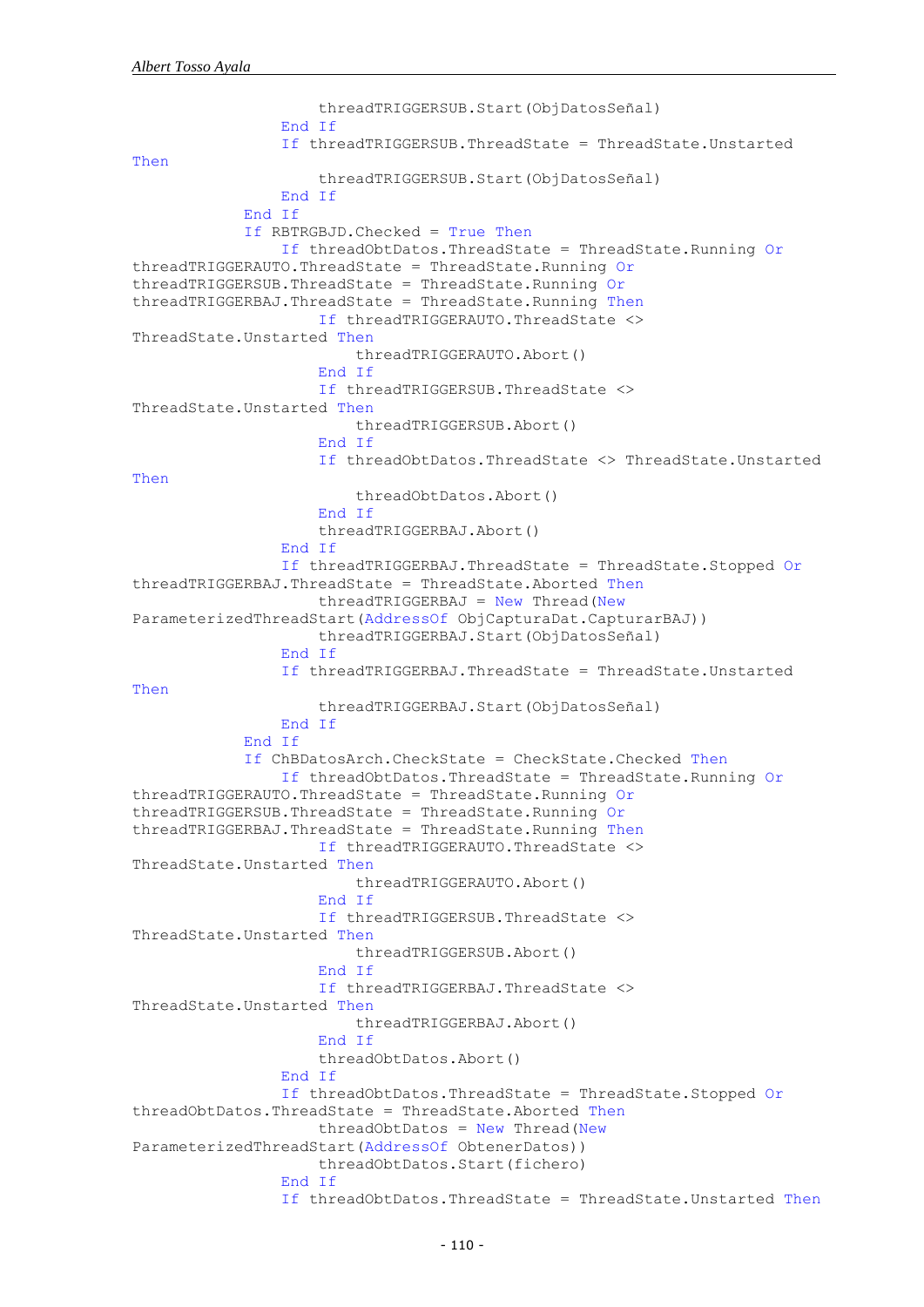```
 threadObtDatos.Start(fichero)
                 End If
             End If
         Else
             If ChBGNDA.CheckState = CheckState.Checked Then
                 If threadTRIGGERAUTO.ThreadState <> ThreadState.Unstarted 
Then
                     threadTRIGGERAUTO.Abort()
                 End If
                 If threadTRIGGERSUB.ThreadState <> ThreadState.Unstarted 
Then
                     threadTRIGGERSUB.Abort()
                 End If
                 If threadTRIGGERBAJ.ThreadState <> ThreadState.Unstarted 
Then
                     threadTRIGGERBAJ.Abort()
                 End If
                 If threadObtDatos.ThreadState <> ThreadState.Unstarted Then
                     threadObtDatos.Abort()
                 End If
                 For i As Integer = 0 To ObjDatosSeñal.Numelem / 2
                     ObjDatosSeñal.datosX1(i) = 0
                 Next
             End If
         End If
     End Sub
     Private Sub ChBGNDB_CheckedChanged(ByVal sender As System.Object, ByVal
e As System.EventArgs) Handles ChBGNDB.CheckedChanged
         If ChBGNDB.CheckState = CheckState.Unchecked Then
             If RBTRGAuto.Checked = True Then
                 If threadObtDatos.ThreadState = ThreadState.Running Or
threadTRIGGERAUTO.ThreadState = ThreadState.Running Or
threadTRIGGERSUB.ThreadState = ThreadState.Running Or
threadTRIGGERBAJ.ThreadState = ThreadState.Running Then
                     threadTRIGGERAUTO.Abort()
                     If threadTRIGGERSUB.ThreadState <> 
ThreadState.Unstarted Then
                          threadTRIGGERSUB.Abort()
                     End If
                     If threadTRIGGERBAJ.ThreadState <> 
ThreadState.Unstarted Then
                          threadTRIGGERBAJ.Abort()
                     End If
                    If threadObtDatos.ThreadState <> ThreadState.Unstarted 
Then
                          threadObtDatos.Abort()
                     End If
                 End If
                 If threadTRIGGERAUTO.ThreadState = ThreadState.Stopped Or
threadTRIGGERAUTO.ThreadState = ThreadState.Aborted Then
                     threadTRIGGERAUTO = New Thread(New
ParameterizedThreadStart(AddressOf ObjCapturaDat.CapturaAuto))
                     threadTRIGGERAUTO.Start(ObjDatosSeñal)
                 End If
                 If threadTRIGGERAUTO.ThreadState = ThreadState.Unstarted 
Then
                     threadTRIGGERAUTO.Start(ObjDatosSeñal)
                 End If
             End If
             If RBTRGSBD.Checked = True Then
                 If threadObtDatos.ThreadState = ThreadState.Running Or
threadTRIGGERAUTO.ThreadState = ThreadState.Running Or
```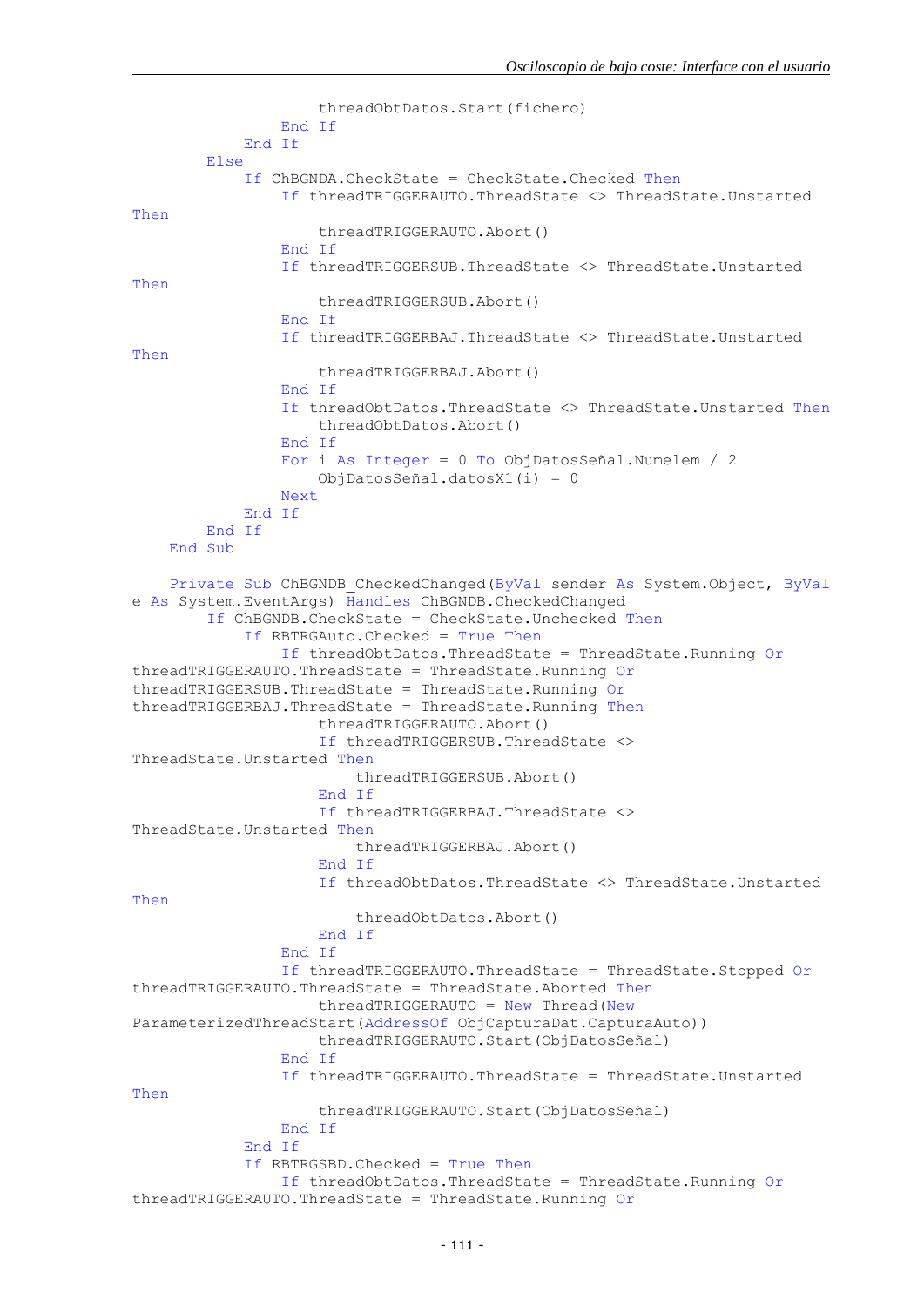```
threadTRIGGERSUB.ThreadState = ThreadState.Running Or
threadTRIGGERBAJ.ThreadState = ThreadState.Running Then
                     If threadTRIGGERAUTO.ThreadState <> 
ThreadState.Unstarted Then
                         threadTRIGGERAUTO.Abort()
                     End If
                    If threadTRIGGERBAJ.ThreadState <> 
ThreadState.Unstarted Then
                         threadTRIGGERBAJ.Abort()
                     End If
                    If threadObtDatos.ThreadState <> ThreadState.Unstarted 
Then
                         threadObtDatos.Abort()
                     End If
                    threadTRIGGERSUB.Abort()
                 End If
                 If threadTRIGGERSUB.ThreadState = ThreadState.Stopped Or
threadTRIGGERSUB.ThreadState = ThreadState.Aborted Then
                    threadTRIGGERSUB = New Thread(New)ParameterizedThreadStart(AddressOf ObjCapturaDat.CapturarSUB))
                     threadTRIGGERSUB.Start(ObjDatosSeñal)
                 End If
                 If threadTRIGGERSUB.ThreadState = ThreadState.Unstarted 
Then
                     threadTRIGGERSUB.Start(ObjDatosSeñal)
                 End If
             End If
             If RBTRGBJD.Checked = True Then
                 If threadObtDatos.ThreadState = ThreadState.Running Or
threadTRIGGERAUTO.ThreadState = ThreadState.Running Or
threadTRIGGERSUB.ThreadState = ThreadState.Running Or
threadTRIGGERBAJ.ThreadState = ThreadState.Running Then
                     If threadTRIGGERAUTO.ThreadState <> 
ThreadState.Unstarted Then
                         threadTRIGGERAUTO.Abort()
                     End If
                    If threadTRIGGERSUB.ThreadState <> 
ThreadState.Unstarted Then
                         threadTRIGGERSUB.Abort()
                     End If
                    If threadObtDatos.ThreadState <> ThreadState.Unstarted 
Then
                         threadObtDatos.Abort()
                     End If
                    threadTRIGGERBAJ.Abort()
                 End If
                 If threadTRIGGERBAJ.ThreadState = ThreadState.Stopped Or
threadTRIGGERBAJ.ThreadState = ThreadState.Aborted Then
                    threadTRIGGERBAJ = New Thread(NewParameterizedThreadStart(AddressOf ObjCapturaDat.CapturarBAJ))
                     threadTRIGGERBAJ.Start(ObjDatosSeñal)
                 End If
                 If threadTRIGGERBAJ.ThreadState = ThreadState.Unstarted 
Then
                     threadTRIGGERBAJ.Start(ObjDatosSeñal)
                 End If
             End If
             If ChBDatosArch.CheckState = CheckState.Checked Then
                 If threadObtDatos.ThreadState = ThreadState.Running Or
threadTRIGGERAUTO.ThreadState = ThreadState.Running Or
threadTRIGGERSUB.ThreadState = ThreadState.Running Or
threadTRIGGERBAJ.ThreadState = ThreadState.Running Then
```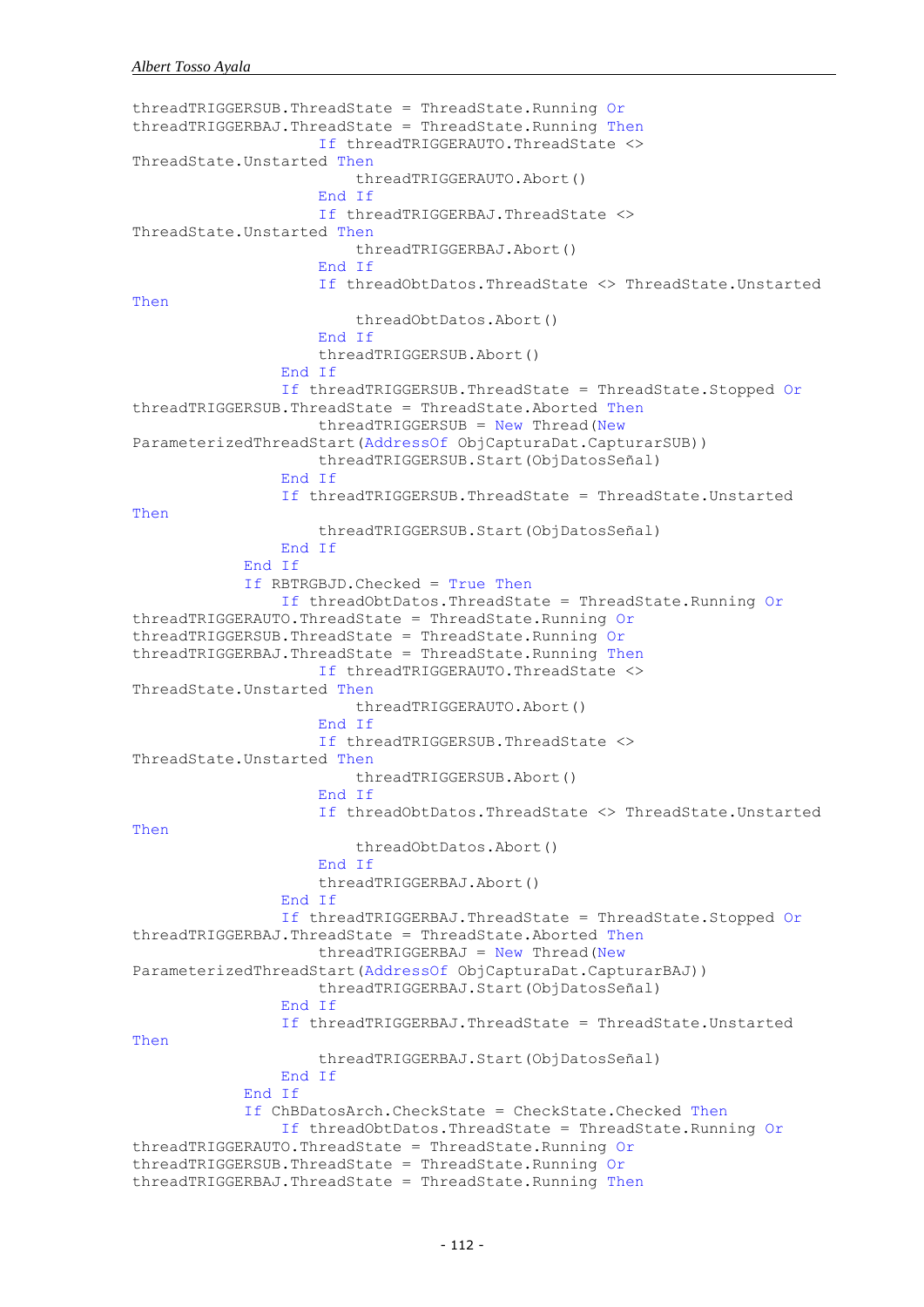```
 If threadTRIGGERAUTO.ThreadState <> 
ThreadState.Unstarted Then
                          threadTRIGGERAUTO.Abort()
                     End If
                    If threadTRIGGERSUB.ThreadState <> 
ThreadState.Unstarted Then
                          threadTRIGGERSUB.Abort()
                     End If
                    If threadTRIGGERBAJ.ThreadState <> 
ThreadState.Unstarted Then
                          threadTRIGGERBAJ.Abort()
                     End If
                    threadObtDatos.Abort()
                 End If
                 If threadObtDatos.ThreadState = ThreadState.Stopped Or
threadObtDatos.ThreadState = ThreadState.Aborted Then
                    threadObtDatos = New Thread(New)ParameterizedThreadStart(AddressOf ObtenerDatos))
                     threadObtDatos.Start(fichero)
                 End If
                 If threadObtDatos.ThreadState = ThreadState.Unstarted Then
                     threadObtDatos.Start(fichero)
                 End If
             End If
         Else
             If ChBGNDB.CheckState = CheckState.Checked Then
                 If threadTRIGGERAUTO.ThreadState <> ThreadState.Unstarted 
Then
                     threadTRIGGERAUTO.Abort()
                 End If
                 If threadTRIGGERSUB.ThreadState <> ThreadState.Unstarted 
Then
                     threadTRIGGERSUB.Abort()
                 End If
                 If threadTRIGGERBAJ.ThreadState <> ThreadState.Unstarted 
Then
                     threadTRIGGERBAJ.Abort()
                 End If
                 If threadObtDatos.ThreadState <> ThreadState.Unstarted Then
                     threadObtDatos.Abort()
                 End If
                 For i As Integer = 0 To ObjDatosSeñal.Numelem / 2
                     ObjDatosSeñal.datosX2(i) = 0
                 Next
             End If
         End If
     End Sub
     Private Sub TBCanalA_Scroll(ByVal sender As System.Object, ByVal e As
System.EventArgs) Handles TBCanalA.Scroll
         CoordYA = TBCanalA.Value
     End Sub
     Private Sub TBCanalB_Scroll(ByVal sender As System.Object, ByVal e As
System.EventArgs) Handles TBCanalB.Scroll
         CoordYB = TBCanalB.Value
     End Sub
     Private Sub TBEjeX_Scroll(ByVal sender As System.Object, ByVal e As
System.EventArgs) Handles TBEjeX.Scroll
        CoordX = TBEjeX.Value
    End Sub
```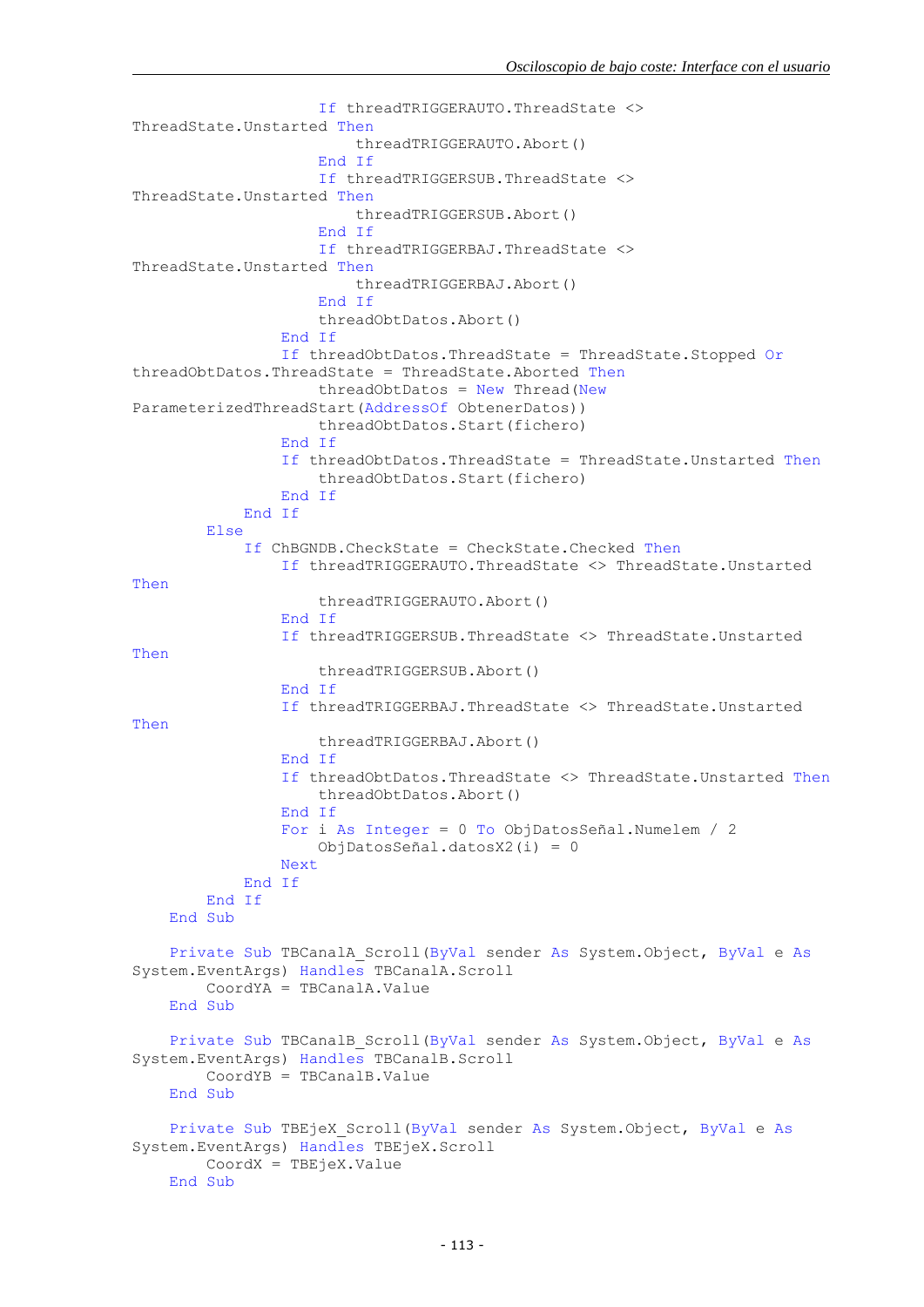```
 Private Sub ChBMedidaDC_CheckedChanged(ByVal sender As System.Object, 
ByVal e As System.EventArgs) Handles ChBMedidaDC.CheckedChanged
         If ChBMedidaDC.CheckState = CheckState.Checked Then
             VDIVA = VDIVA / 2
             VDIVB = VDIVB / 2
         Else
            VDIVA = VDIVA * 2
            VDIVB = VDIVB * 2
         End If
     End Sub
#End Region
#Region "Funciones botones escala de Voltios Canal A"
    Private Sub RB5A CheckedChanged(ByVal sender As System.Object, ByVal e
As System.EventArgs) Handles RB5A.CheckedChanged
         If RB5A.Checked = True Then
            VDIVA = 5 RefrescarEscalas()
             If ChBMedidaDC.CheckState = CheckState.Checked Then
                VDIVA = VDIVA / 2 End If
         End If
     End Sub
     Private Sub RB2A_CheckedChanged(ByVal sender As System.Object, ByVal e 
As System.EventArgs) Handles RB2A.CheckedChanged
         If RB2A.Checked = True Then
             VDIVA = 2
             RefrescarEscalas()
             If ChBMedidaDC.CheckState = CheckState.Checked Then
                 VDIVA = VDIVA / 2
             End If
         End If
     End Sub
    Private Sub RB1A CheckedChanged(ByVal sender As System.Object, ByVal e
As System.EventArgs) Handles RB1A.CheckedChanged
         If RB1A.Checked = True Then
             VDIVA = 1
             RefrescarEscalas()
             If ChBMedidaDC.CheckState = CheckState.Checked Then
                 VDIVA = VDIVA / 2
             End If
         End If
     End Sub
     Private Sub RB05A_CheckedChanged(ByVal sender As System.Object, ByVal e 
As System.EventArgs) Handles RB05A.CheckedChanged
         If RB05A.Checked = True Then
            VDIVA = 0.5 RefrescarEscalas()
             If ChBMedidaDC.CheckState = CheckState.Checked Then
                VDIVA = VDIVA / 2 End If
         End If
     End Sub
     Private Sub RB02A_CheckedChanged(ByVal sender As System.Object, ByVal e 
As System.EventArgs) Handles RB02A.CheckedChanged
         If RB02A.Checked = True Then
            VDIVA = 0.2
```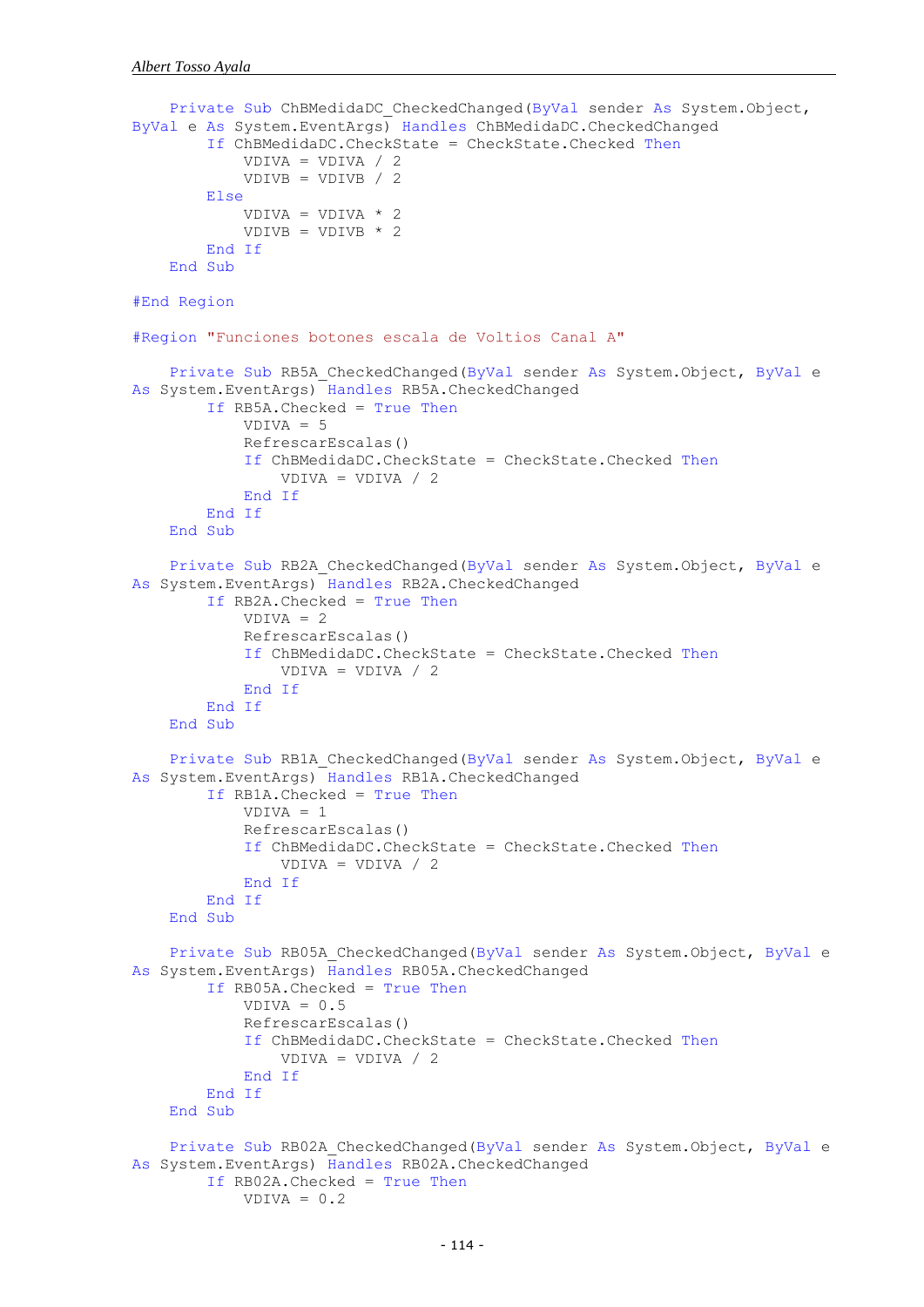```
 RefrescarEscalas()
             If ChBMedidaDC.CheckState = CheckState.Checked Then
                 VDIVA = VDIVA / 2
             End If
         End If
     End Sub
     Private Sub RB01A_CheckedChanged(ByVal sender As System.Object, ByVal e 
As System.EventArgs) Handles RB01A.CheckedChanged
         If RB01A.Checked = True Then
            VDTVA = 0.1 RefrescarEscalas()
             If ChBMedidaDC.CheckState = CheckState.Checked Then
                 VDIVA = VDIVA / 2
             End If
         End If
     End Sub
     Private Sub RB005A_CheckedChanged(ByVal sender As System.Object, ByVal
e As System.EventArgs) Handles RB005A.CheckedChanged
         If RB005A.Checked = True Then
            VDIVA = 0.05 RefrescarEscalas()
             If ChBMedidaDC.CheckState = CheckState.Checked Then
                VDIVA = VDIVA / 2 End If
         End If
     End Sub
    Private Sub RB002A CheckedChanged(ByVal sender As System.Object, ByVal
e As System.EventArgs) Handles RB002A.CheckedChanged
         If RB002A.Checked = True Then
            VDIVA = 0.02 RefrescarEscalas()
             If ChBMedidaDC.CheckState = CheckState.Checked Then
                 VDIVA = VDIVA / 2
             End If
         End If
     End Sub
     Private Sub RB001A_CheckedChanged(ByVal sender As System.Object, ByVal
e As System.EventArgs) Handles RB001A.CheckedChanged
         If RB001A.Checked = True Then
             VDIVA = 0.01
             RefrescarEscalas()
             If ChBMedidaDC.CheckState = CheckState.Checked Then
                VDIVA = VDIVA / 2 End If
         End If
     End Sub
#End Region
#Region "Funciones botones escala de Voltios Canal B"
    Private Sub RB5B CheckedChanged(ByVal sender As System.Object, ByVal e
As System.EventArgs) Handles RB5B.CheckedChanged
         If RB5B.Checked = True Then
            VDIVB = 5 RefrescarEscalas()
             If ChBMedidaDC.CheckState = CheckState.Checked Then
                VDIVB = VDIVB / 2 End If
```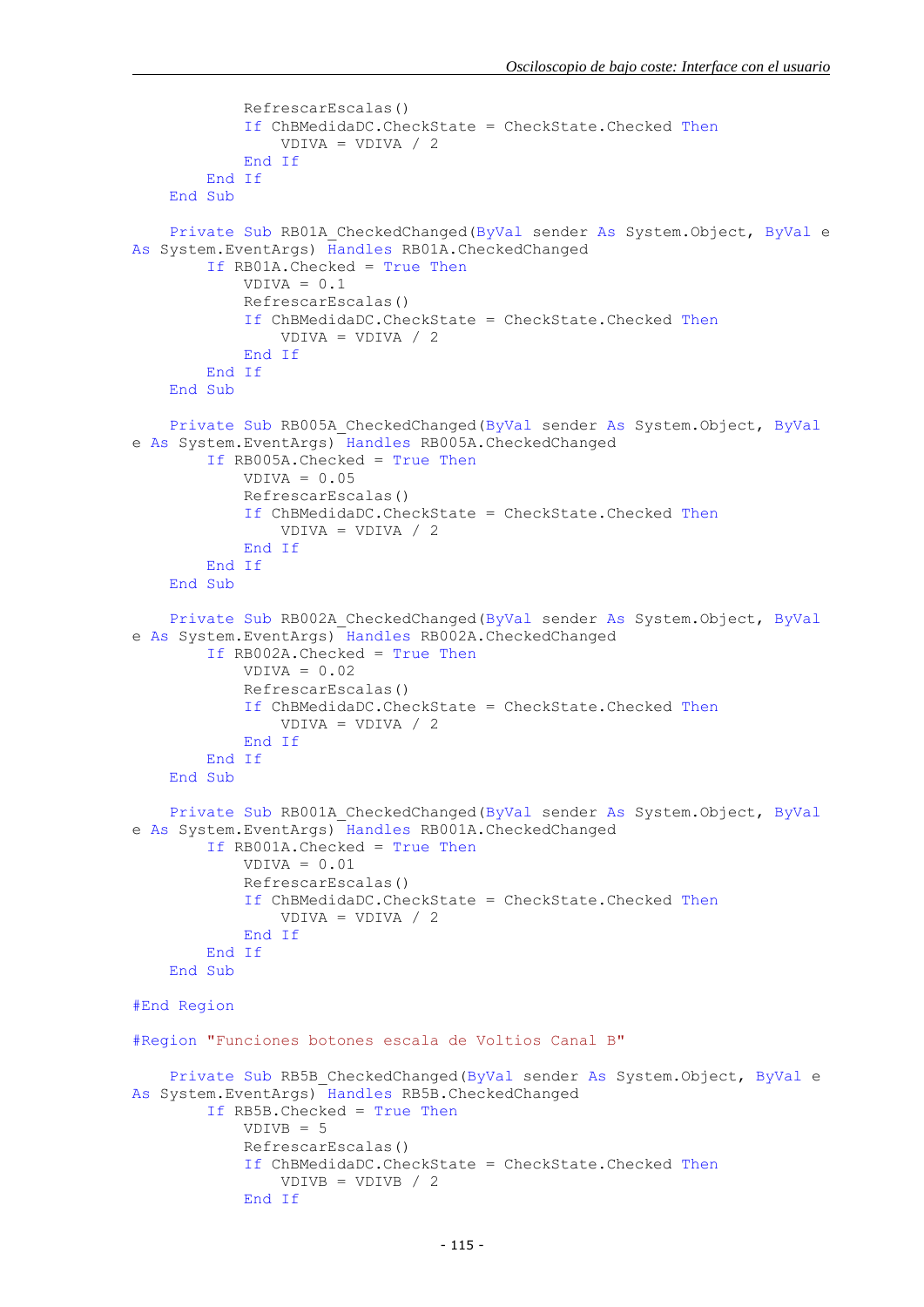```
 End If
     End Sub
    Private Sub RB2B CheckedChanged(ByVal sender As System.Object, ByVal e
As System.EventArgs) Handles RB2B.CheckedChanged
         If RB2B.Checked = True Then
             VDIVB = 2
             RefrescarEscalas()
             If ChBMedidaDC.CheckState = CheckState.Checked Then
                VDIVB = VDIVB /2 End If
         End If
     End Sub
    Private Sub RB1B CheckedChanged(ByVal sender As System.Object, ByVal e
As System.EventArgs) Handles RB1B.CheckedChanged
         If RB1B.Checked = True Then
             VDIVB = 1
             RefrescarEscalas()
             If ChBMedidaDC.CheckState = CheckState.Checked Then
                VDIVE = VDIVB / 2 End If
         End If
     End Sub
     Private Sub RB05B_CheckedChanged(ByVal sender As System.Object, ByVal e 
As System.EventArgs) Handles RB05B.CheckedChanged
         If RB05B.Checked = True Then
            VDIVB = 0.5 RefrescarEscalas()
             If ChBMedidaDC.CheckState = CheckState.Checked Then
                VDIVE = VDIVB / 2 End If
         End If
     End Sub
    Private Sub RB02B CheckedChanged(ByVal sender As System.Object, ByVal e
As System.EventArgs) Handles RB02B.CheckedChanged
         If RB02B.Checked = True Then
            VDIVB = 0.2 RefrescarEscalas()
             If ChBMedidaDC.CheckState = CheckState.Checked Then
                VDIVB = VDIVB /2 End If
         End If
     End Sub
    Private Sub RB01B CheckedChanged(ByVal sender As System.Object, ByVal e
As System.EventArgs) Handles RB01B.CheckedChanged
         If RB01B.Checked = True Then
            VDIVB = 0.1 RefrescarEscalas()
             If ChBMedidaDC.CheckState = CheckState.Checked Then
                VDIVE = VDIVB / 2 End If
         End If
     End Sub
    Private Sub RB005B CheckedChanged(ByVal sender As System.Object, ByVal
e As System.EventArgs) Handles RB005B.CheckedChanged
         If RB005B.Checked = True Then
            VDIVE = 0.05 RefrescarEscalas()
```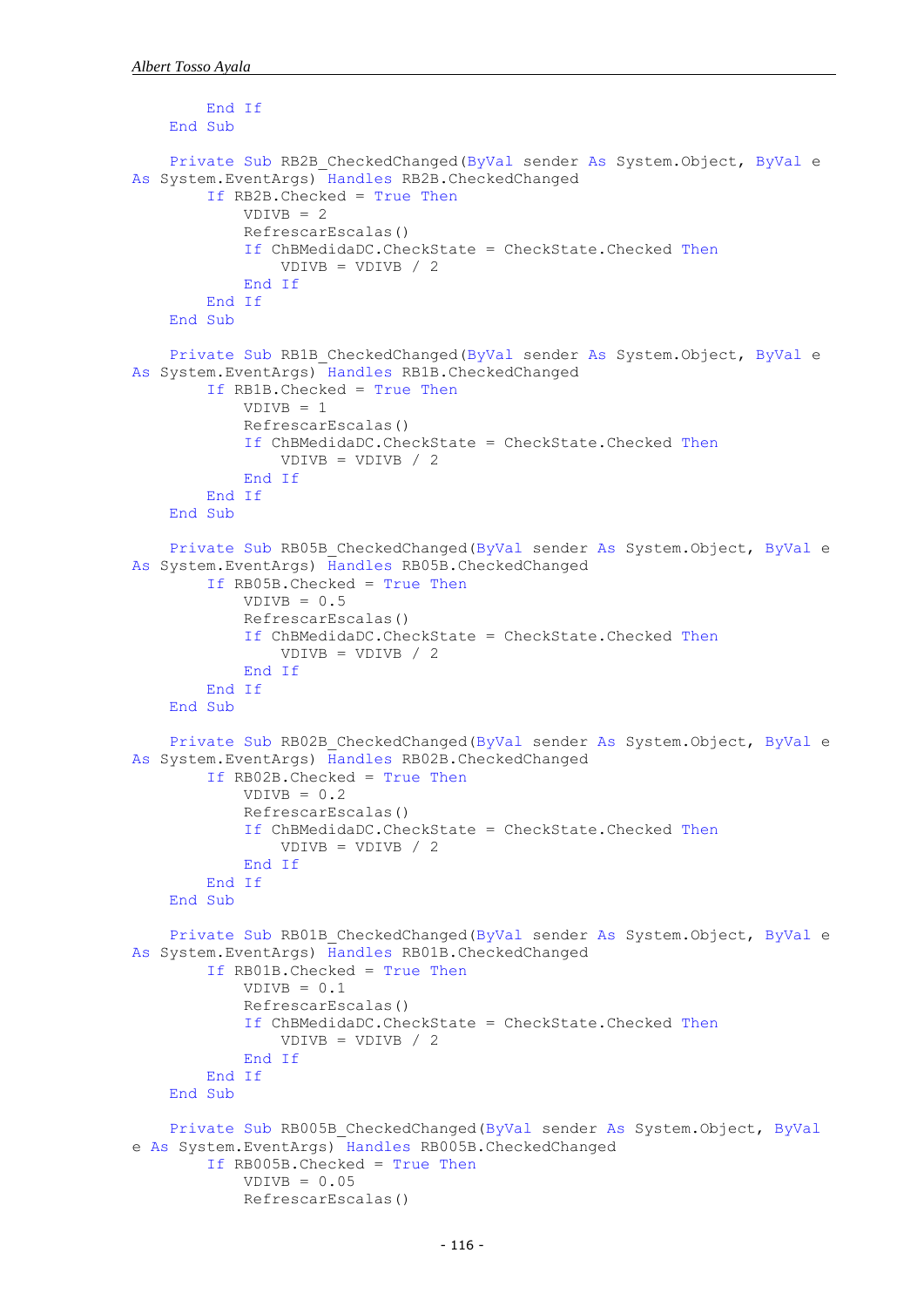```
 If ChBMedidaDC.CheckState = CheckState.Checked Then
                VDIVB = VDIVB / 2 End If
         End If
     End Sub
     Private Sub RB002B_CheckedChanged(ByVal sender As System.Object, ByVal
e As System.EventArgs) Handles RB002B.CheckedChanged
         If RB002B.Checked = True Then
            VDTVB = 0.02 RefrescarEscalas()
             If ChBMedidaDC.CheckState = CheckState.Checked Then
                VDIVB = VDIVB / 2 End If
         End If
     End Sub
     Private Sub RB001B_CheckedChanged(ByVal sender As System.Object, ByVal
e As System.EventArgs) Handles RB001B.CheckedChanged
         If RB001B.Checked = True Then
            VDIVB = 0.01 RefrescarEscalas()
             If ChBMedidaDC.CheckState = CheckState.Checked Then
                VDIVE = VDIVB / 2 End If
         End If
     End Sub
#End Region
#Region "Funciones escala de Tiempo"
    Private Sub RB1T CheckedChanged(ByVal sender As System.Object, ByVal e
As System.EventArgs) Handles RB1T.CheckedChanged
         If RB1T.Checked = True Then
            TDIV = 1 RefrescarEscalas()
         End If
     End Sub
     Private Sub RB05T_CheckedChanged(ByVal sender As System.Object, ByVal e 
As System.EventArgs) Handles RB05T.CheckedChanged
         If RB05T.Checked = True Then
            TDIV = 0.5 RefrescarEscalas()
         End If
     End Sub
     Private Sub RB02T_CheckedChanged(ByVal sender As System.Object, ByVal e 
As System.EventArgs) Handles RB02T.CheckedChanged
         If RB02T.Checked = True Then
            TDIV = 0.2 RefrescarEscalas()
         End If
     End Sub
    Private Sub RB01T CheckedChanged(ByVal sender As System.Object, ByVal e
As System.EventArgs) Handles RB01T.CheckedChanged
         If RB01T.Checked = True Then
            TDIV = 0.1 RefrescarEscalas()
         End If
     End Sub
```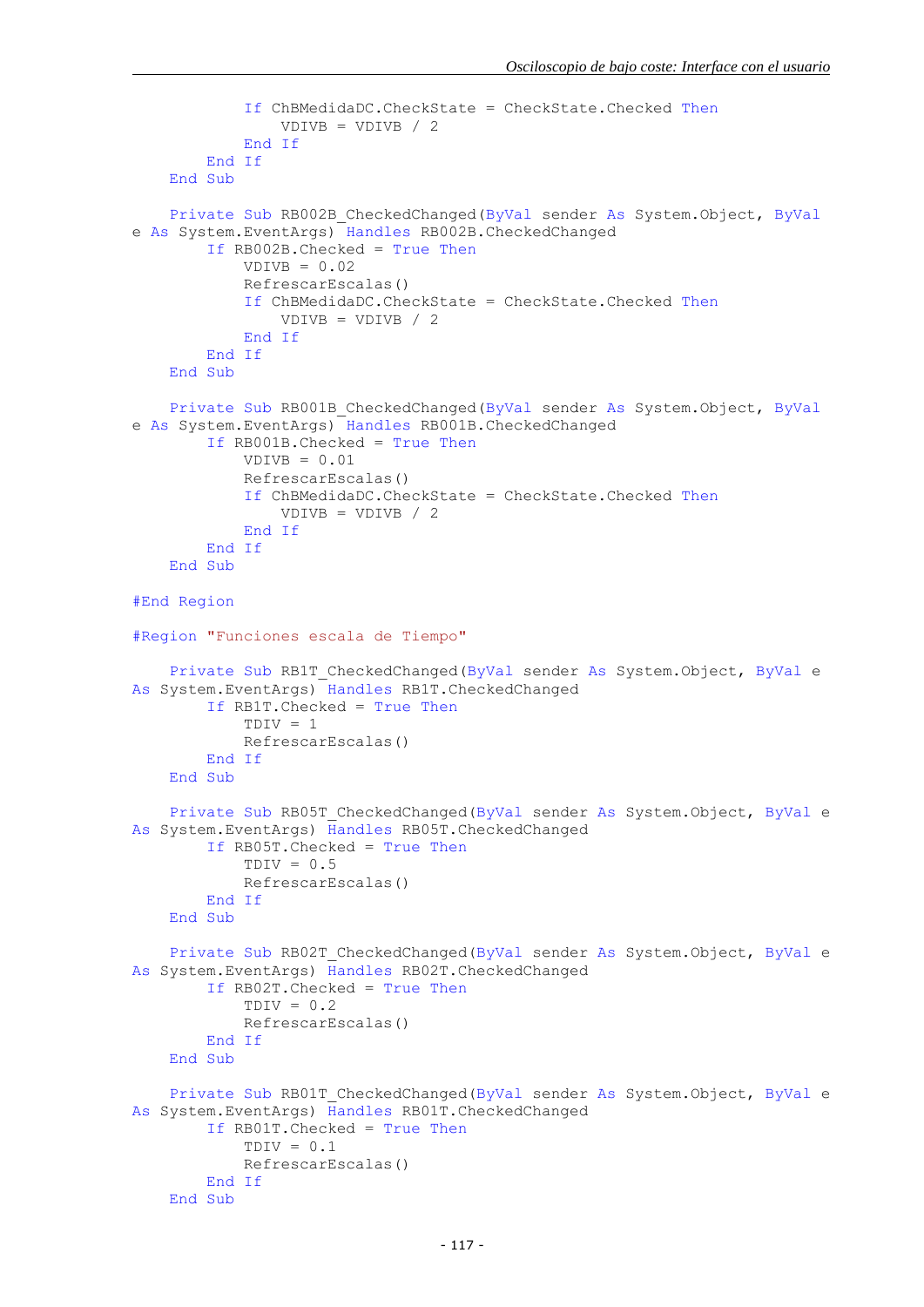```
 Private Sub RB50mT_CheckedChanged(ByVal sender As System.Object, ByVal
e As System.EventArgs) Handles RB50mT.CheckedChanged
         If RB50mT.Checked = True Then
            TDIV = 0.05 RefrescarEscalas()
         End If
     End Sub
     Private Sub RB20mT_CheckedChanged(ByVal sender As System.Object, ByVal
e As System.EventArgs) Handles RB20mT.CheckedChanged
         If RB20mT.Checked = True Then
            TDY = 0.02 RefrescarEscalas()
         End If
     End Sub
     Private Sub RB10mT_CheckedChanged(ByVal sender As System.Object, ByVal
e As System.EventArgs) Handles RB10mT.CheckedChanged
         If RB10mT.Checked = True Then
            TDIV = 0.01 RefrescarEscalas()
         End If
     End Sub
     Private Sub RB5mT_CheckedChanged(ByVal sender As System.Object, ByVal e 
As System.EventArgs) Handles RB5mT.CheckedChanged
         If RB5mT.Checked = True Then
            TDIV = 0.005 RefrescarEscalas()
         End If
     End Sub
     Private Sub RB2mT_CheckedChanged(ByVal sender As System.Object, ByVal e 
As System.EventArgs) Handles RB2mT.CheckedChanged
         If RB2mT.Checked = True Then
            TDY = 0.002 RefrescarEscalas()
         End If
     End Sub
     Private Sub RB1mT_CheckedChanged(ByVal sender As System.Object, ByVal e 
As System.EventArgs) Handles RB1mT.CheckedChanged
         If RB1mT.Checked = True Then
             TDIV = 0.001
             RefrescarEscalas()
         End If
     End Sub
     Private Sub RB500uT_CheckedChanged(ByVal sender As System.Object, ByVal
e As System.EventArgs) Handles RB500uT.CheckedChanged
         If RB500uT.Checked = True Then
             TDIV = 0.0005
             RefrescarEscalas()
         End If
     End Sub
     Private Sub RB200uT_CheckedChanged(ByVal sender As System.Object, ByVal
e As System.EventArgs) Handles RB200uT.CheckedChanged
         If RB200uT.Checked = True Then
             TDIV = 0.0002
             RefrescarEscalas()
         End If
```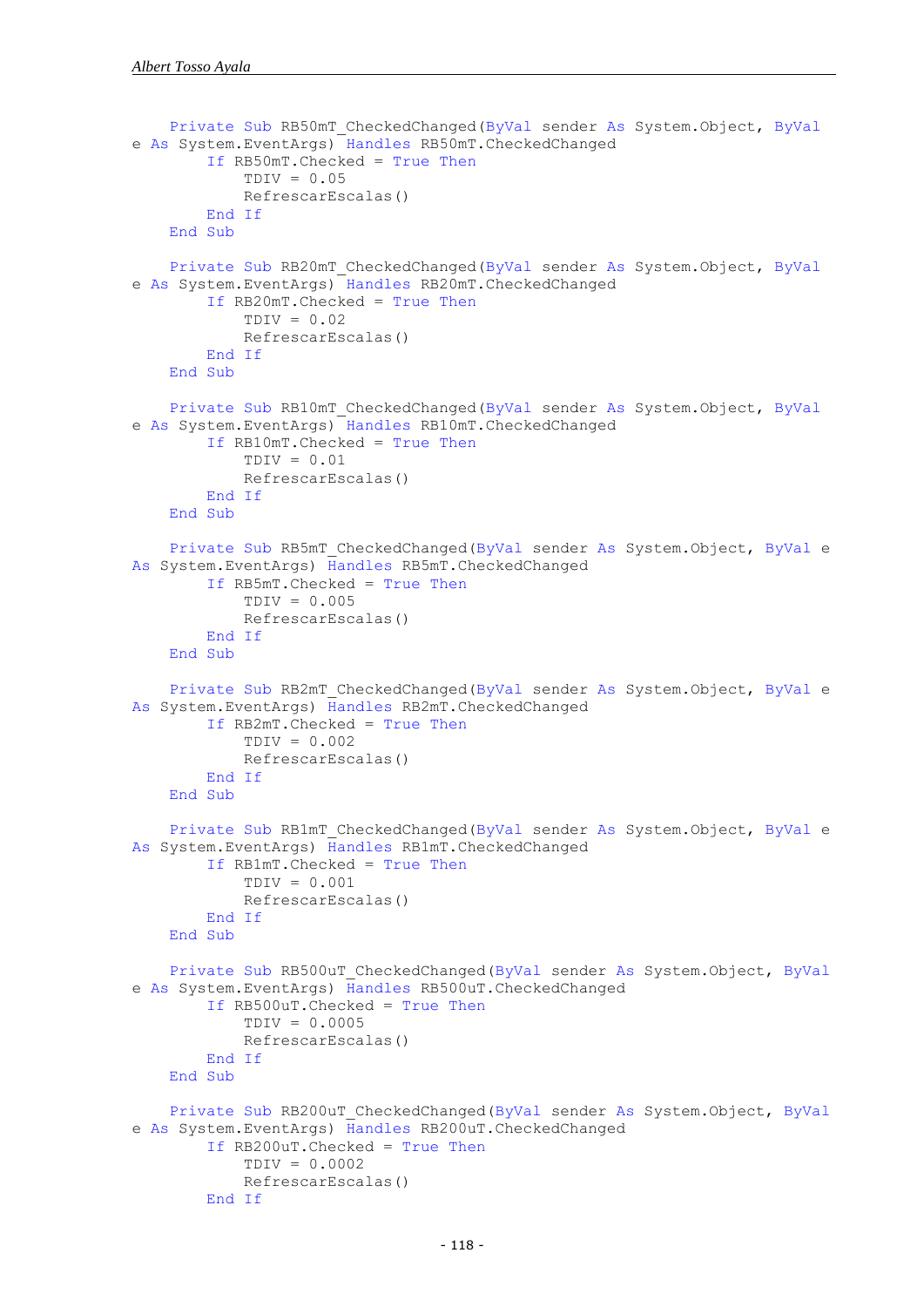```
 End Sub
    Private Sub RB100uT CheckedChanged(ByVal sender As System.Object, ByVal
e As System.EventArgs) Handles RB100uT.CheckedChanged
         If RB100uT.Checked = True Then
             TDIV = 0.0001
             RefrescarEscalas()
         End If
     End Sub
     Private Sub RB50uT_CheckedChanged(ByVal sender As System.Object, ByVal
e As System.EventArgs) Handles RB50uT.CheckedChanged
         If RB50uT.Checked = True Then
             TDIV = 0.00005
             RefrescarEscalas()
         End If
     End Sub
     Private Sub RB20uT_CheckedChanged(ByVal sender As System.Object, ByVal
e As System.EventArgs) Handles RB20uT.CheckedChanged
         If RB20uT.Checked = True Then
             TDIV = 0.00002
             RefrescarEscalas()
         End If
     End Sub
     Private Sub RB10uT_CheckedChanged(ByVal sender As System.Object, ByVal
e As System.EventArgs) Handles RB10uT.CheckedChanged
         If RB10uT.Checked = True Then
             TDIV = 0.00001
             RefrescarEscalas()
         End If
     End Sub
#End Region
#Region "Funciones botones"
     Private Sub BtnNuevaCapt_Click(ByVal sender As System.Object, ByVal e 
As System.EventArgs) Handles BtnNuevaCapt.Click
         ChBDatosArch.CheckState = CheckState.Unchecked
         If RBTRGAuto.Checked = False And RBTRGDef.Checked = False Then
             MsgBox("Por Favor, seleecione el modo de disparo o TRIGGER.")
         Else
             If RBTRGAuto.Checked = True Then
                 If threadObtDatos.ThreadState = ThreadState.Running Or
threadTRIGGERAUTO.ThreadState = ThreadState.Running Or
threadTRIGGERSUB.ThreadState = ThreadState.Running Or
threadTRIGGERBAJ.ThreadState = ThreadState.Running Then
                     threadTRIGGERAUTO.Abort()
                     If threadTRIGGERSUB.ThreadState <> 
ThreadState.Unstarted Then
                          threadTRIGGERSUB.Abort()
                     End If
                    If threadTRIGGERBAJ.ThreadState <> 
ThreadState.Unstarted Then
                          threadTRIGGERBAJ.Abort()
                     End If
                    If threadObtDatos.ThreadState <> ThreadState.Unstarted 
Then
                          threadObtDatos.Abort()
                     End If
                     If threadFFT.ThreadState <> ThreadState.Unstarted Then
```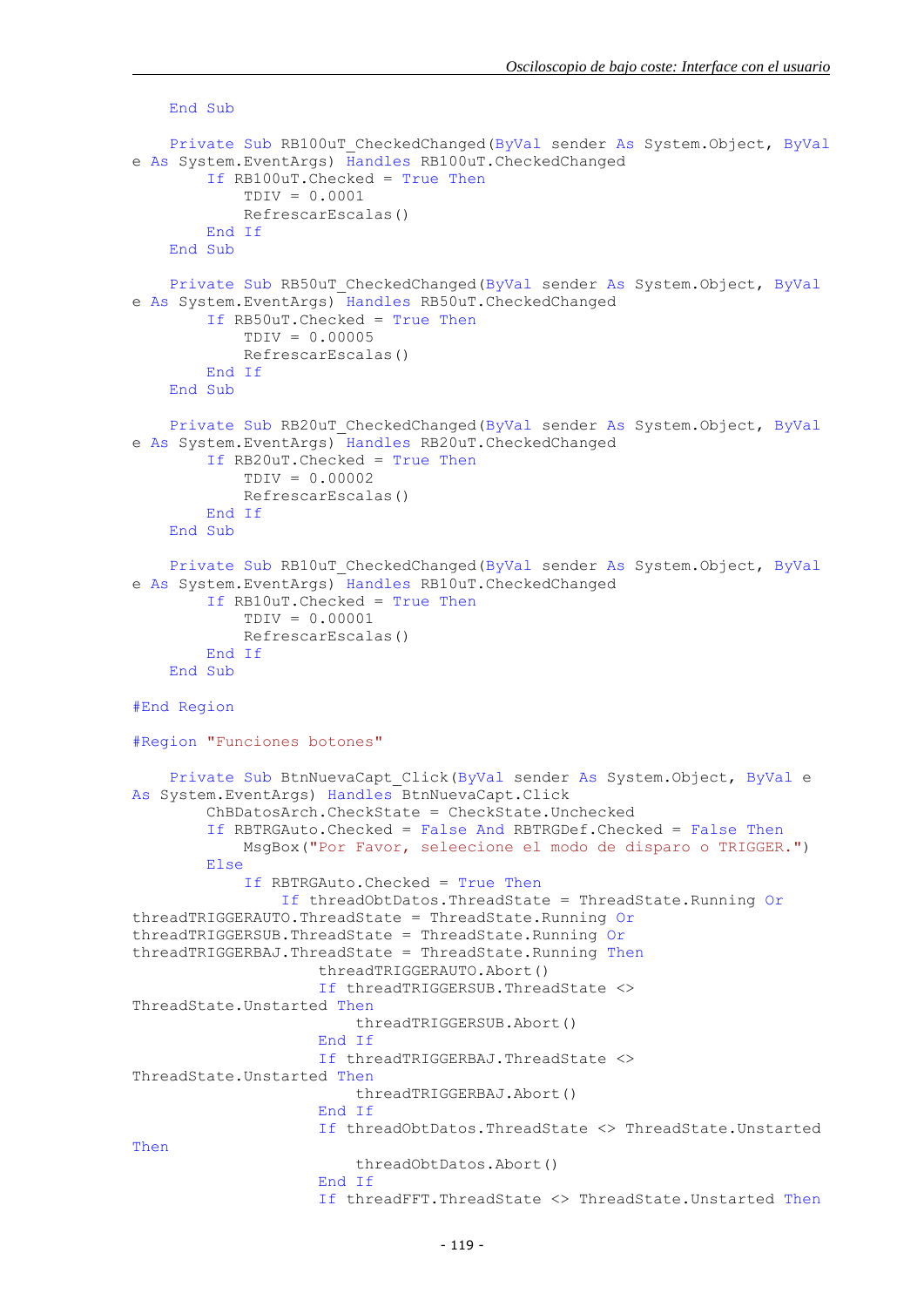```
 threadFFT.Abort()
                     End If
                 End If
                 If threadTRIGGERAUTO.ThreadState = ThreadState.Stopped Or
threadTRIGGERAUTO.ThreadState = ThreadState.Aborted Then
                     threadTRIGGERAUTO = New Thread(New
ParameterizedThreadStart(AddressOf ObjCapturaDat.CapturaAuto))
                     threadTRIGGERAUTO.Start(ObjDatosSeñal)
                 End If
                 If threadTRIGGERAUTO.ThreadState = ThreadState.Unstarted 
Then
                     threadTRIGGERAUTO.Start(ObjDatosSeñal)
                 End If
             End If
             If RBTRGSBD.Checked = True Then
                 If threadObtDatos.ThreadState = ThreadState.Running Or
threadTRIGGERAUTO.ThreadState = ThreadState.Running Or
threadTRIGGERSUB.ThreadState = ThreadState.Running Or
threadTRIGGERBAJ.ThreadState = ThreadState.Running Then
                     If threadTRIGGERAUTO.ThreadState <> 
ThreadState.Unstarted Then
                          threadTRIGGERAUTO.Abort()
                     End If
                    If threadTRIGGERBAJ.ThreadState <>
ThreadState.Unstarted Then
                          threadTRIGGERBAJ.Abort()
                     End If
                     If threadObtDatos.ThreadState <> ThreadState.Unstarted 
Then
                          threadObtDatos.Abort()
                     End If
                    threadTRIGGERSUB.Abort()
                 End If
                 If threadTRIGGERSUB.ThreadState = ThreadState.Stopped Or
threadTRIGGERSUB.ThreadState = ThreadState.Aborted Then
                     threadTRIGGERSUB = New Thread(New
ParameterizedThreadStart(AddressOf ObjCapturaDat.CapturarSUB))
                     threadTRIGGERSUB.Start(ObjDatosSeñal)
                 End If
                 If threadTRIGGERSUB.ThreadState = ThreadState.Unstarted 
Then
                     threadTRIGGERSUB.Start(ObjDatosSeñal)
                 End If
             End If
             If RBTRGSBD.Checked = True Then
                 If threadObtDatos.ThreadState = ThreadState.Running Or
threadTRIGGERAUTO.ThreadState = ThreadState.Running Or
threadTRIGGERSUB.ThreadState = ThreadState.Running Or
threadTRIGGERBAJ.ThreadState = ThreadState.Running Then
                     If threadTRIGGERAUTO.ThreadState <> 
ThreadState.Unstarted Then
                          threadTRIGGERAUTO.Abort()
                     End If
                    If threadTRIGGERSUB.ThreadState <> 
ThreadState.Unstarted Then
                          threadTRIGGERSUB.Abort()
                     End If
                    If threadObtDatos.ThreadState <> ThreadState.Unstarted 
Then
                          threadObtDatos.Abort()
                     End If
                    threadTRIGGERBAJ.Abort()
                 End If
```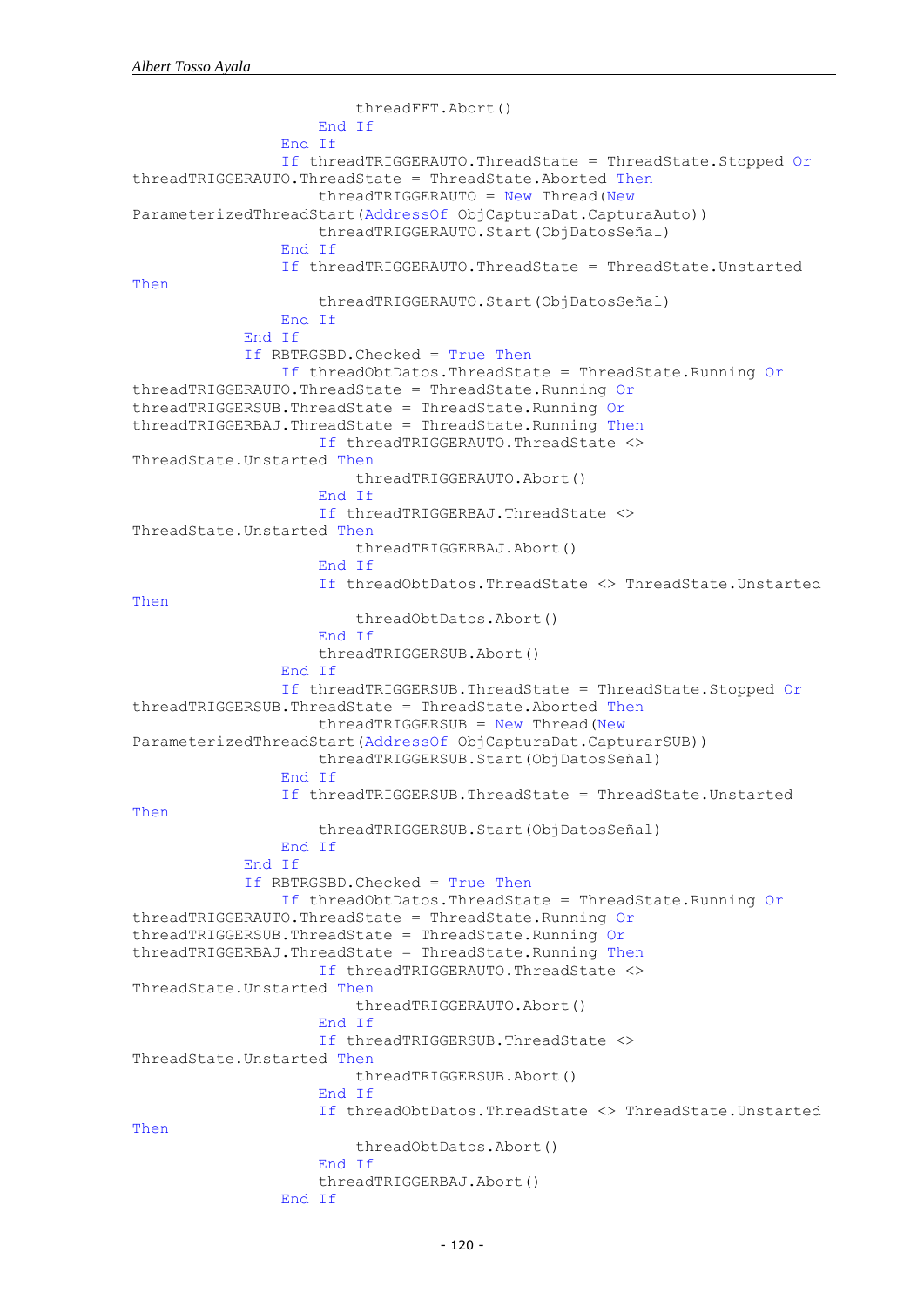```
 If threadTRIGGERBAJ.ThreadState = ThreadState.Stopped Or
threadTRIGGERBAJ.ThreadState = ThreadState.Aborted Then
                    threadTRIGGERBAJ = New Thread(New)ParameterizedThreadStart(AddressOf ObjCapturaDat.CapturarBAJ))
                     threadTRIGGERBAJ.Start(ObjDatosSeñal)
                 End If
                 If threadTRIGGERBAJ.ThreadState = ThreadState.Unstarted 
Then
                     threadTRIGGERBAJ.Start(ObjDatosSeñal)
                 End If
             End If
             If threadREPRESENTAR.ThreadState <> ThreadState.Running Then
                 If threadREPRESENTAR.ThreadState = ThreadState.Running Then
                      threadREPRESENTAR.Abort()
                 End If
                 If threadREPRESENTAR.ThreadState = ThreadState.Stopped Or
threadREPRESENTAR.ThreadState = ThreadState.Aborted Then
                    threadREPRESENTAR = New Thread(New)ParameterizedThreadStart(AddressOf Representar))
                      threadREPRESENTAR.Start()
                 End If
                 If threadREPRESENTAR.ThreadState = ThreadState.Unstarted 
Then
                     threadREPRESENTAR.Start()
                 End If
             End If
         End If
     End Sub
     Private Sub ButValMedio_Click(ByVal sender As System.Object, ByVal e As
System.EventArgs) Handles ButValMedio.Click
         Dim aux1, aux2 As Double
         If RBCanalA.Checked = True Then
             aux1 = ObjDatosSeñal.ValorMedioCanA
             If ChBMedidaDC.CheckState = CheckState.Checked Then
                 For i As Integer = 0 To ObjDatosSeñal.Numelem - 1
                     ObjDatosSeñal.datosX1(i) = 
Math.Abs(ObjDatosSeñal.datosX1(i)) * 2
                 Next
                 aux1 = ObjDatosSeñal.ValorMedioCanA
             End If
             MsgBox(aux1, MsgBoxStyle.Information, "V. Medio CanalA")
         ElseIf RBCanalB.Checked = True Then
             aux2 = ObjDatosSeñal.ValorMedioCanB
             If ChBMedidaDC.CheckState = CheckState.Checked Then
                 For i As Integer = 0 To ObjDatosSeñal.Numelem - 1
                     ObjDatosSeñal.datosX2(i) = 
Math.Abs(ObjDatosSeñal.datosX2(i)) * 2
                 Next
                 aux2 = ObjDatosSeñal.ValorMedioCanB
             End If
             MsgBox(aux2, MsgBoxStyle.Information, "V. Medio CanalB")
         Else
             MsgBox("Por favor, seleccione un único canal.")
         End If
     End Sub
     Private Sub ButValeficaz_Click(ByVal sender As System.Object, ByVal e 
As System.EventArgs) Handles ButValeficaz.Click
         Dim aux1, aux2 As Double
         If RBCanalA.Checked = True Then
             aux1 = ObjDatosSeñal.ValorEficazCanA
             If ChBMedidaDC.CheckState = CheckState.Checked Then
```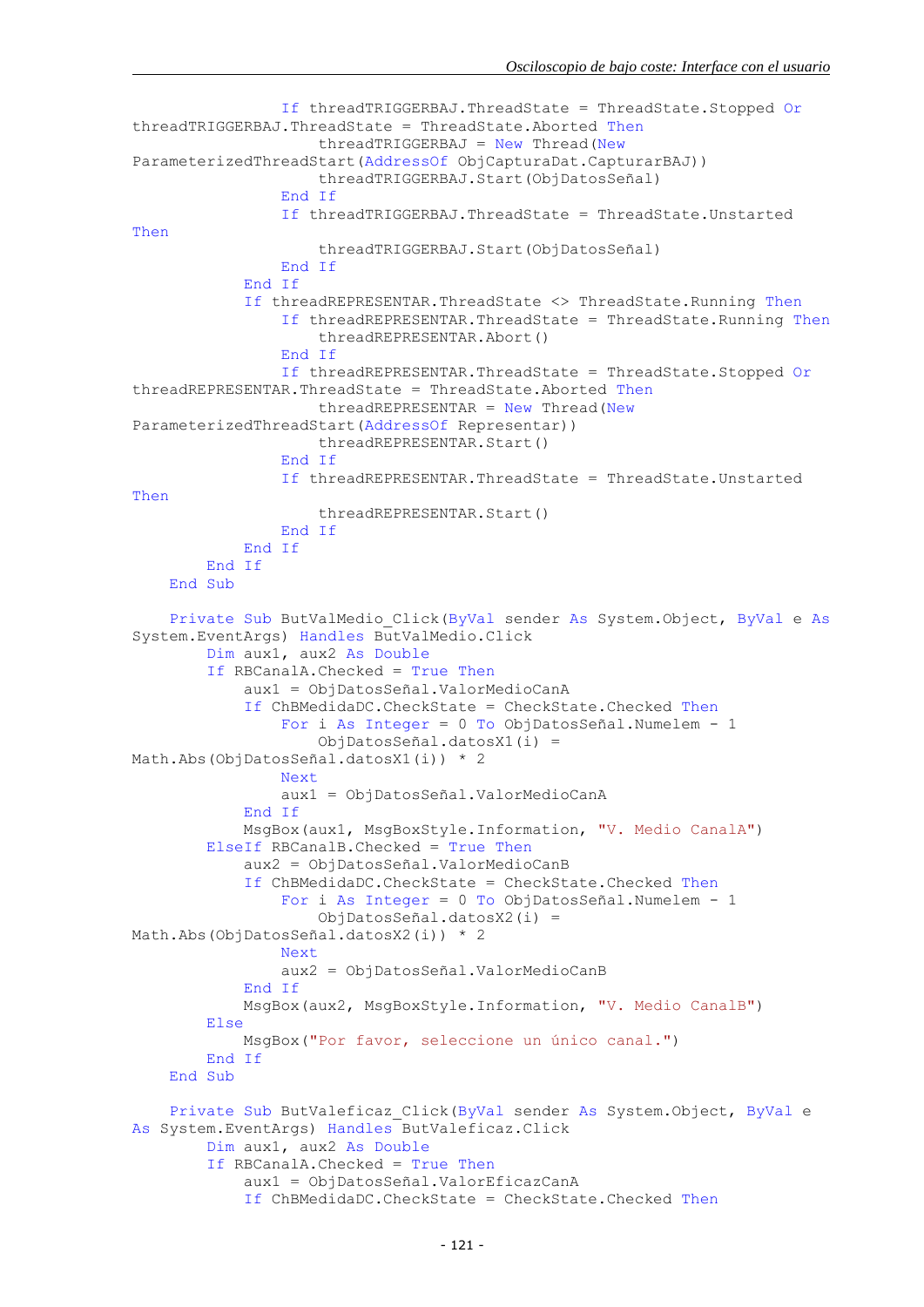```
 For i As Integer = 0 To ObjDatosSeñal.Numelem - 1
                     ObjDatosSeñal.datosX1(i) = 
Math.Abs(ObjDatosSeñal.datosX1(i)) * 2
                 Next
                 aux1 = ObjDatosSeñal.ValorEficazCanA
             End If
             MsgBox(aux1, MsgBoxStyle.Information, "V. Eficaz CanalA")
         ElseIf RBCanalB.Checked = True Then
             aux2 = ObjDatosSeñal.ValorEficazCanB
             If ChBMedidaDC.CheckState = CheckState.Checked Then
                 For i As Integer = 0 To ObjDatosSeñal.Numelem - 1
                     ObjDatosSeñal.datosX2(i) = 
Math.Abs(ObjDatosSeñal.datosX2(i)) * 2
                 Next
                 aux2 = ObjDatosSeñal.ValorEficazCanB
             End If
             MsgBox(aux2, MsgBoxStyle.Information, "V. Eficaz CanalB")
         Else
             MsgBox("Por favor, seleccione un único canal.")
         End If
     End Sub
     Private Sub BTNCopiarPantalla_Click(ByVal sender As System.Object, 
ByVal e As System.EventArgs) Handles BTNCopiarPantalla.Click
         ChBHold.CheckState = CheckState.Checked
         ' Copiar la imagen del PictureBox1 en el portapapeles
         btmpCP = New Bitmap(PBGrafico.Width, PBGrafico.Height)
        dibujoCP = Graphics.FromImage(btmpCP) dibujoCP.CopyFromScreen(Me.Location.X + 14, Me.Location.Y + 52, 0, 
0, PBGrafico.Size)
         Clipboard.SetDataObject(btmpCP, True)
     End Sub
     Private Sub BTNGuardarDatos_Click(ByVal sender As System.Object, ByVal
e As System.EventArgs) Handles BTNGuardarDatos.Click
         ChBHold.CheckState = CheckState.Checked
         Dim SFDialog As New SaveFileDialog
         SFDialog.InitialDirectory = "C:\"
         SFDialog.Filter = "Text Files (*.txt)|*.txt"
         If (SFDialog.ShowDialog(Me) = System.Windows.Forms.DialogResult.OK) 
Then
             Dim ObjAtxt As New ArchivosTxt(SFDialog.FileName, 
ObjDatosSeñal)
             MsgBox("Guardado con éxito.", MsgBoxStyle.DefaultButton1, 
"Guardado")
         End If
     End Sub
     Private Sub BTNAbrirDatos_Click(ByVal sender As System.Object, ByVal e 
As System.EventArgs) Handles BTNAbrirDatos.Click
         ChBHold.CheckState = CheckState.Checked
         If threadTRIGGERAUTO.ThreadState <> ThreadState.Unstarted Then
             threadTRIGGERAUTO.Abort()
         End If
         If threadTRIGGERSUB.ThreadState <> ThreadState.Unstarted Then
             threadTRIGGERSUB.Abort()
         End If
         If threadTRIGGERBAJ.ThreadState <> ThreadState.Unstarted Then
             threadTRIGGERBAJ.Abort()
         End If
         Dim OFDialog As New OpenFileDialog
         OFDialog.InitialDirectory = "C:\"
         OFDialog.Filter = "Text Files (*.txt)|*.txt|All Files (*.*)|*.*"
```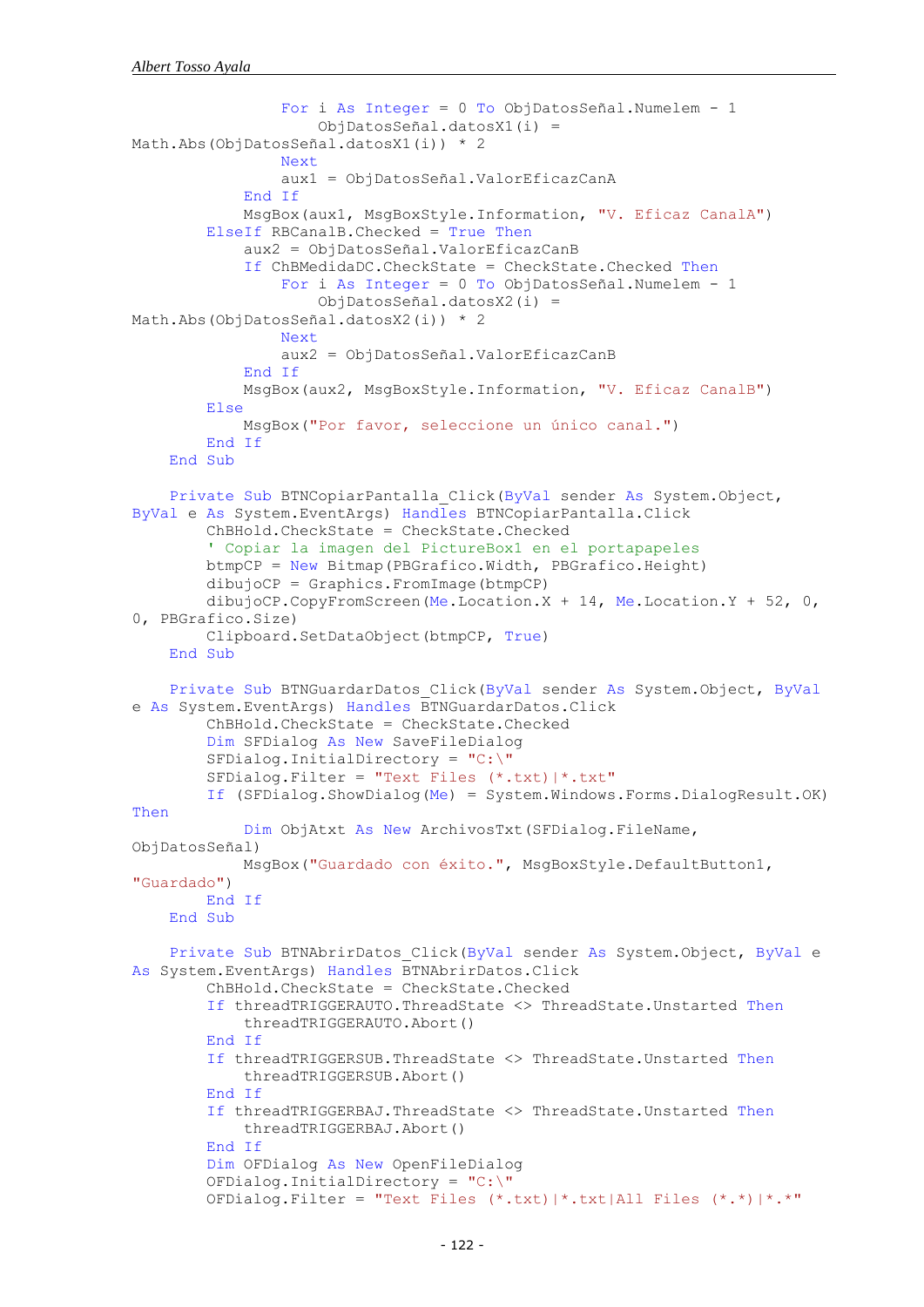If (OFDialog.ShowDialog(Me) = System.Windows.Forms.DialogResult.OK) Then fichero = OFDialog.FileName If threadObtDatos.ThreadState = ThreadState.Running Or threadTRIGGERAUTO.ThreadState = ThreadState.Running Or threadTRIGGERSUB.ThreadState = ThreadState.Running Or threadTRIGGERBAJ.ThreadState = ThreadState.Running Then If threadTRIGGERAUTO.ThreadState <> ThreadState.Unstarted Then threadTRIGGERAUTO.Abort() End If If threadTRIGGERSUB.ThreadState <> ThreadState.Unstarted Then threadTRIGGERSUB.Abort() End If If threadTRIGGERBAJ.ThreadState <> ThreadState.Unstarted Then threadTRIGGERBAJ.Abort() End If threadObtDatos.Abort() End If If threadObtDatos.ThreadState = ThreadState.Stopped Or threadObtDatos.ThreadState = ThreadState.Aborted Then  $threadObtDatos = New Thread(New)$ ParameterizedThreadStart(AddressOf ObtenerDatos)) threadObtDatos.Start(fichero) End If If threadObtDatos.ThreadState = ThreadState.Unstarted Then threadObtDatos.Start(fichero) End If MsgBox("Archivo leído.", MsgBoxStyle.DefaultButton1, "Abrir Archivo") ChBDatosArch.CheckState = CheckState.Checked ChBHold.CheckState = CheckState.Unchecked End If End Sub Private Sub ButEspectroFFT Click(ByVal sender As System.Object, ByVal e As System.EventArgs) Handles ButEspectroFFT.Click If RBTRGAuto.Checked = False And RBTRGDef.Checked = False Then MsgBox("Por Favor, seleecione el modo de disparo o TRIGGER.") Else If ChBMedidaDC.CheckState = CheckState.Checked Then MsgBox("Por Favor, desmarque la casilla Medida en DC e intentelo de nuevo.") Else ComandFFT = New FormFFT ComandFFT.Show() If threadFFT.ThreadState = ThreadState.Running Then threadFFT.Abort() End If If threadFFT.ThreadState = ThreadState.Stopped Or threadFFT.ThreadState = ThreadState.Aborted Then  $threedFFT = New Thread(New)$ ParameterizedThreadStart(AddressOf ComandFFT.ObtDatosFFT)) threadFFT.Start(ObjDatosSeñal) End If If threadFFT.ThreadState = ThreadState.Unstarted Then threadFFT.Start(ObjDatosSeñal) End If End If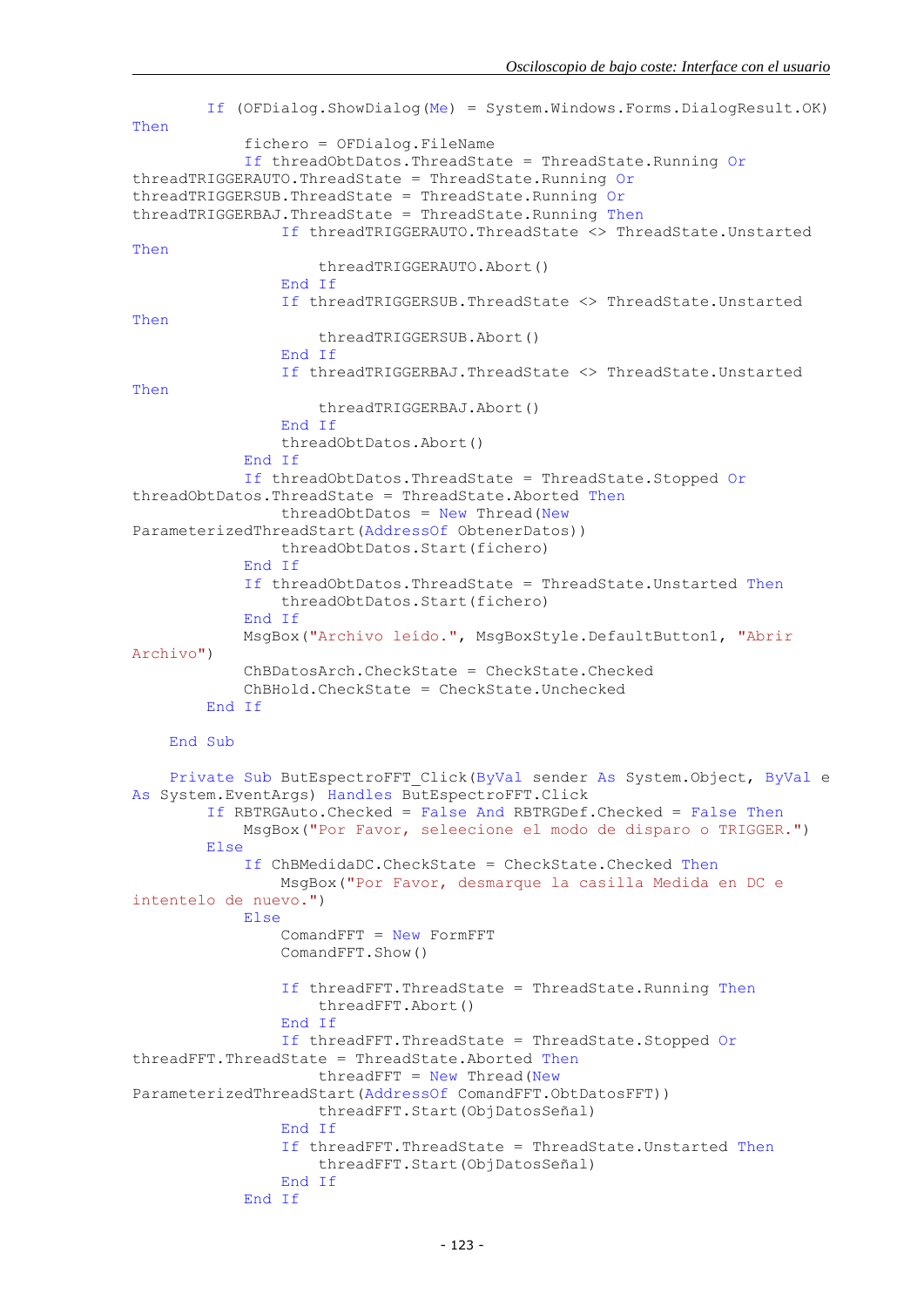```
 End If
     End Sub
     Private Sub BSalir_Click(ByVal sender As System.Object, ByVal e As
System.EventArgs) Handles BSalir.Click
         End
     End Sub
#End Region
#Region "Funciones de barra de menús"
     Private Sub AbrirArchivoTxtToolStripMenuItem_Click(ByVal sender As
System.Object, ByVal e As System.EventArgs) Handles
AbrirArchivoTxtToolStripMenuItem.Click
         ChBHold.CheckState = CheckState.Checked
         If threadTRIGGERAUTO.ThreadState <> ThreadState.Unstarted Then
             threadTRIGGERAUTO.Abort()
         End If
         If threadTRIGGERSUB.ThreadState <> ThreadState.Unstarted Then
             threadTRIGGERSUB.Abort()
         End If
         If threadTRIGGERBAJ.ThreadState <> ThreadState.Unstarted Then
             threadTRIGGERBAJ.Abort()
         End If
         Dim OFDialog As New OpenFileDialog
         OFDialog.InitialDirectory = "C:\"
         OFDialog.Filter = "Text Files (*.txt)|*.txt|All Files (*.*)|*.*"
         If (OFDialog.ShowDialog(Me) = System.Windows.Forms.DialogResult.OK) 
Then
             fichero = OFDialog.FileName
             If threadObtDatos.ThreadState = ThreadState.Running Or
threadTRIGGERAUTO.ThreadState = ThreadState.Running Or
threadTRIGGERSUB.ThreadState = ThreadState.Running Or
threadTRIGGERBAJ.ThreadState = ThreadState.Running Then
                 If threadTRIGGERAUTO.ThreadState <> ThreadState.Unstarted 
Then
                     threadTRIGGERAUTO.Abort()
                 End If
                 If threadTRIGGERSUB.ThreadState <> ThreadState.Unstarted 
Then
                     threadTRIGGERSUB.Abort()
                 End If
                 If threadTRIGGERBAJ.ThreadState <> ThreadState.Unstarted 
Then
                     threadTRIGGERBAJ.Abort()
                 End If
                 threadObtDatos.Abort()
             End If
             If threadObtDatos.ThreadState = ThreadState.Stopped Or
threadObtDatos.ThreadState = ThreadState.Aborted Then
                threadObtDatos = New Thread(New)ParameterizedThreadStart(AddressOf ObtenerDatos))
                 threadObtDatos.Start(fichero)
             End If
             If threadObtDatos.ThreadState = ThreadState.Unstarted Then
                 threadObtDatos.Start(fichero)
             End If
             MsgBox("Archivo leído.", MsgBoxStyle.DefaultButton1, "Abrir 
Archivo")
             ChBDatosArch.CheckState = CheckState.Checked
             ChBHold.CheckState = CheckState.Unchecked
         End If
```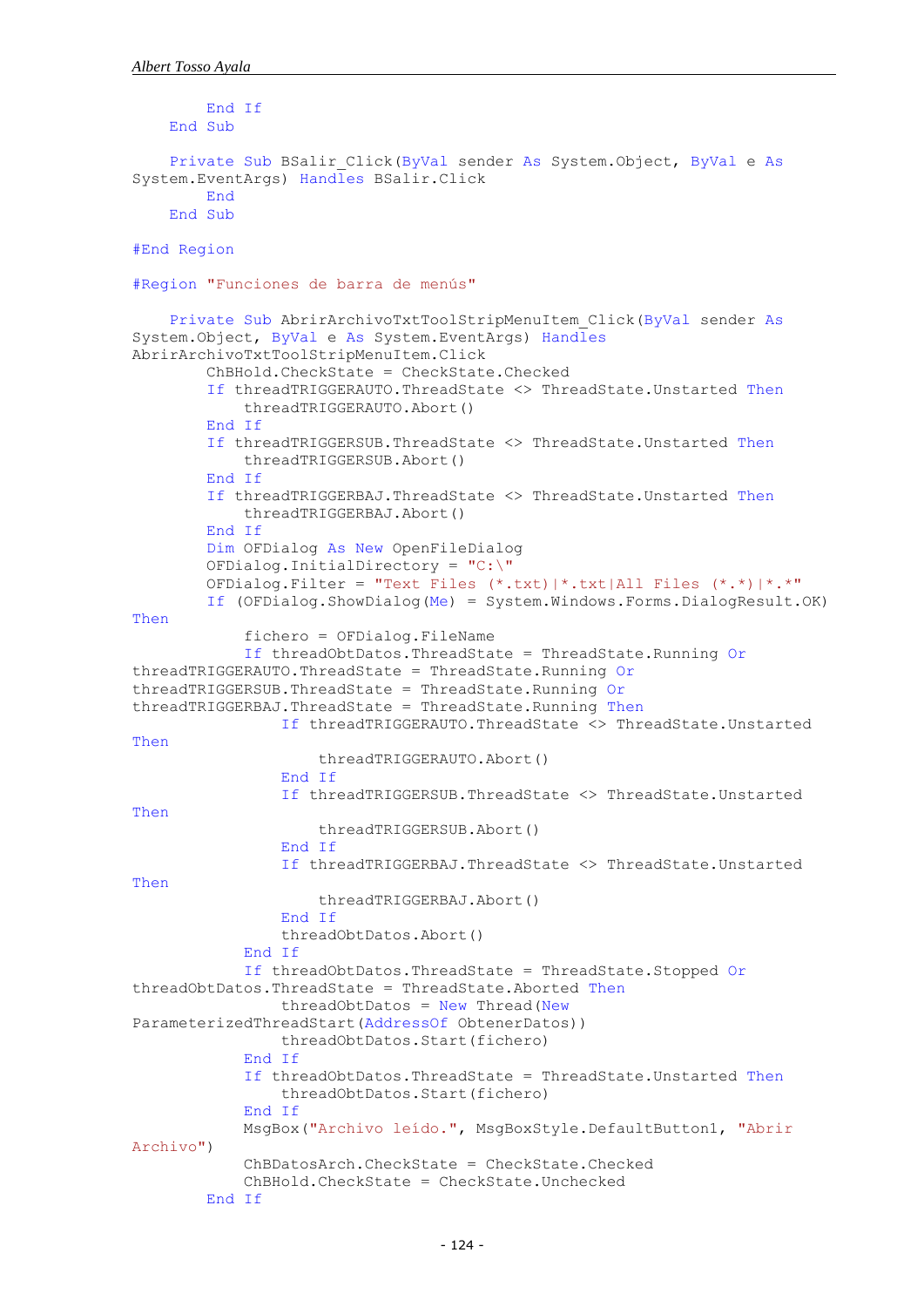```
 End Sub
     Private Sub GuardarToolStripMenuItem_Click(ByVal sender As
System.Object, ByVal e As System.EventArgs) Handles
GuardarToolStripMenuItem.Click
         ChBHold.CheckState = CheckState.Checked
         Dim SFDialog As New SaveFileDialog
         SFDialog.InitialDirectory = "C:\"
         SFDialog.Filter = "Text Files (*.txt)|*.txt"
         If (SFDialog.ShowDialog(Me) = System.Windows.Forms.DialogResult.OK) 
Then
             Dim ObjAtxt As New ArchivosTxt(SFDialog.FileName, 
ObjDatosSeñal)
             MsgBox("Guardado con éxito.", MsgBoxStyle.DefaultButton1, 
"Guardado")
         End If
     End Sub
     Private Sub SalirToolStripMenuItem_Click(ByVal sender As System.Object, 
ByVal e As System.EventArgs) Handles SalirToolStripMenuItem.Click
         End
     End Sub
     Private Sub CanalAToolStripMenuItem_Click(ByVal sender As
System.Object, ByVal e As System.EventArgs) Handles
CanalAToolStripMenuItem.Click
         RBCanalA.Checked = True
     End Sub
     Private Sub CanalBToolStripMenuItem_Click(ByVal sender As
System.Object, ByVal e As System.EventArgs) Handles
CanalBToolStripMenuItem.Click
         RBCanalB.Checked = True
     End Sub
     Private Sub DualToolStripMenuItem_Click(ByVal sender As System.Object, 
ByVal e As System.EventArgs) Handles DualToolStripMenuItem.Click
         RBDual.Checked = True
     End Sub
     Private Sub ModoXYToolStripMenuItem_Click(ByVal sender As
System.Object, ByVal e As System.EventArgs) Handles
ModoXYToolStripMenuItem.Click
         RBModoXY.Checked = True
     End Sub
     Private Sub ValorMedioToolStripMenuItem_Click(ByVal sender As
System.Object, ByVal e As System.EventArgs) Handles
ValorMedioToolStripMenuItem.Click
         If RBCanalA.Checked = True Then
             MsgBox(ObjDatosSeñal.ValorMedioCanA)
         ElseIf RBCanalB.Checked = True Then
             MsgBox(ObjDatosSeñal.ValorMedioCanB)
         Else
             MsgBox("Por favor, seleccione un único canal.")
         End If
     End Sub
     Private Sub ValorEficazToolStripMenuItem_Click(ByVal sender As
System.Object, ByVal e As System.EventArgs) Handles
ValorEficazToolStripMenuItem.Click
         If RBCanalA.Checked = True Then
             MsgBox(ObjDatosSeñal.ValorEficazCanA)
```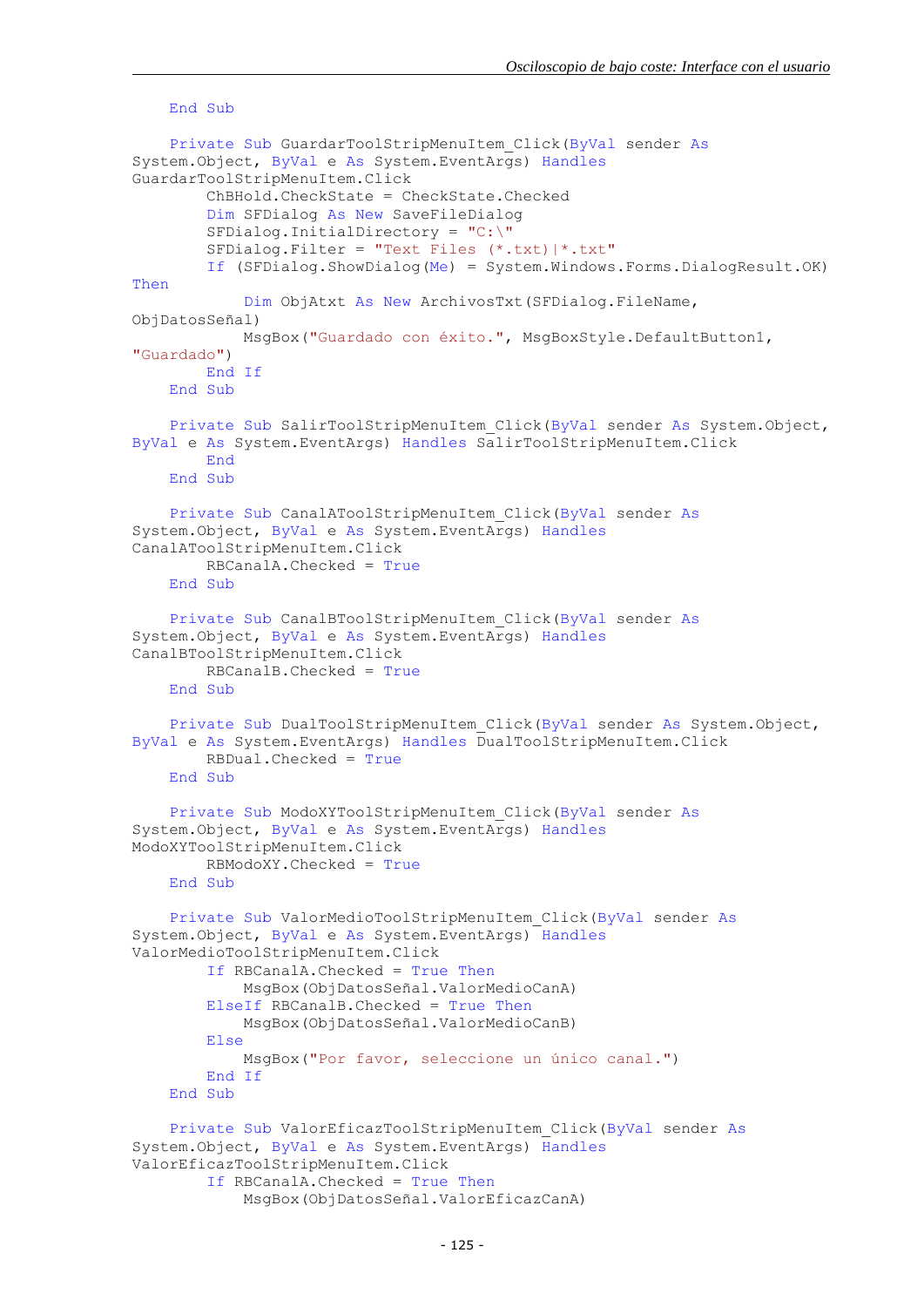```
 ElseIf RBCanalB.Checked = True Then
             MsgBox(ObjDatosSeñal.ValorEficazCanB)
         Else
             MsgBox("Por favor, seleccione un único canal.")
         End If
     End Sub
     Private Sub NuevaCaptToolStripMenuItem_Click(ByVal sender As
System.Object, ByVal e As System.EventArgs) Handles
NuevaCaptToolStripMenuItem.Click
         ChBDatosArch.CheckState = CheckState.Unchecked
         If RBTRGAuto.Checked = False And RBTRGDef.Checked = False Then
             MsgBox("Por Favor, seleecione el modo de disparo o TRIGGER.")
         Else
             If RBTRGAuto.Checked = True Then
                 If threadObtDatos.ThreadState = ThreadState.Running Or
threadTRIGGERAUTO.ThreadState = ThreadState.Running Or
threadTRIGGERSUB.ThreadState = ThreadState.Running Or
threadTRIGGERBAJ.ThreadState = ThreadState.Running Then
                     threadTRIGGERAUTO.Abort()
                    If threadTRIGGERSUB.ThreadState <> 
ThreadState.Unstarted Then
                          threadTRIGGERSUB.Abort()
                     End If
                    If threadTRIGGERBAJ.ThreadState <> 
ThreadState.Unstarted Then
                          threadTRIGGERBAJ.Abort()
                     End If
                    If threadObtDatos.ThreadState <> ThreadState.Unstarted 
Then
                          threadObtDatos.Abort()
                     End If
                     If threadFFT.ThreadState <> ThreadState.Unstarted Then
                          threadFFT.Abort()
                     End If
                 End If
                 If threadTRIGGERAUTO.ThreadState = ThreadState.Stopped Or
threadTRIGGERAUTO.ThreadState = ThreadState.Aborted Then
                     threadTRIGGERAUTO = New Thread(New
ParameterizedThreadStart(AddressOf ObjCapturaDat.CapturaAuto))
                     threadTRIGGERAUTO.Start(ObjDatosSeñal)
                 End If
                 If threadTRIGGERAUTO.ThreadState = ThreadState.Unstarted 
Then
                      threadTRIGGERAUTO.Start(ObjDatosSeñal)
                 End If
             End If
             If RBTRGSBD.Checked = True Then
                 If threadObtDatos.ThreadState = ThreadState.Running Or
threadTRIGGERAUTO.ThreadState = ThreadState.Running Or
threadTRIGGERSUB.ThreadState = ThreadState.Running Or
threadTRIGGERBAJ.ThreadState = ThreadState.Running Then
                     If threadTRIGGERAUTO.ThreadState <> 
ThreadState.Unstarted Then
                          threadTRIGGERAUTO.Abort()
                     End If
                     If threadTRIGGERBAJ.ThreadState <> 
ThreadState.Unstarted Then
                          threadTRIGGERBAJ.Abort()
                     End If
                    If threadObtDatos.ThreadState <> ThreadState.Unstarted 
Then
                          threadObtDatos.Abort()
```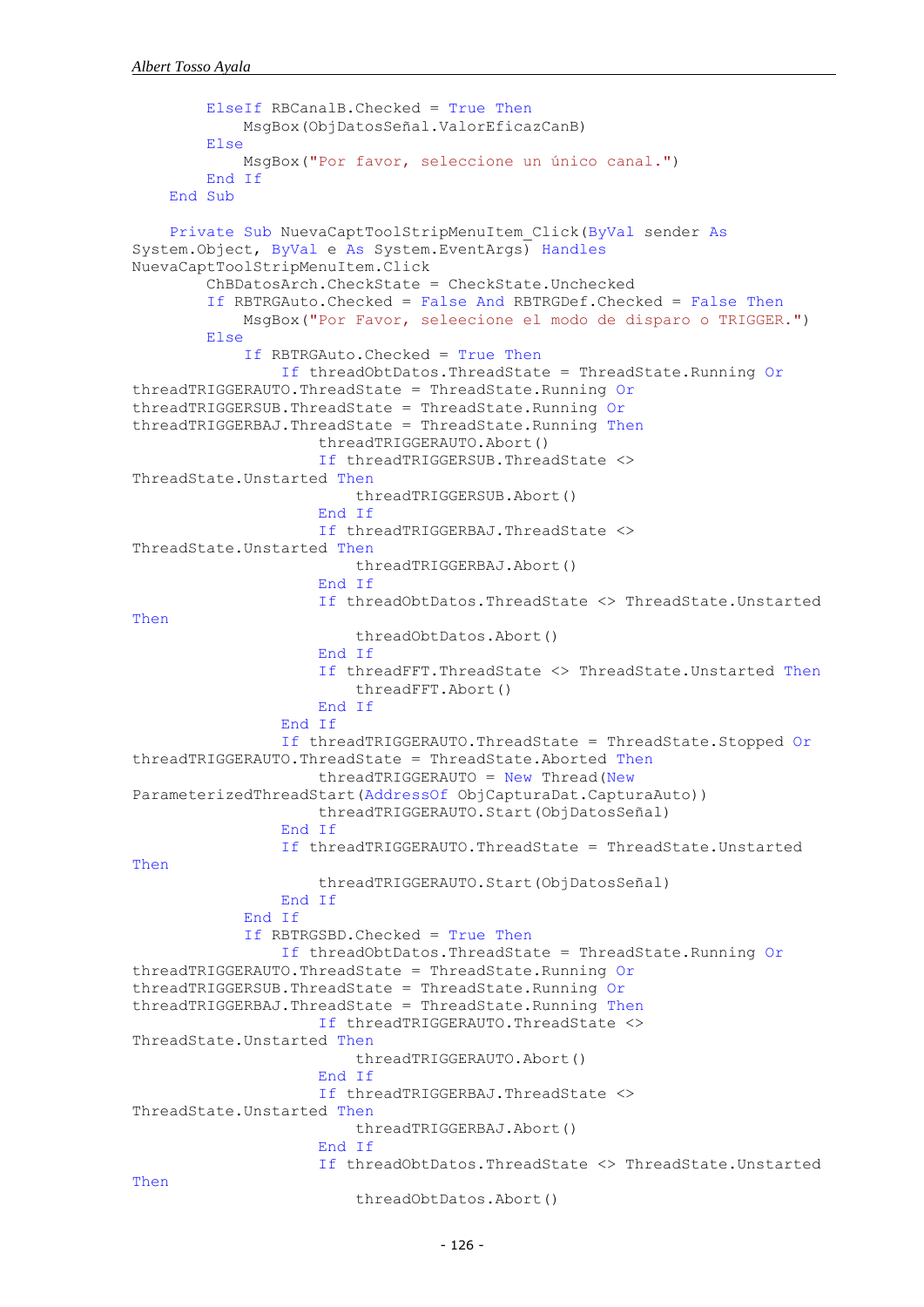```
 End If
                    threadTRIGGERSUB.Abort()
                 End If
                 If threadTRIGGERSUB.ThreadState = ThreadState.Stopped Or
threadTRIGGERSUB.ThreadState = ThreadState.Aborted Then
                     threadTRIGGERSUB = New Thread(New
ParameterizedThreadStart(AddressOf ObjCapturaDat.CapturarSUB))
                     threadTRIGGERSUB.Start(ObjDatosSeñal)
                 End If
                 If threadTRIGGERSUB.ThreadState = ThreadState.Unstarted 
Then
                     threadTRIGGERSUB.Start(ObjDatosSeñal)
                 End If
             End If
             If RBTRGSBD.Checked = True Then
                 If threadObtDatos.ThreadState = ThreadState.Running Or
threadTRIGGERAUTO.ThreadState = ThreadState.Running Or
threadTRIGGERSUB.ThreadState = ThreadState.Running Or
threadTRIGGERBAJ.ThreadState = ThreadState.Running Then
                     If threadTRIGGERAUTO.ThreadState <>
ThreadState.Unstarted Then
                         threadTRIGGERAUTO.Abort()
                     End If
                    If threadTRIGGERSUB.ThreadState <>
ThreadState.Unstarted Then
                         threadTRIGGERSUB.Abort()
                     End If
                    If threadObtDatos.ThreadState <> ThreadState.Unstarted 
Then
                          threadObtDatos.Abort()
                     End If
                    threadTRIGGERBAJ.Abort()
                 End If
                 If threadTRIGGERBAJ.ThreadState = ThreadState.Stopped Or
threadTRIGGERBAJ.ThreadState = ThreadState.Aborted Then
                     threadTRIGGERBAJ = New Thread(New
ParameterizedThreadStart(AddressOf ObjCapturaDat.CapturarBAJ))
                     threadTRIGGERBAJ.Start(ObjDatosSeñal)
                 End If
                 If threadTRIGGERBAJ.ThreadState = ThreadState.Unstarted 
Then
                     threadTRIGGERBAJ.Start(ObjDatosSeñal)
                 End If
             End If
             If threadREPRESENTAR.ThreadState <> ThreadState.Running Then
                 If threadREPRESENTAR.ThreadState = ThreadState.Running Then
                     threadREPRESENTAR.Abort()
                 End If
                 If threadREPRESENTAR.ThreadState = ThreadState.Stopped Or
threadREPRESENTAR.ThreadState = ThreadState.Aborted Then
                    threedREPRESENTAR = New Thread(New)ParameterizedThreadStart(AddressOf Representar))
                     threadREPRESENTAR.Start()
                 End If
                 If threadREPRESENTAR.ThreadState = ThreadState.Unstarted 
Then
                     threadREPRESENTAR.Start()
                 End If
             End If
         End If
     End Sub
```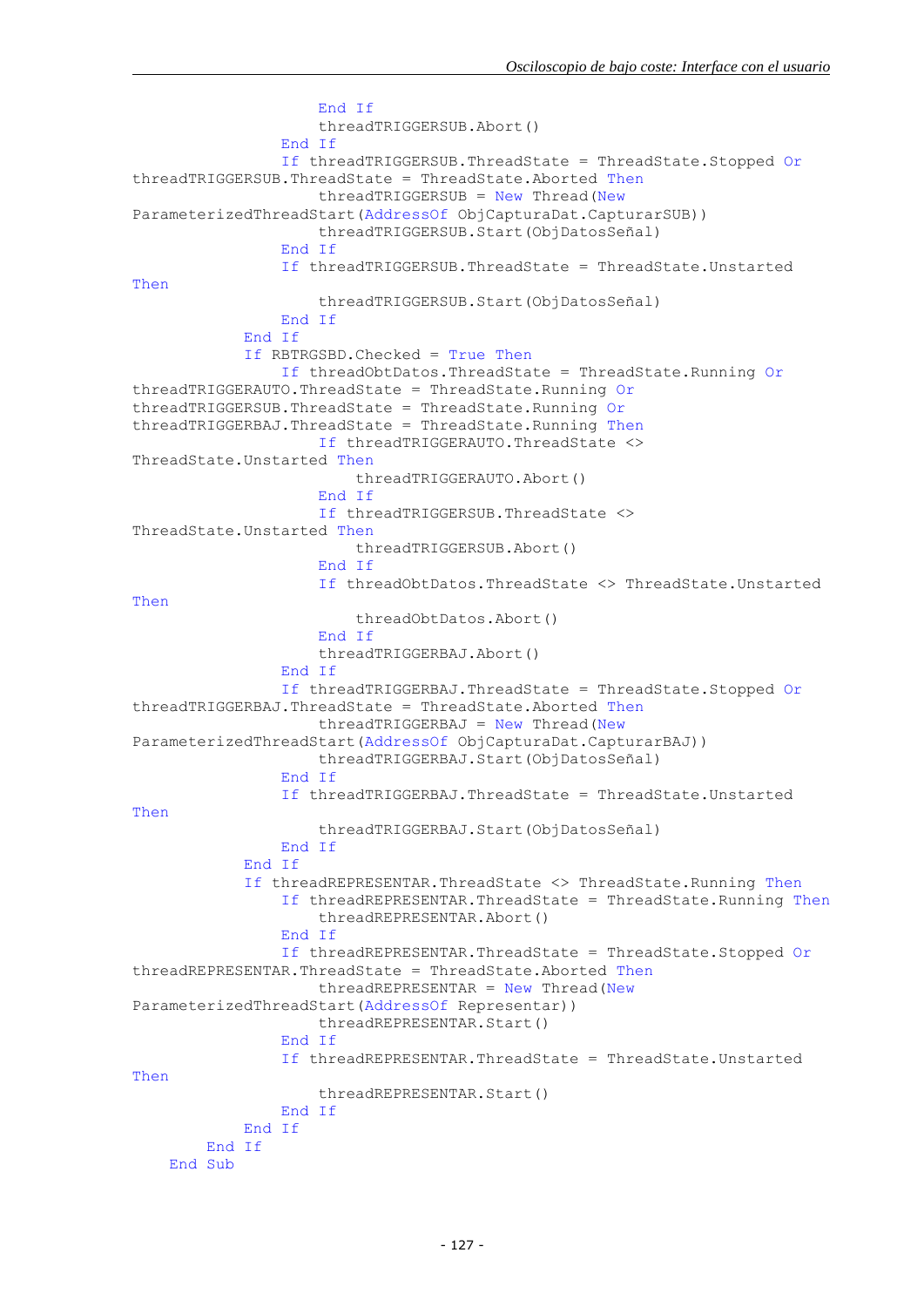```
 Private Sub CopiarGraficaToolStripMenuItem_Click(ByVal sender As
System.Object, ByVal e As System.EventArgs) Handles
CopiarGraficaToolStripMenuItem.Click
         ChBHold.CheckState = CheckState.Checked
         ' Copiar la imagen del PictureBox1 en el portapapeles
         btmpCP = New Bitmap(PBGrafico.Width, PBGrafico.Height)
         dibujoCP = Graphics.FromImage(btmpCP)
         dibujoCP.CopyFromScreen(Me.Location.X + 14, Me.Location.Y + 52, 0, 
0, PBGrafico.Size)
         Clipboard.SetDataObject(btmpCP, True)
     End Sub
     Private Sub DiagramaEspectralToolStripMenuItem_Click(ByVal sender As
System.Object, ByVal e As System.EventArgs) Handles
DiagramaEspectralToolStripMenuItem.Click
         If RBTRGAuto.Checked = False And RBTRGDef.Checked = False Then
             MsgBox("Por Favor, seleecione el modo de disparo o TRIGGER.")
         Else
             ComandFFT.Show()
             If threadFFT.ThreadState = ThreadState.Running Then
                 threadFFT.Abort()
             End If
             If threadFFT.ThreadState = ThreadState.Stopped Or
threadFFT.ThreadState = ThreadState.Aborted Then
                threedFFT = New Thread(New)ParameterizedThreadStart(AddressOf ComandFFT.ObtDatosFFT))
                 threadFFT.Start(ObjDatosSeñal)
             End If
             If threadFFT.ThreadState = ThreadState.Unstarted Then
                 threadFFT.Start(ObjDatosSeñal)
             End If
         End If
     End Sub
#End Region
#Region "Funciones definidas"
     Public Function Representar()
         While ChBHold.CheckState = CheckState.Unchecked
             If ChBMedidaDC.CheckState = CheckState.Checked Then
                 For i As Integer = 0 To ObjDatosSeñal.Numelem - 1
                     ObjDatosSeñal.datosX1(i) = 
Math.Abs(ObjDatosSeñal.datosX1(i))
                     ObjDatosSeñal.datosX2(i) = 
Math.Abs(ObjDatosSeñal.datosX2(i))
                 Next
             End If
             btmp = New Bitmap(PBGrafico.Width, PBGrafico.Height)
             dibujoEjes = Graphics.FromImage(btmp)
             dibujoA = Graphics.FromImage(btmp)
             dibujoB = Graphics.FromImage(btmp)
             ObjGrafica.LimpiarPantallaT(dibujoEjes, PBGrafico, btmp)
             If RBCanalA.Checked = True Then
                 ObjGrafica.RepresentarCanalA(dibujoA, btmp, PBGrafico, 
ObjDatosSeñal, VDIVA, TDIV, CoordX, CoordYA)
             Else
                 If RBCanalB.Checked = True Then
                     ObjGrafica.RepresentarCanalB(dibujoB, btmp, PBGrafico, 
ObjDatosSeñal, VDIVB, TDIV, CoordX, CoordYB)
                 Else
                     If RBDual.Checked = True Then
```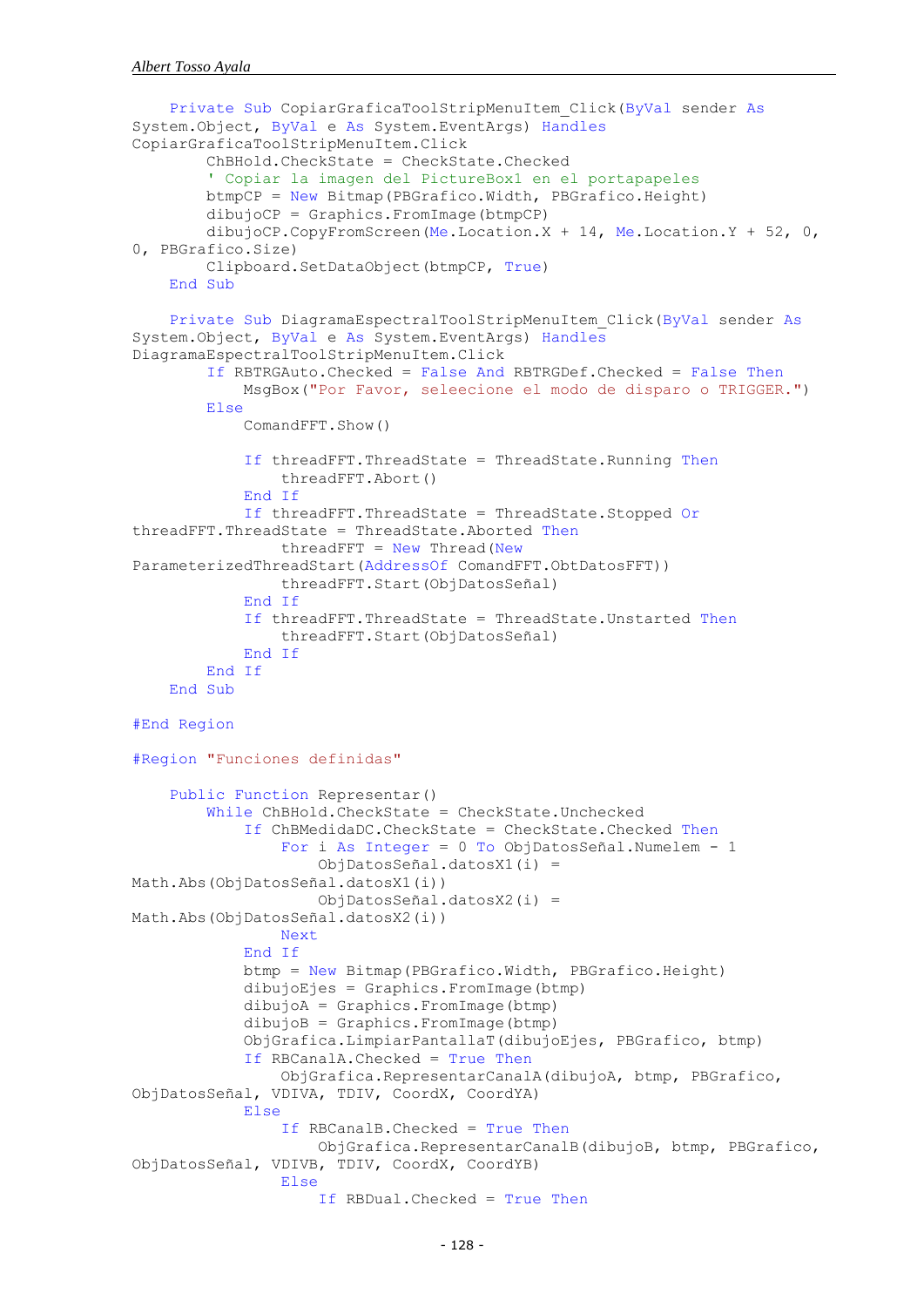```
 ObjGrafica.RepresentarCanalAB(dibujoA, dibujoB, 
btmp, PBGrafico, ObjDatosSeñal, VDIVA, VDIVB, TDIV, CoordX, CoordYA,
CoordYB)
                      Else
                          If RBModoXY.Checked = True Then
                              ObjGrafica.RepresentarModoXY(dibujoA, btmp, 
PBGrafico, ObjDatosSeñal, VDIVA, VDIVB)
                          End If
                      End If
                 End If
             End If
             PBGrafico.Image = btmp
         End While
         Return PBGrafico
     End Function
     Private Sub FormOsciloscopio_FormClosing(ByVal sender As Object, ByVal
e As System.Windows.Forms.FormClosingEventArgs) Handles Me.FormClosing
         threadTRIGGERAUTO.Abort()
         threadTRIGGERSUB.Abort()
         threadTRIGGERBAJ.Abort()
         threadREPRESENTAR.Abort()
         threadObtDatos.Abort()
         threadFFT.Abort()
     End Sub
     Public Function RefrescarEscalas()
        LblVDivA.Text = "CH A = " & VDIVA & "V/DIV"
         LblVDivB.Text = "CH B= " & VDIVB & "V/DIV"
        LblTimeDiv.Text = "Time= " \& TDIV \& "s/DIV"
         Return VDIVA
     End Function
     Public Function ObtenerDatos(ByVal fichero As String)
         Dim fich As New ArchivosTxt
         fich.ObtenerStringT("T", fichero, ObjDatosSeñal)
         fich.ObtenerStringX1("X1", fichero, ObjDatosSeñal)
         fich.ObtenerStringX2("X2", fichero, ObjDatosSeñal)
         Return ObjDatosSeñal
     End Function
#End Region
#Region "Funciones botones TRIGGER"
     Private Sub RBTRGAuto_CheckedChanged(ByVal sender As System.Object, 
ByVal e As System.EventArgs) Handles RBTRGAuto.CheckedChanged
         If RBTRGAuto.Checked = True Then
             If threadTrigger.ThreadState <> ThreadState.Unstarted Then
                 threadTrigger.Abort()
             End If
             GBOpTRG.Enabled = False
             If threadObtDatos.ThreadState = ThreadState.Running Or
threadTRIGGERAUTO.ThreadState = ThreadState.Running Or
threadTRIGGERSUB.ThreadState = ThreadState.Running Or
threadTRIGGERBAJ.ThreadState = ThreadState.Running Then
                 threadTRIGGERAUTO.Abort()
                 If threadTRIGGERSUB.ThreadState <> ThreadState.Unstarted 
Then
                      threadTRIGGERSUB.Abort()
                 End If
                 If threadTRIGGERBAJ.ThreadState <> ThreadState.Unstarted 
Then
```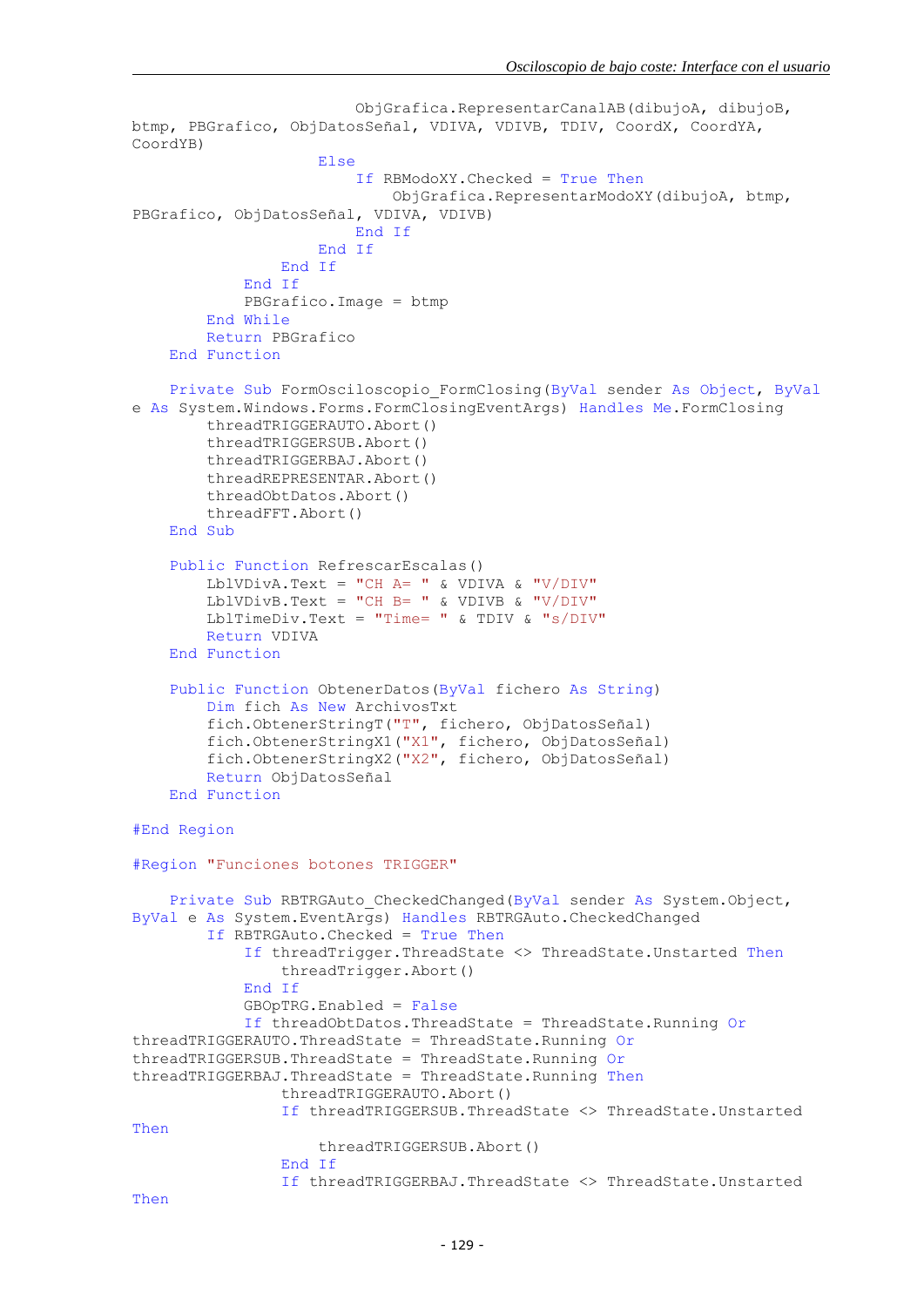```
 threadTRIGGERBAJ.Abort()
                 End If
                 If threadObtDatos.ThreadState <> ThreadState.Unstarted Then
                     threadObtDatos.Abort()
                 End If
             End If
             If threadTRIGGERAUTO.ThreadState = ThreadState.Stopped Or
threadTRIGGERAUTO.ThreadState = ThreadState.Aborted Then
                 threadTRIGGERAUTO = New Thread(New
ParameterizedThreadStart(AddressOf ObjCapturaDat.CapturaAuto))
                 threadTRIGGERAUTO.Start(ObjDatosSeñal)
             End If
             If threadTRIGGERAUTO.ThreadState = ThreadState.Unstarted Then
                 threadTRIGGERAUTO.Start(ObjDatosSeñal)
             End If
         End If
     End Sub
     Private Sub RBTRGDef_CheckedChanged(ByVal sender As System.Object, 
ByVal e As System.EventArgs) Handles RBTRGDef.CheckedChanged
         If RBTRGDef.Checked = True Then
             GBOpTRG.Enabled = True
         End If
     End Sub
     Private Sub BtnOKTRG_Click(ByVal sender As System.Object, ByVal e As
System.EventArgs) Handles BtnOKTRG.Click
         If RBTRGBJD.Checked = False And RBTRGSBD.Checked = False Then
             MsgBox("Por favor, seleccione el tipo de flanco del TRIGGER.")
         Else
             If Convert.ToDouble(TBValTRG.Text) < (-5) Then
                 MsgBox("Por favor, Introduzca un número entre -5 y 5.")
             Else
                 If Convert.ToDouble(TBValTRG.Text) > 5 Then
                    MsgBox("Por favor, Introduzca un número entre -5 y 5.")
                 Else
                     TRIGGER = Convert.ToDouble(TBValTRG.Text)
                    BTRIGGER = ((TRIGGER / 27) * (128 / 0.4)) + 128
                    ObjCapturaDat.ObtenerBTRG(BTRIGGER)
                 End If
             End If
             If RBTRGSBD.Checked = True Then
                 If threadObtDatos.ThreadState = ThreadState.Running Or
threadTRIGGERAUTO.ThreadState = ThreadState.Running Or
threadTRIGGERSUB.ThreadState = ThreadState.Running Or
threadTRIGGERBAJ.ThreadState = ThreadState.Running Then
                     If threadTRIGGERAUTO.ThreadState <> 
ThreadState.Unstarted Then
                         threadTRIGGERAUTO.Abort()
                     End If
                    If threadTRIGGERBAJ.ThreadState <>
ThreadState.Unstarted Then
                         threadTRIGGERBAJ.Abort()
                     End If
                    If threadObtDatos.ThreadState <> ThreadState.Unstarted 
Then
                         threadObtDatos.Abort()
                     End If
                    threadTRIGGERSUB.Abort()
                 End If
                 If threadTRIGGERSUB.ThreadState = ThreadState.Stopped Or
threadTRIGGERSUB.ThreadState = ThreadState.Aborted Then
```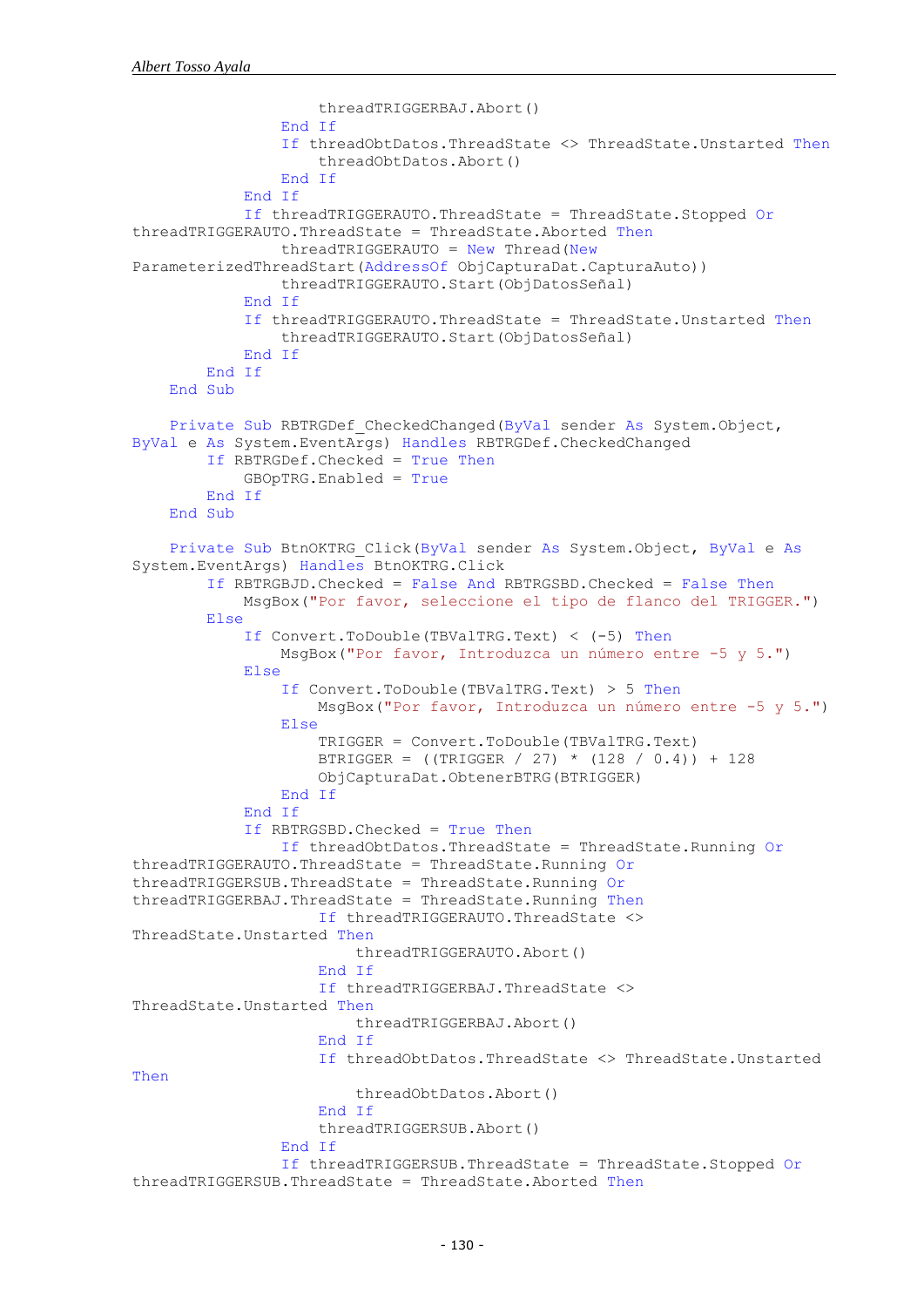```
threadTRIGGERSUB = New Thread(New)ParameterizedThreadStart(AddressOf ObjCapturaDat.CapturarSUB))
                      ObjCapturaDat.ObtenerBTRG(BTRIGGER)
                     threadTRIGGERSUB.Start(ObjDatosSeñal)
                 End If
                 If threadTRIGGERSUB.ThreadState = ThreadState.Unstarted 
Then
                      ObjCapturaDat.ObtenerBTRG(BTRIGGER)
                     threadTRIGGERSUB.Start(ObjDatosSeñal)
                 End If
             Else
                 If threadObtDatos.ThreadState = ThreadState.Running Or
threadTRIGGERAUTO.ThreadState = ThreadState.Running Or
threadTRIGGERSUB.ThreadState = ThreadState.Running Or
threadTRIGGERBAJ.ThreadState = ThreadState.Running Then
                     If threadTRIGGERAUTO.ThreadState <>
ThreadState.Unstarted Then
                          threadTRIGGERAUTO.Abort()
                      End If
                     If threadTRIGGERSUB.ThreadState <> 
ThreadState.Unstarted Then
                          threadTRIGGERSUB.Abort()
                      End If
                     If threadObtDatos.ThreadState <> ThreadState.Unstarted 
Then
                          threadObtDatos.Abort()
                      End If
                     threadTRIGGERBAJ.Abort()
                 End If
                 If threadTRIGGERBAJ.ThreadState = ThreadState.Stopped Or
threadTRIGGERBAJ.ThreadState = ThreadState.Aborted Then
                      threadTRIGGERBAJ = New Thread(New
ParameterizedThreadStart(AddressOf ObjCapturaDat.CapturarBAJ))
                      ObjCapturaDat.ObtenerBTRG(BTRIGGER)
                     threadTRIGGERBAJ.Start(ObjDatosSeñal)
                 End If
                 If threadTRIGGERBAJ.ThreadState = ThreadState.Unstarted 
Then
                      ObjCapturaDat.ObtenerBTRG(BTRIGGER)
                     threadTRIGGERBAJ.Start(ObjDatosSeñal)
                 End If
             End If
         End If
     End Sub
#End Region
End Class
```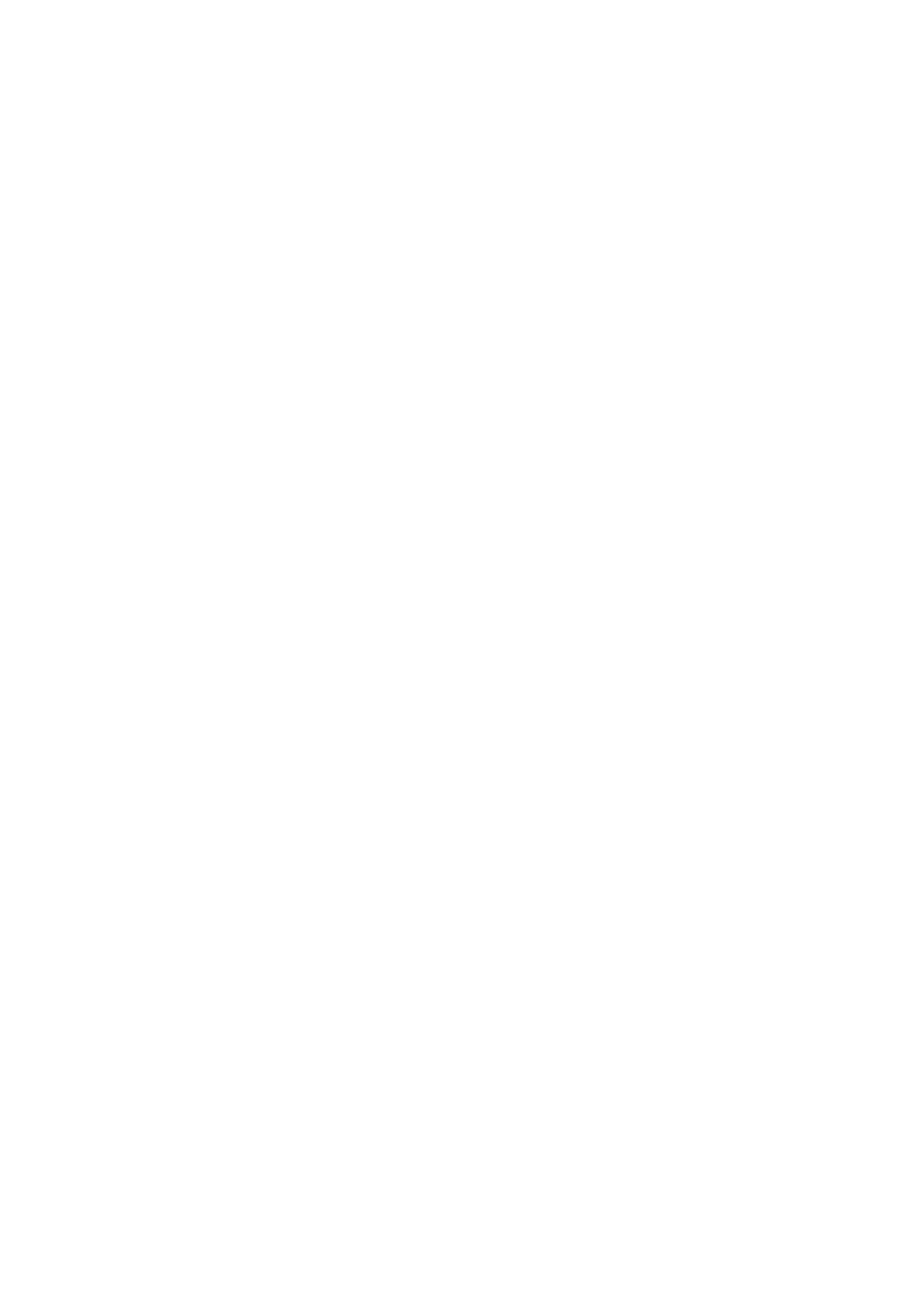#### <span id="page-28-0"></span>**CÓDIGO MÓDULO ESTRUCTURA DE DATOS**

```
Public Class DatosSeñal
#Region "Variables"
     Public Nmax As Integer = 22050
     Public Nmax2 As Integer = 16384
     Dim X1(Nmax) As Double
     Dim X2(Nmax) As Double
     Dim S1(Nmax2) As Double
     Dim S2(Nmax2) As Double
     Dim T(Nmax) As Double
     Dim F(Nmax2) As Double
#End Region
#Region "Propiedades"
     Public ReadOnly Property Numelem() As Integer
         Get
             Return Nmax
         End Get
     End Property
     Public ReadOnly Property NumelemF() As Integer
         Get
             Return Nmax2
         End Get
     End Property
     Public Property datosX1() As Double()
         Get
             Return X1
         End Get
         Set(ByVal value As Double())
         End Set
     End Property
     Public Property datosX2() As Double()
         Get
             Return X2
         End Get
         Set(ByVal value As Double())
         End Set
     End Property
     Public Property datosS1() As Double()
         Get
             Return S1
         End Get
         Set(ByVal value As Double())
```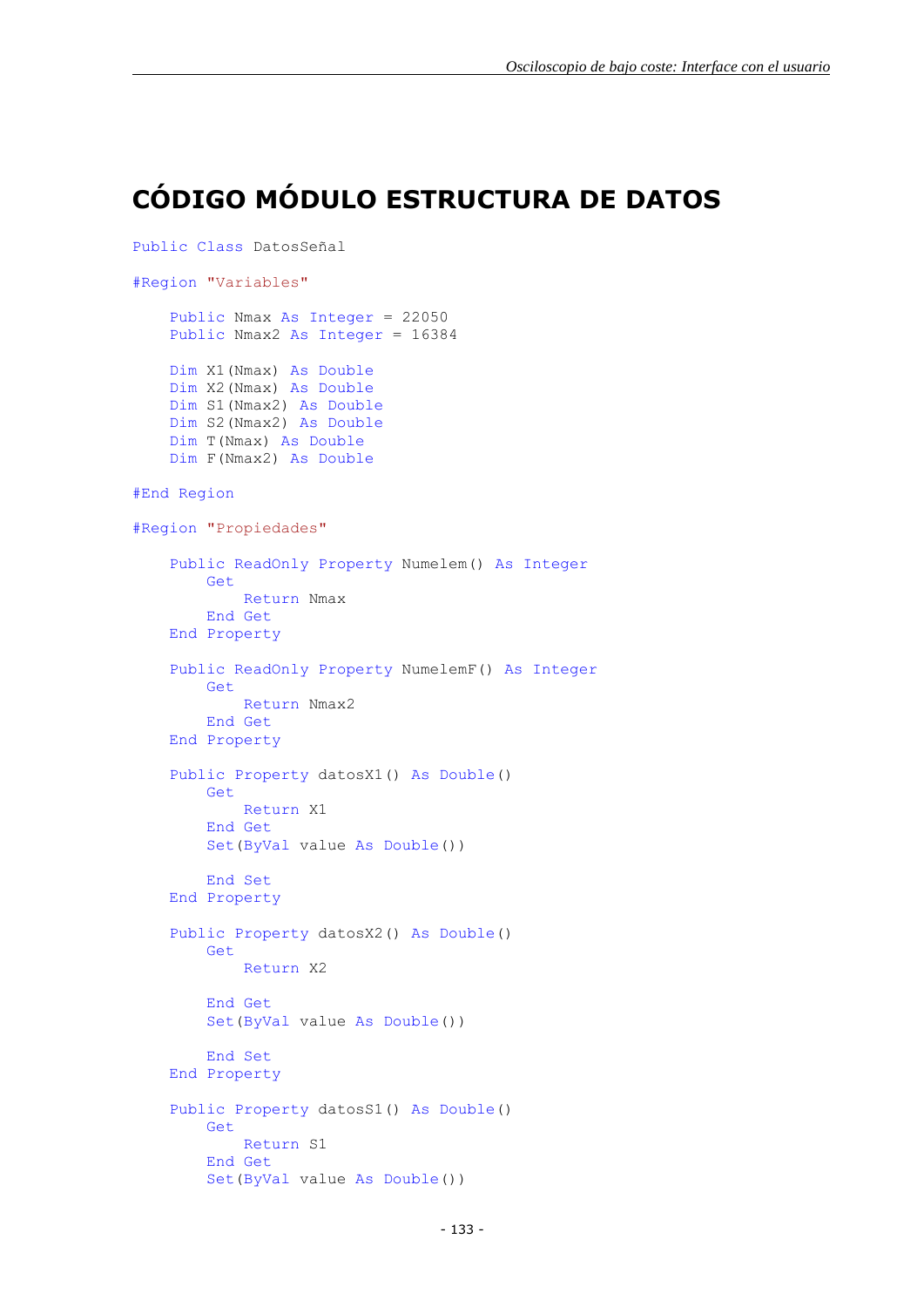```
 End Set
     End Property
     Public Property datosS2() As Double()
         Get
             Return S2
         End Get
         Set(ByVal value As Double())
         End Set
    End Property
    Public Property datosT() As Double()
         Get
             Return T
         End Get
         Set(ByVal value As Double())
         End Set
     End Property
     Public Property datosF1() As Double()
         Get
             Return F
         End Get
         Set(ByVal value As Double())
         End Set
     End Property
#End Region
#Region "Funciones"
     Public Function ConvX1TEnS1F1()
         Dim FFT As New FastFourierTrf
        FFT. FourierTransform(X1, X1, S1, F)
         Return S1
     End Function
     Public Function ConvX2TEnS2F2()
         Dim FFT As New FastFourierTrf
         FFT.FourierTransform(X2, T, S2, F)
         Return S2
     End Function
     Public Function ValorMedioCanA()
         Dim ValMedA As Double
        For cont As Integer = 0 To Numelem - 1
             ValMedA += X1(cont)
         Next
         ValMedA /= Numelem
         Return ValMedA
     End Function
     Public Function ValorMedioCanB()
         Dim ValMedB As Double
        For cont As Integer = 0 To Numelem - 1
             ValMedB += X2(cont)
         Next
         ValMedB /= Numelem
         Return ValMedB
     End Function
```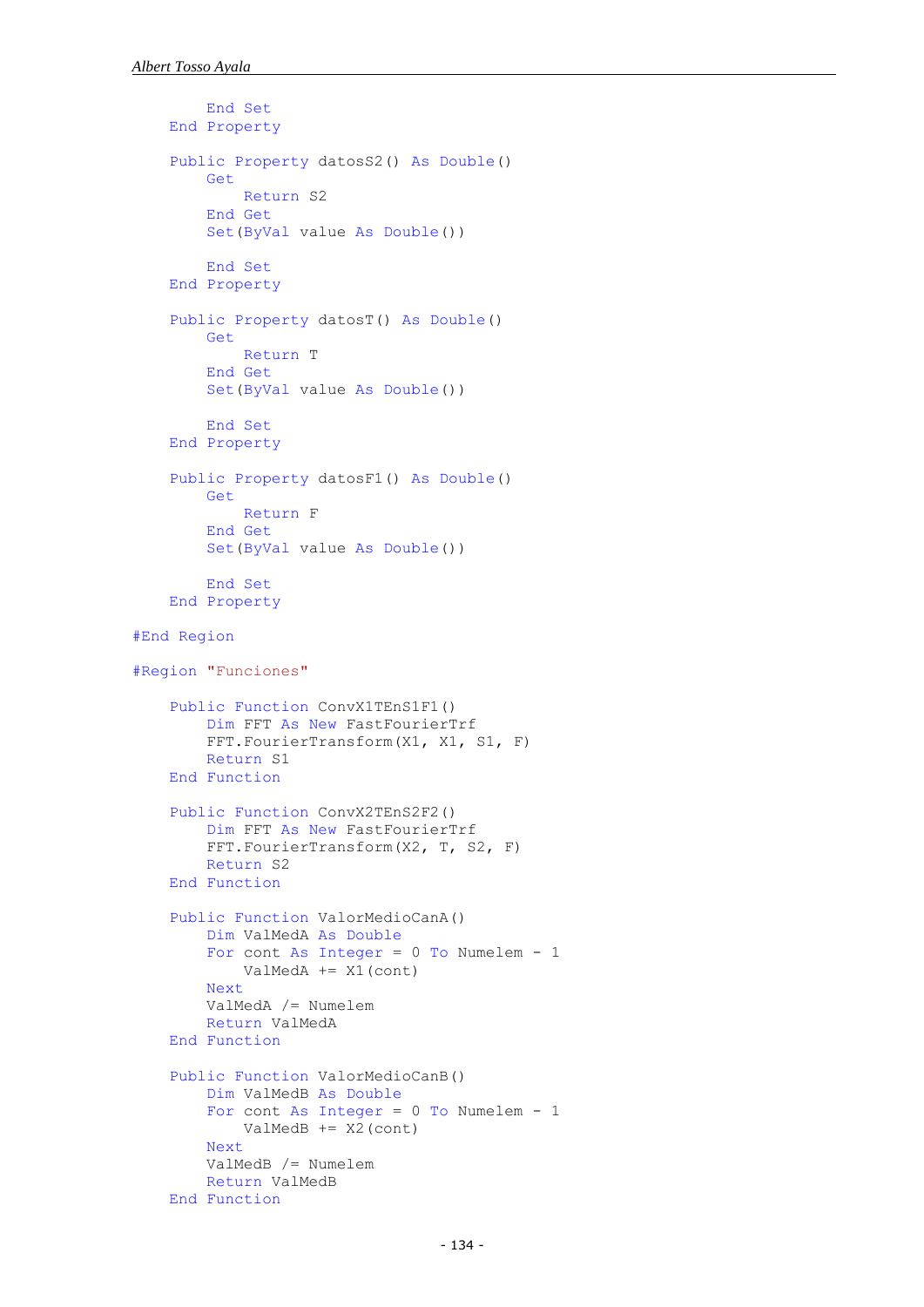```
 Public Function ValorEficazCanA()
     Dim ValEfA As Double
    For cont As Integer = 0 To Numelem - 1
        ValEfA += (X1 (cont) * X1 (cont)) Next
     ValEfA /= Numelem
     ValEfA = Math.Sqrt(ValEfA)
     Return ValEfA
 End Function
 Public Function ValorEficazCanB()
     Dim ValEfB As Double
    For cont As Integer = 0 To Numelem - 1
        ValEfB += (X2 (cont) * X2 (cont)) Next
     ValEfB /= Numelem
     ValEfB = Math.Sqrt(ValEfB)
     Return ValEfB
 End Function
```
#End Region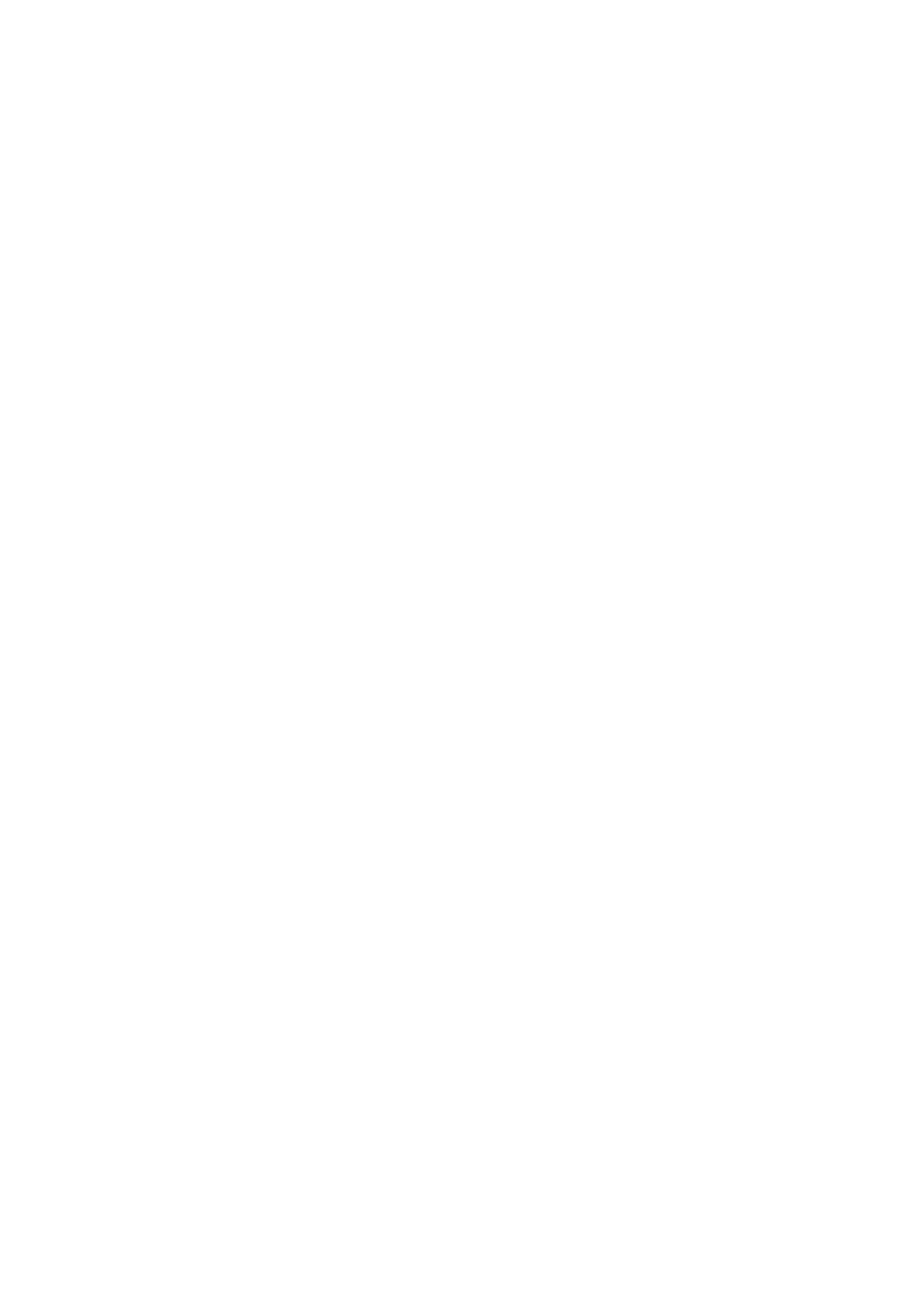### <span id="page-32-0"></span>**CÓDIGO MÓDULO ARCHIVOS .TXT**

```
Imports System.IO
Public Class ArchivosTxt
#Region "Variables"
     Public strFilename As String
     Public Shared ind1 As Integer = 1
#End Region
#Region "Constructores"
     Public Sub New()
    End Sub
     ' Constructor, acepta un nombre de fichero (si no existe se creará)
     Public Sub New(ByVal Filename As String, ByVal datos As DatosSeñal)
         strFilename = Filename
         'Escribimos en el fichero de configuracion las opciones por defecto
         If (System.IO.File.Exists(strFilename) = False) Then
             Dim sw As New StreamWriter(strFilename) ' crea un fichero
             sw.WriteLine("T") 'escribe el encabezado de una seccion
             For con = 0 To FormOsciloscopio.ObjDatosSeñal.Numelem
                 sw.WriteLine(datos.datosT(con).ToString) 'escribe la clave 
seguida del dato
             Next
             sw.WriteLine("X1")
             For con = 0 To FormOsciloscopio.ObjDatosSeñal.Numelem
                 sw.WriteLine(datos.datosX1(con).ToString) 'escribe la clave 
seguida del dato
             Next
             sw.WriteLine("X2")
             For con = 0 To FormOsciloscopio.ObjDatosSeñal.Numelem
                 sw.WriteLine(datos.datosX2(con).ToString) 'escribe la clave 
seguida del dato
             Next
             sw.Close()
         End If
    End Sub
#End Region
#Region "Propiedades"
     ' Propiedad para Read-only
     ReadOnly Property FileName() As String
         Get
             Return strFilename
         End Get
     End Property
```

```
#End Region
```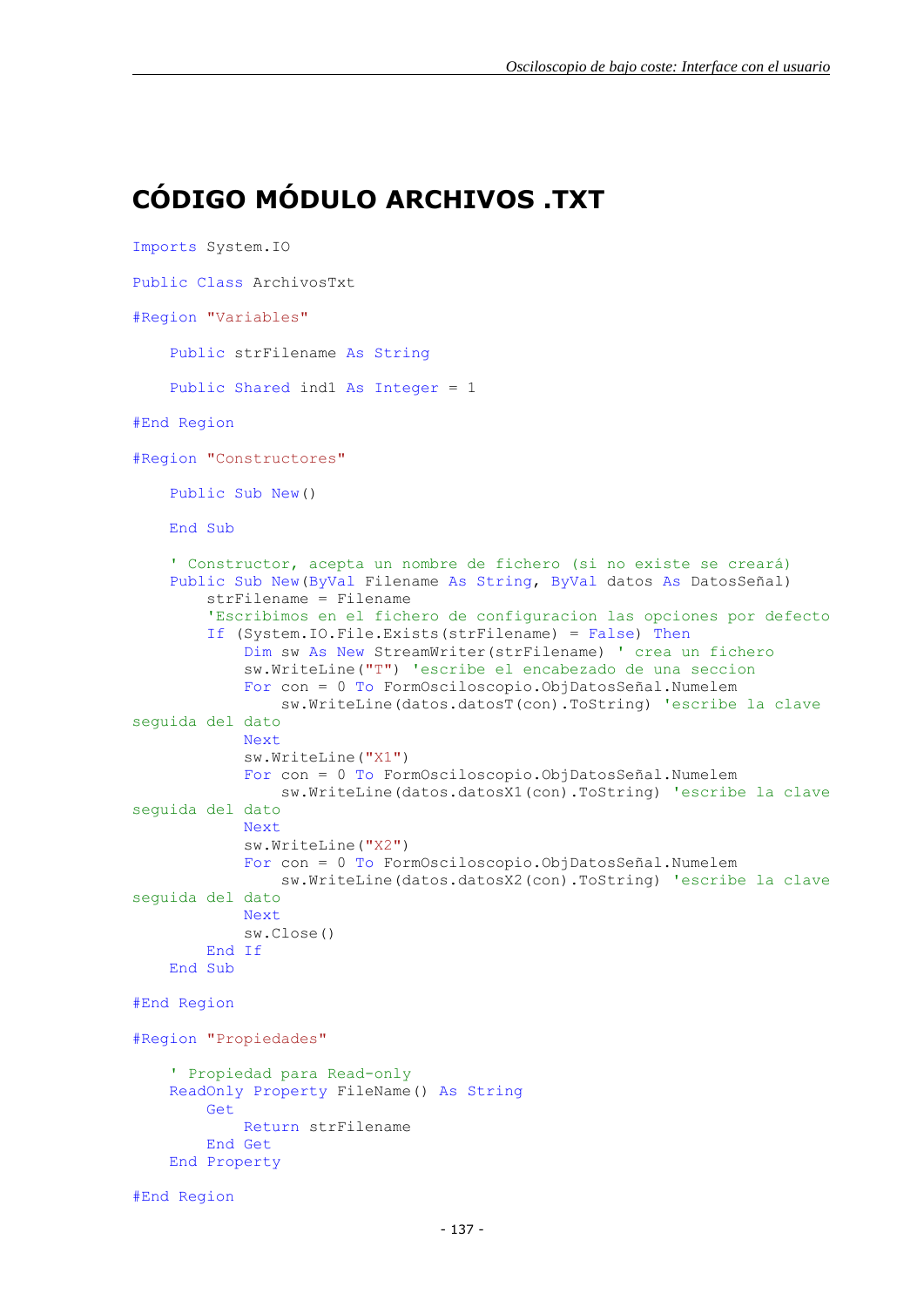```
#Region "Funciones"
     Public Function ObtenerStringT(ByVal Seccion As String, ByVal fichero 
As String, ByVal datos As DatosSeñal)
         Using sr As StreamReader = File.OpenText(fichero)
             Dim valor As String
            Dim ind As Integer = 01: valor = sr.ReadLine
            If valor = "T" Then
                While valor \langle \rangle "X1"
                     valor = sr.ReadLine
                    If valor <> "X1" Then
                         datos.datosT(ind) = CDb1(valor)ind += 1 End If
                 End While
             Else
                 GoTo 1
             End If
         End Using
         Return datos
     End Function
     Public Function ObtenerStringX1(ByVal Seccion As String, ByVal fichero 
As String, ByVal datos As DatosSeñal)
         Using sr As StreamReader = File.OpenText(fichero)
             Dim valor As String
             Dim ind As Integer = 0
2: valor = sr.ReadLine
             If valor = "X1" Then
                While valor <> "X2"
                     valor = sr.ReadLine
                    If valor <> "X2" Then
                         datos.datosX1(int) = CDbl(valor)ind += 1 End If
                 End While
             Else
                 GoTo 2
             End If
         End Using
         Return datos
     End Function
     Public Function ObtenerStringX2(ByVal Seccion As String, ByVal fichero 
As String, ByVal datos As DatosSeñal)
         Using sr As StreamReader = File.OpenText(fichero)
             Dim valor As String
             Dim ind As Integer = 0
3: valor = sr.ReadLine
             If valor = "X2" Then
                 While valor <> Nothing
                     valor = sr.ReadLine
                    If valor <> Nothing Then
                         datos.datosX2(ind) = CDb1(valor)ind += 1 End If
                 End While
             Else
                 GoTo 3
             End If
         End Using
```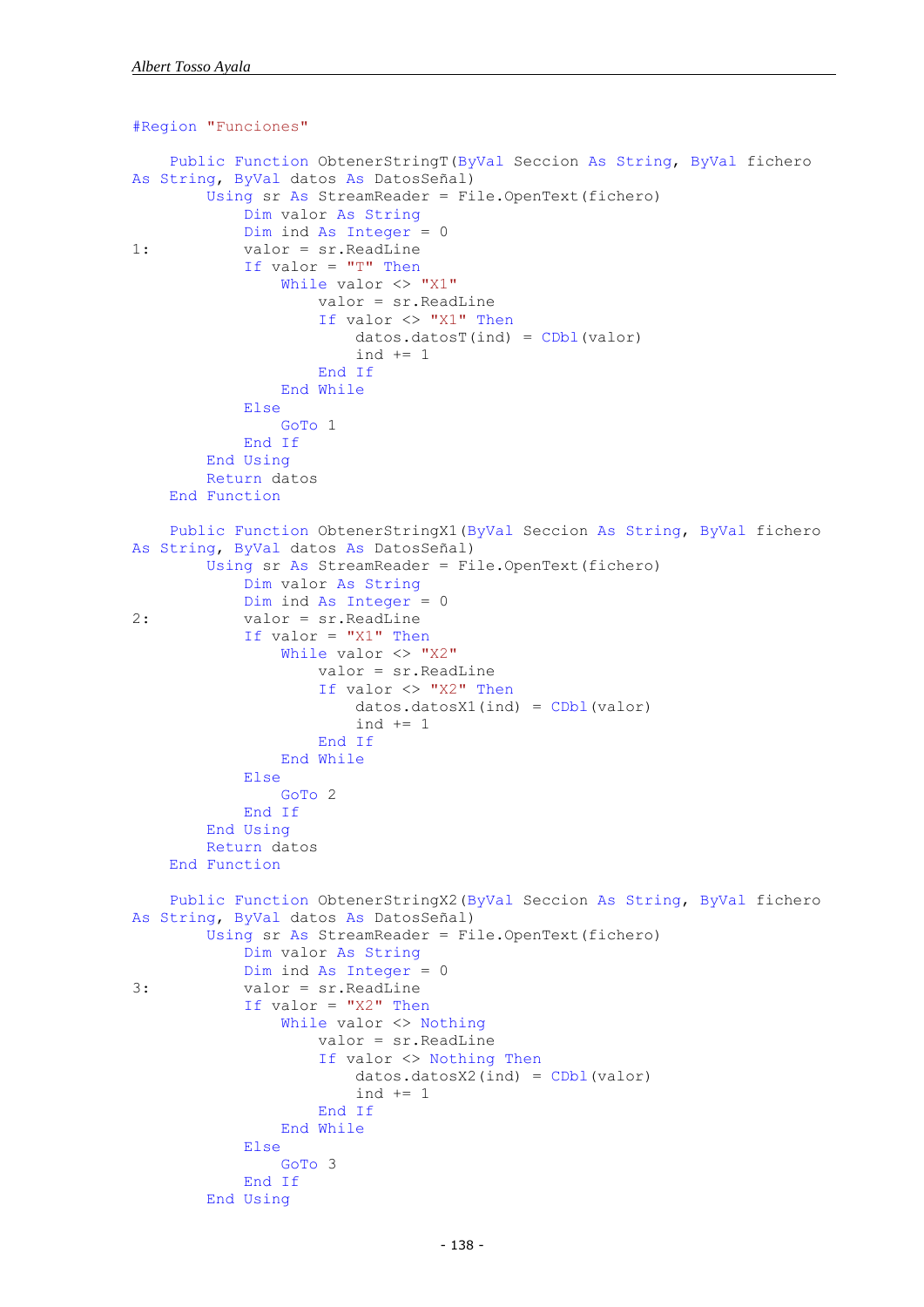Return datos End Function

#End Region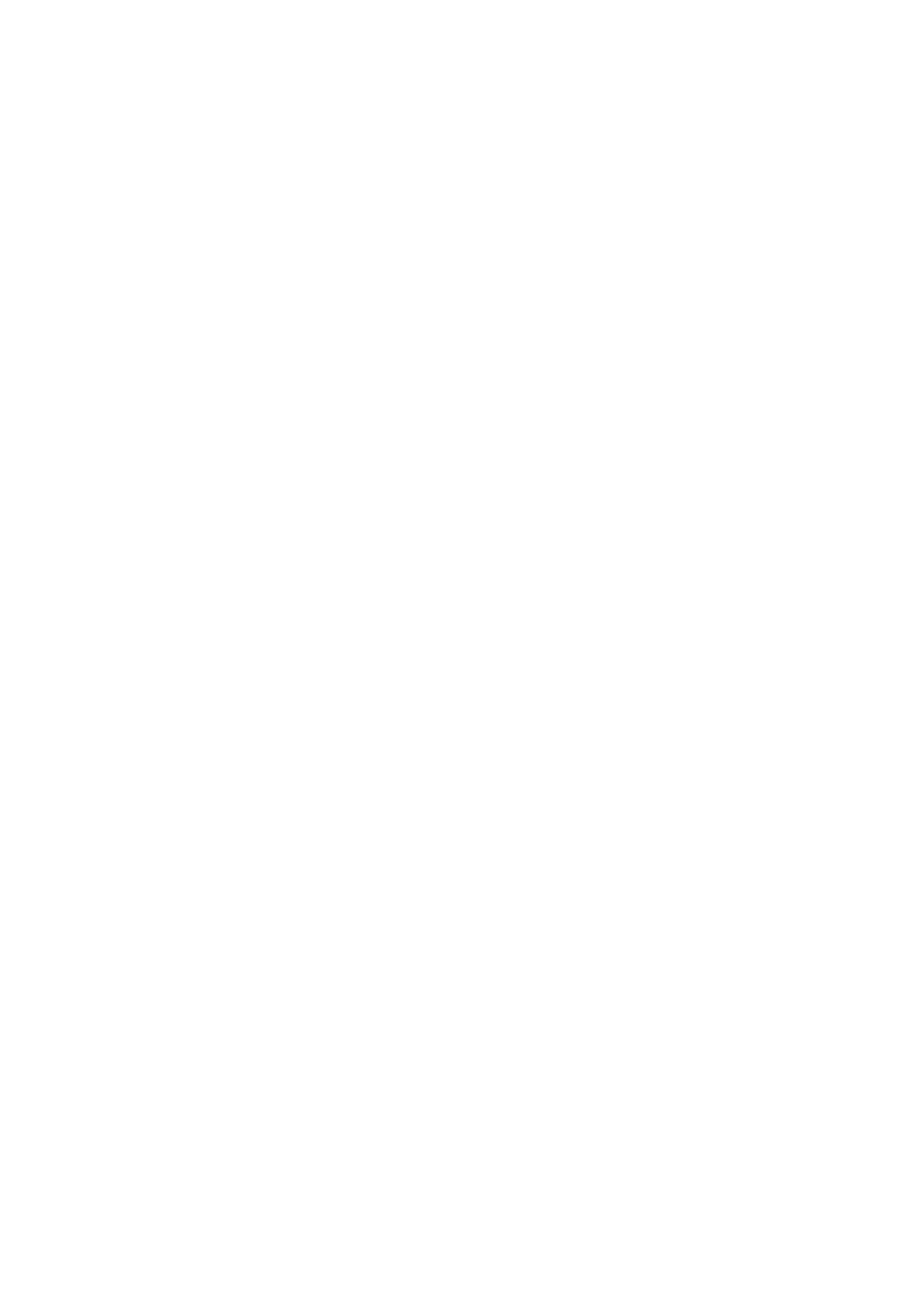# <span id="page-36-0"></span>**CÓDIGO MÓDULO CAPTURA DE DATOS**

```
#Region "Definir librerías"
Imports MDS = Microsoft.DirectX.DirectSound
Imports System.IO
#End Region
Public Class CapturaDatos
#Region "Decalración variables"
     Public Captura As MDS.Capture
     Public PtrBC As Integer = 0
     Public BuffCapDesc As MDS.CaptureBufferDescription
     Public BuffCaptura As MDS.CaptureBuffer
    Public BuffOutput As MDS. Buffer
     Public BuffDec As MDS.BufferDescription
     Public Format As MDS.WaveFormat
    Public wave(50000) As Byte
     Public Datos As MemoryStream
     Public Notifysize As Double
     Public CaptureBuffSize As Integer
    Public Num Buffer As Integer
     Public bytetrg As Byte
     Public Control As Boolean = False
     Public captOK As Boolean = False
#End Region
#Region "Constructor"
     Public Sub New()
        Num Buffer = 2 Format.SamplesPerSecond = 44100
         Format.BitsPerSample = 8
         Format.Channels = 2
         Format.FormatTag = MDS.WaveFormatTag.Pcm
         Format.BlockAlign = Convert.ToInt16((Format.Channels * 
(Format.BitsPerSample / 8)))
         Format.AverageBytesPerSecond = Format.SamplesPerSecond * 
Format.BlockAlign
         Notifysize = Math.Max(44096, Format.AverageBytesPerSecond / 8)
         Notifysize -= (Notifysize Mod Format.BlockAlign)
        CaptureBuffer \neq \text{Num} Buffer * Notifysize
         Datos = New MemoryStream(wave)
         Captura = New MDS.Capture
         BuffCapDesc = New MDS.CaptureBufferDescription
         BuffCapDesc.Format = Format
         BuffCapDesc.BufferBytes = CaptureBuffSize
```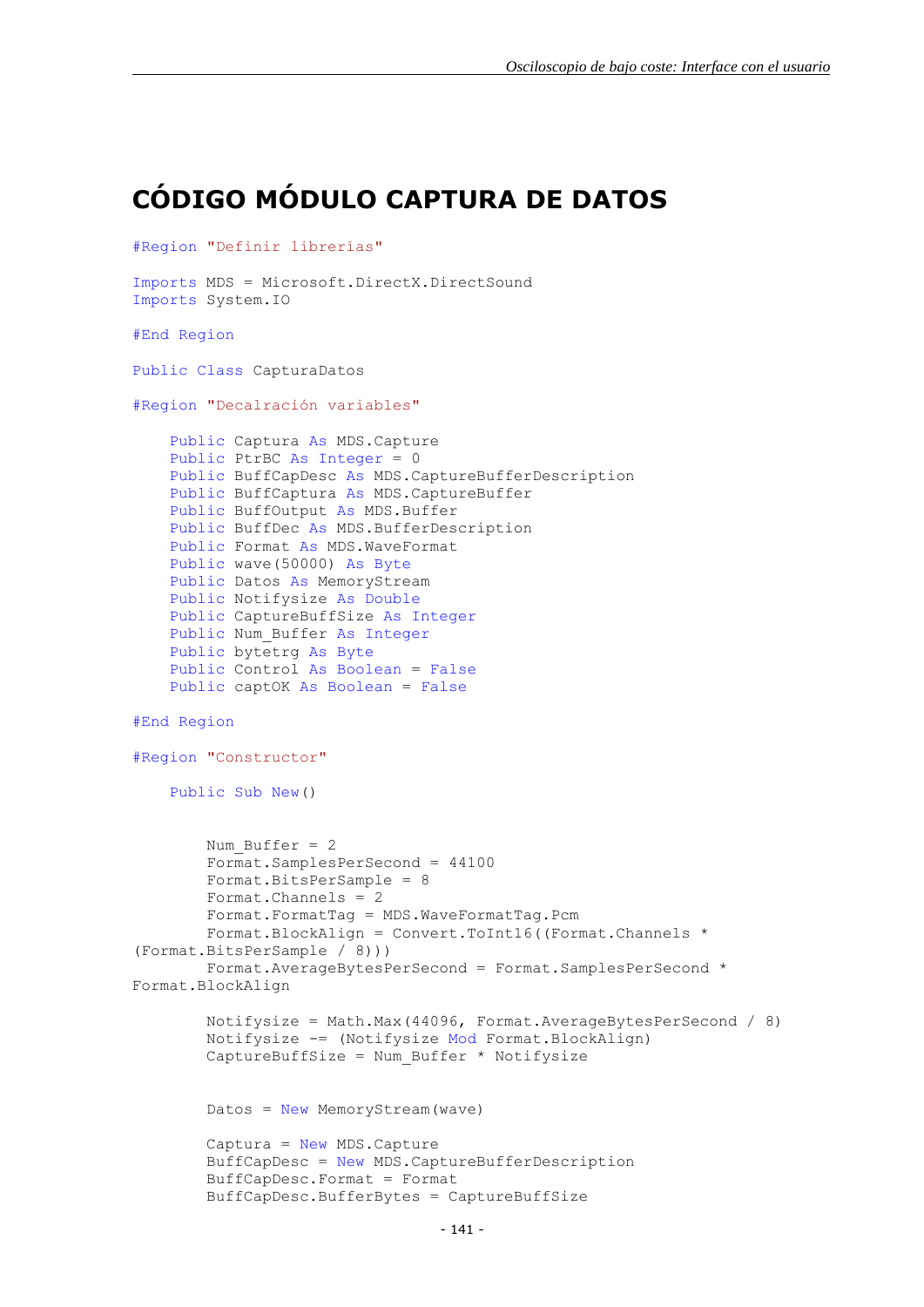```
 BuffCaptura = New MDS.CaptureBuffer(BuffCapDesc, Captura)
    End Sub
#End Region
#Region "Propiedades"
     Public ReadOnly Property capturaOK() As Boolean
         Get
             Return captOK
         End Get
     End Property
#End Region
#Region "Funciones"
     Public Function ObtenerBTRG(ByVal btrigger As Byte)
         Me.bytetrg = btrigger
         Return bytetrg
     End Function
     Public Function CapturaAuto(ByVal datocap As DatosSeñal)
         While Control = False
             Dim T1Byte As Double
             Dim TLect As Integer = 1000
             Dim BytesSecond As Integer
             Dim NBytes As Integer
             Dim posicion As Integer
            captOK = False BytesSecond = (Format.BitsPerSample / 8) * 
Format.SamplesPerSecond
            NBytes = BytesSecond * (TLect / 1000)
             T1Byte = 1 / Format.SamplesPerSecond
             Datos.Position = 0
             BuffCaptura.Start(True)
             Threading.Thread.Sleep(TLect)
             While captOK = False
                 BuffCaptura.Read(PtrBC, Datos, NBytes, 0)
                 Datos.Position = 0
                bytetrg = 128For count As Integer = 0 To wave. Length - 20 Step 2
                     If wave(count) = bytetrg Then
                        If wave(count) \langle wave(count + 20) Then
                             posicion = count
                            For i As Integer = 0 To (datocap. Numelem) - 1
                                If i = 0 Then
                                    dotocap.datacost(i) = 0Else
                                    dotocap.dataest(i) = datacap.dataest(i -1) + (2 * T1Byte) End If
                             Next
                            Dim h As Integer = 0For int As Integer = posicion To (wave. Length)
- 2 Step 2
                                 If h < datocap.Numelem Then
                                    datocap.datosX1(h) = (wave(int) - 128)*(0.4 / 128) * 10datocap.datosX2(h) = wave(int + 1) -
128) * (0.4 / 128) * 10
                                    h += 1
                                 Else
```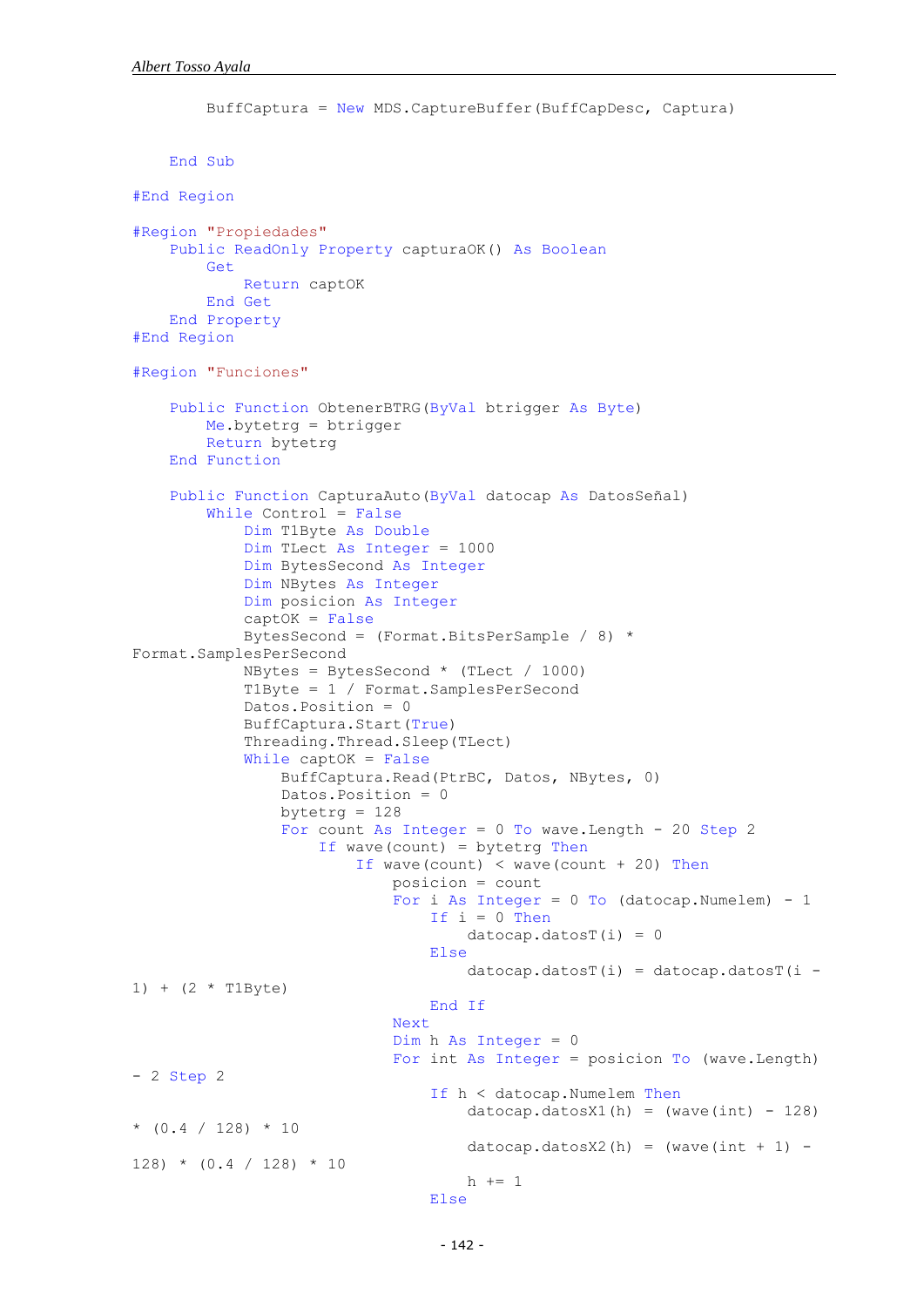```
 Exit For
                                      End If
                                  Next
                                 captOK = TrueExit While
                             End If
                        End If
                   Next
               End While
          End While
          Return datocap
     End Function
     Public Function CapturarSUB(ByVal DatoCap As DatosSeñal)
          While Control = False
               Dim T1Byte As Double
               Dim TLect As Integer = 1000
               Dim BytesSecond As Integer
               Dim NBytes As Integer
               Dim posicion As Integer
               captOK = False
               BytesSecond = (Format.BitsPerSample / 8) * 
Format.SamplesPerSecond
              NBytes = BytesSecond * (TLect / 1000)
               T1Byte = 1 / Format.SamplesPerSecond
               Datos.Position = 0
               BuffCaptura.Start(True)
               Threading.Thread.Sleep(TLect)
               While captOK = False
                   BuffCaptura.Read(PtrBC, Datos, NBytes, 0)
                   Datos.Position = 0
                   bytetrg = bytetrg
                  For count As Integer = 0 To wave. Length - 20 Step 2
                       If wave(count) = bytetrg Then
                            If wave(count) < wave(count + 20) Then
                                  posicion = count
                                 For i As Integer = 0 To (DatoCap. Numelem) - 1
                                     If i = 0 Then
                                          DatoCap.datosT(i) = 0 Else
                                          Datocap.dataosT(i) = Datocap.dataosT(i -1) + (2 * T1Byte) End If
Next and the state of the state of the state of the state of the state of the state of the state of the state of the state of the state of the state of the state of the state of the state of the state of the state of the s
                                 Dim h As Integer = 0 For int As Integer = posicion To (wave.Length) 
- 2 Step 2
                                      If h < DatoCap.Numelem Then
                                          DatoCap.datosX1(h) = (wave(int) - 128)*(0.4 / 128) * 10DatoCap.datosX2(h) = (wave(int + 1) -
128) * (0.4 / 128) * 10
                                          h += 1
Else
                                           Exit For
                                      End If
                                  Next
                                 captOK = TrueExit While
                             End If
                        End If
                   Next
               End While
```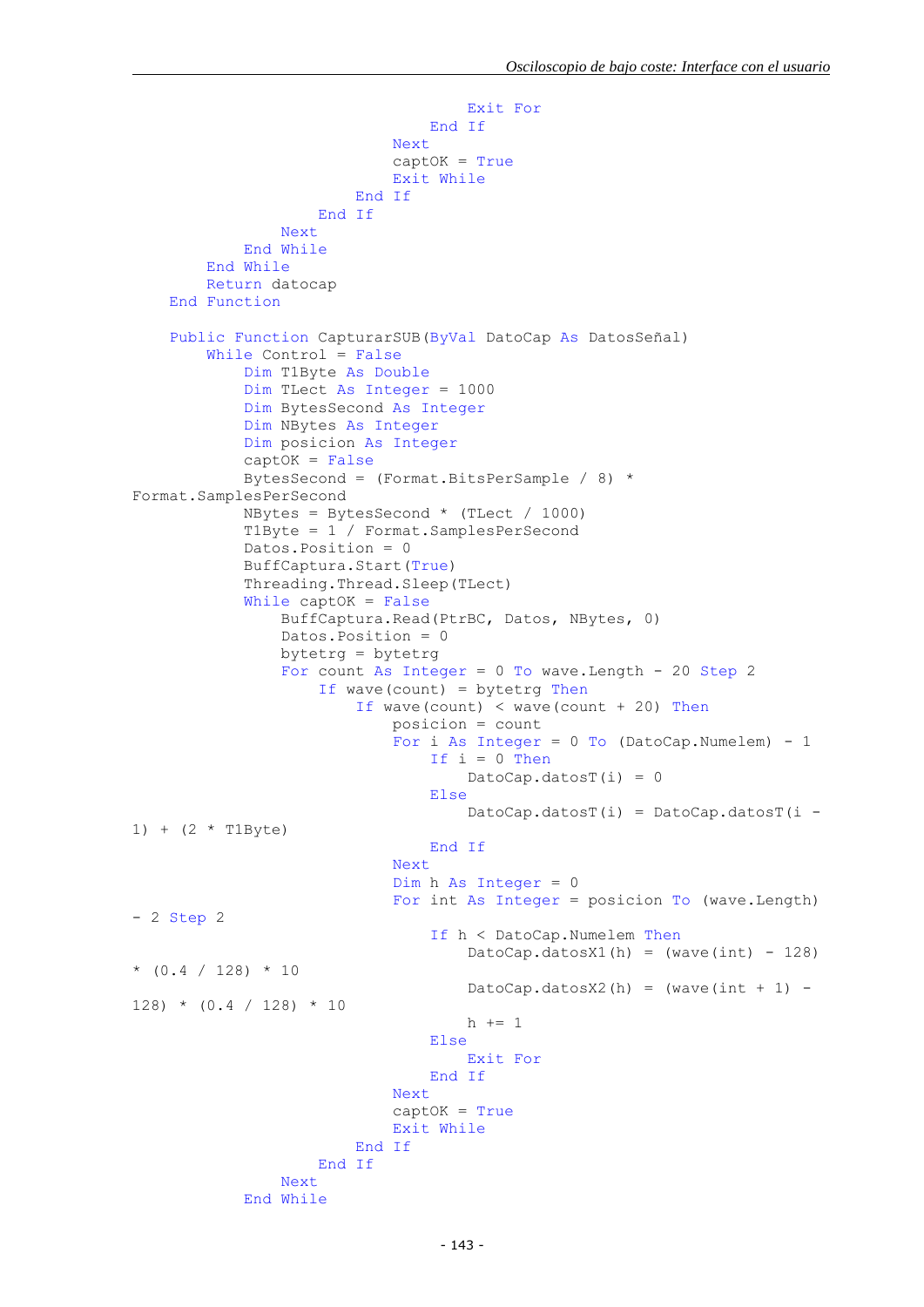```
 End While
         Return DatoCap
     End Function
     Public Function CapturarBAJ(ByVal DatoCap As DatosSeñal)
         While Control = False
             Dim T1Byte As Double
             Dim TLect As Integer = 1000
             Dim BytesSecond As Integer
             Dim NBytes As Integer
             Dim posicion As Integer
            captOK = False
             BytesSecond = (Format.BitsPerSample / 8) * 
Format.SamplesPerSecond
             NBytes = BytesSecond * (TLect / 1000)
             T1Byte = 1 / Format.SamplesPerSecond
             Datos.Position = 0
             BuffCaptura.Start(True)
             Threading.Thread.Sleep(TLect)
             While captOK = False
                 BuffCaptura.Read(PtrBC, Datos, NBytes, 0)
                 Datos.Position = 0
                 bytetrg = bytetrg
                For count As Integer = 0 To wave. Length - 20 Step 2
                     If wave(count) = bytetrg Then
                         If wave(count) > wave(count + 20) Then
                              posicion = count
                             For i As Integer = 0 To (DatoCap. Numelem) - 1
                                 If i = 0 Then
                                      DatoCap.datosT(i) = 0 Else
                                      DatoCap.datosT(i) = DatoCap.datosT(i -
1) + (2 * T1Byte) End If
                              Next
                             Dim h As Integer = 0 For int As Integer = posicion To (wave.Length) 
- 2 Step 2
                                  If h < DatoCap.Numelem Then
                                     DatoCap.datosX1(h) = (wave(int) - 128)* (0.4 / 128) * 10
                                     DatoCap.datosX2(h) = (wave(int + 1) -
128) * (0.4 / 128) * 10
                                     h += 1
                                  Else
                                      Exit For
                                  End If
                              Next
                             captOK = TrueExit While
                          End If
                      End If
                 Next
             End While
         End While
         Return DatoCap
     End Function
#End Region
```

```
End Class
```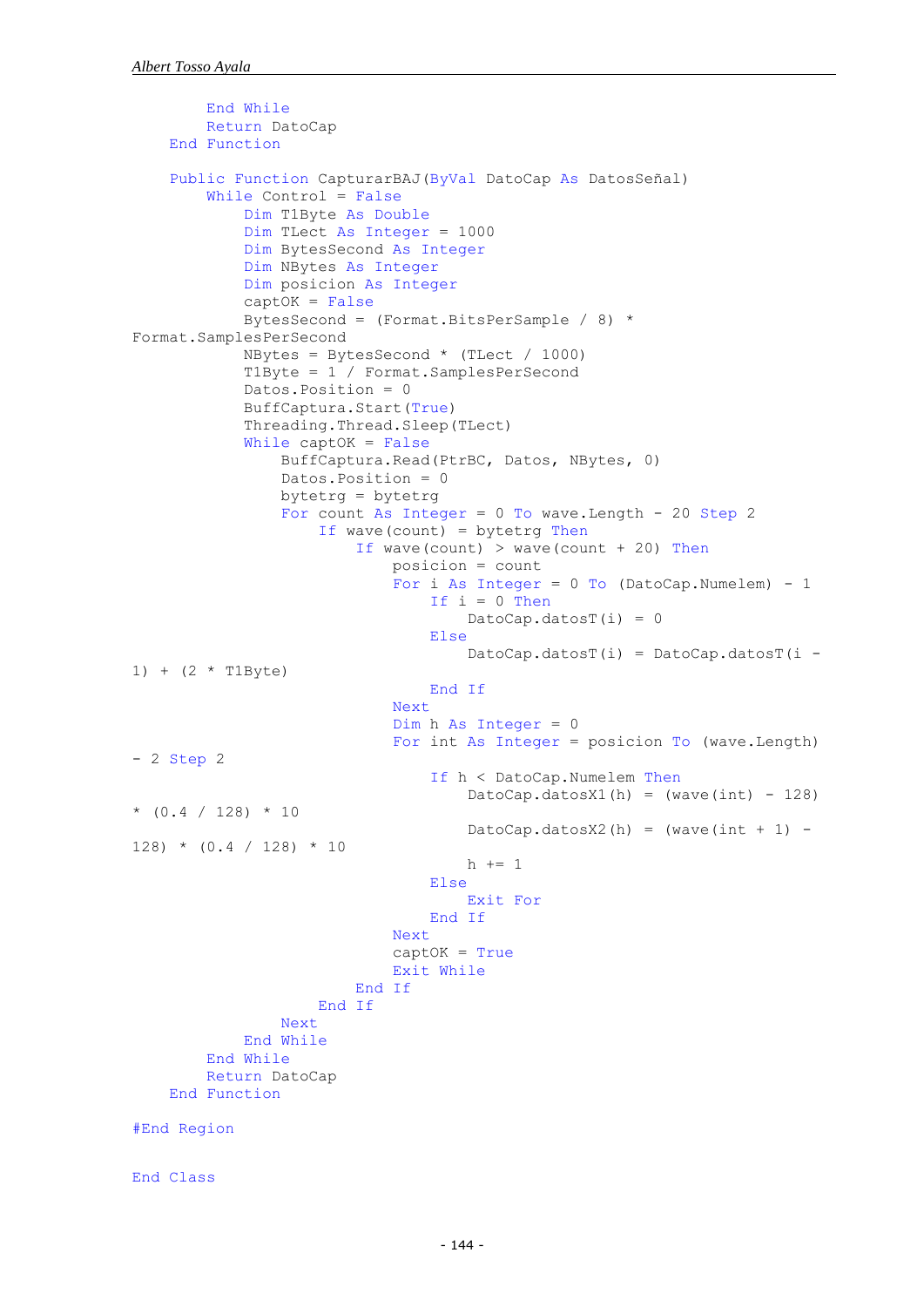## <span id="page-40-0"></span>**CÓDIGO MÓDULO TRANSFORMADA FOURIER**

```
Imports System.Math
Public Class FastFourierTrf
#Region "Variables"
     Dim NumSamples As Integer
     Dim AngleNumerator As Double
#End Region
#Region "Constructor"
     Public Sub New()
         NumSamples = 16384
        AngleNumerator = 2 * PI End Sub
#End Region
#Region "Funciones definidas"
     Public Function NumberOfBitsNeeded(ByVal PowerOfTwo As Integer) As
Short
         Dim i As Integer
        For i = 0 To 16
            If (PowerOfTwo And (1 \leq \ i)) \leq 0 Then
                 NumberOfBitsNeeded = i
             End If
         Next
     End Function
     Public Function ReverseBits(ByVal Index As Integer, ByVal NumBits As
Integer) As Short
         Dim i, rev As Integer
        rev = 0For i = 0 To NumBits - 1
            rev = (rev \ll 1) Or (Index And 1)
            Index = Index >> 1 Next
         ReverseBits = rev
     End Function
     Public Function FourierTransform(ByVal RealIn() As Double, ByVal ImIn() 
As Double, ByVal RealOut() As Double, ByVal ImOut() As Double)
         Dim NumBits, i, j, k, n, BlockEnd, BlockSize As Integer
        Dim delta angle, delta ar As Double
         Dim alpha, beta As Double
         Dim tr, ti, ar, ai As Double
         NumBits = NumberOfBitsNeeded(NumSamples)
        For i = 0 To NumSamples - 1
             j = ReverseBits(i, NumBits)
            RealOut(j) = RealIn(i)ImOut(j) = ImIn(i)
```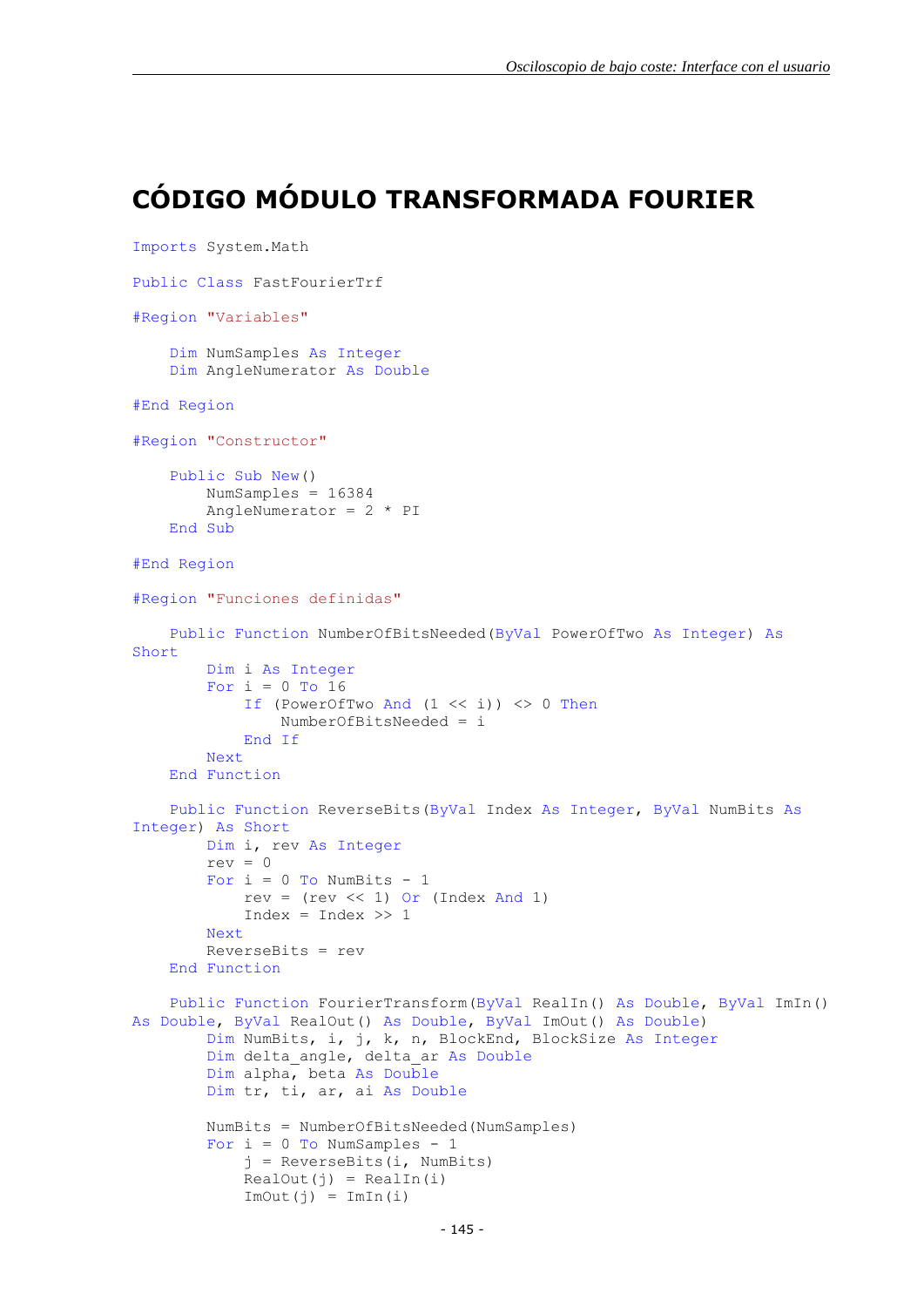```
 Next
        BlockEnd = 1
        BlockSize = 2
         While BlockEnd < NumSamples
            delta angle = AngleNumerator / BlockSize
            alpha = Sin(0.5 * delta angle)alpha = 2 * alpha * alpha
             beta = Sin(delta_angle)
            i = 0 While i < NumSamples
                ar = 1ai = 0j = iFor n = 0 To BlockEnd - 1
                    k = j + BlockEndtr = ar * RealOut(k) - ai * ImOut(k)ti = ar * ImOut(k) + ai * RealOut(k)
                    RealOut(k) = RealOut(j) - trImOut(k) = ImOut(j) - tiRealOut(j) = RealOut(j) + trImOut(j) = ImOut(j) + tidelta_ar = alpha * ar + beta * ai
                    ai = ai - (alpha * ai - beta * ar) ar = ar - delta_ar
                    j += 1
                 Next
                i = i + BlockSize End While
             BlockEnd = BlockSize
             BlockSize = BlockSize << 1
         End While
        For i = 0 To NumSamples - 1
            RealOut(i) = Abs(RealOut(i))ImOut(i) = Abs(ImOut(i)) Next
         Return ImOut
    End Function
#End Region
```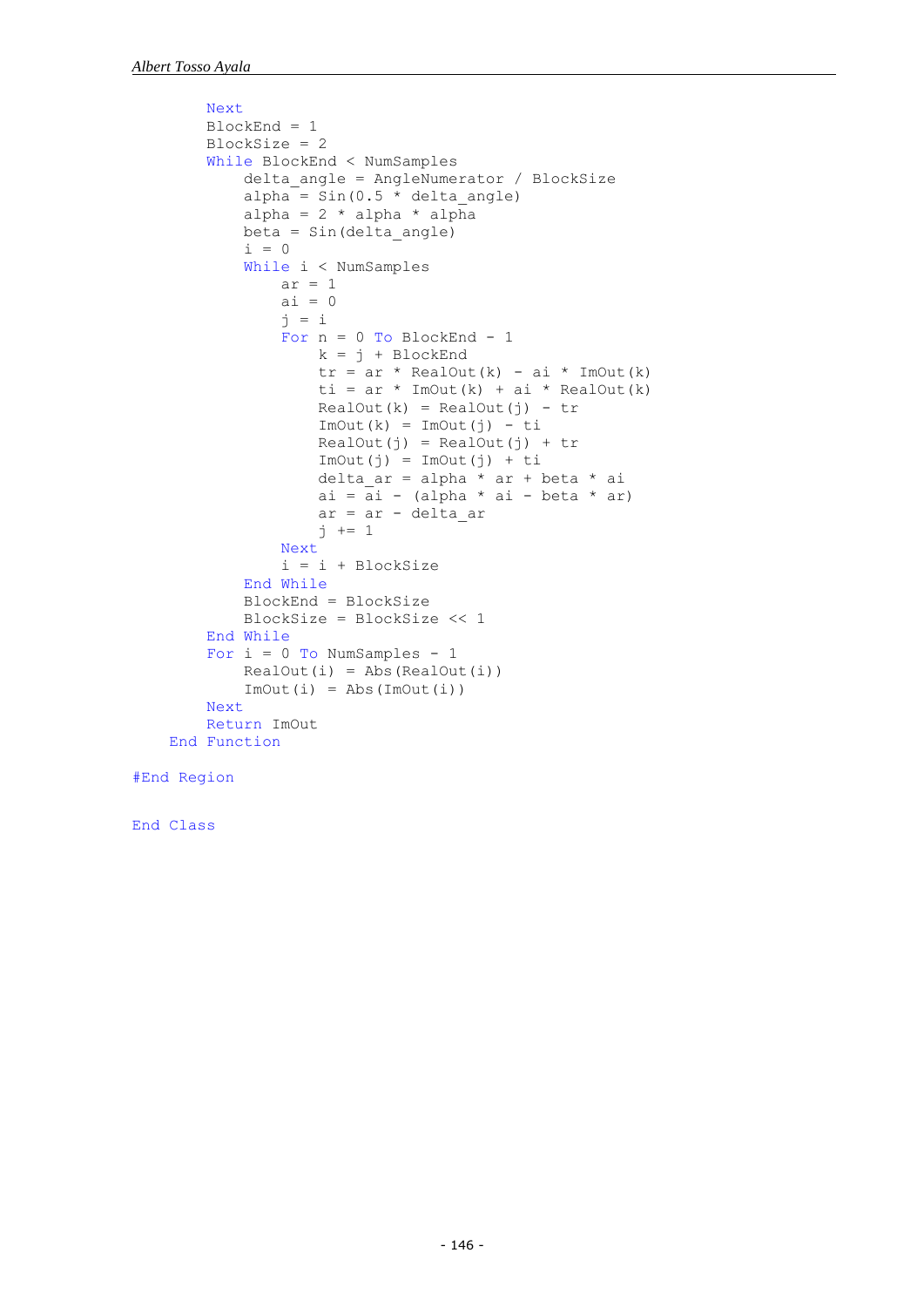#### <span id="page-42-0"></span>**CÓDIGO MÓDULO FORMULARIO FFT**

```
Imports System.Threading
Public Class FormFFT
#Region "variables"
     Public datosFFT As DatosSeñal
     Public GraficaFFT As Grafica
     Public dibujoEjesF As Graphics
     Public dibujoAF As Graphics
     Public dibujoBF As Graphics
     Public dibujoCPFFT As Graphics
     Public btmpFFT As Bitmap
     Public btmpCPFFT As Bitmap
    Public HOLDFFT Activado As Boolean
     Public threadREPRESENTARFFT As Thread
#End Region
#Region "Constructor"
     Public Sub New()
         ' Llamada necesaria para el Diseñador de Windows Forms.
         InitializeComponent()
         ' Agregue cualquier inicialización después de la llamada a 
InitializeComponent().
         datosFFT = New DatosSeñal
         GraficaFFT = New Grafica
        HOLDFFT Activado = False
        threedREPRESENTARFFT = New Thread(New)ParameterizedThreadStart(AddressOf RepresentarFFT))
     End Sub
#End Region
#Region "Botones"
     Private Sub BFFTSalir_Click(ByVal sender As System.Object, ByVal e As
System.EventArgs) Handles BFFTSalir.Click
         Close()
     End Sub
     Private Sub BFFTCoPantalla_Click(ByVal sender As System.Object, ByVal e 
As System.EventArgs) Handles BFFTCoPantalla.Click
         ChBHOLDFFT.CheckState = CheckState.Checked
         ' Copiar la imagen del PictureBox1 en el portapapeles
```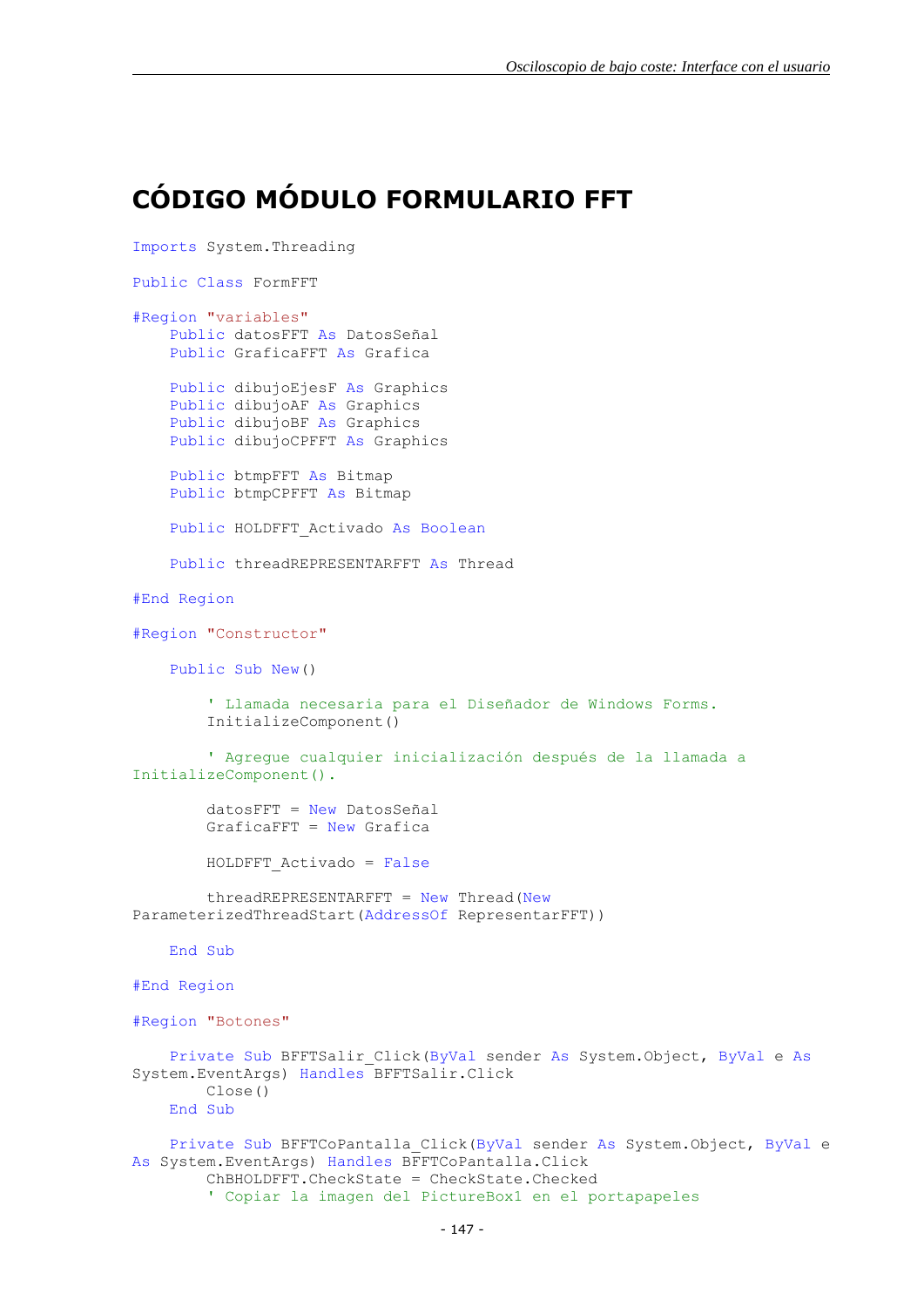```
btmpCPFFT = New Bitmap(PBFFT.Width, PBFFT.Height)
        dibujoCPfft = Graphics.FromImage(btmpCPFFT) dibujoCPFFT.CopyFromScreen(Me.Location.X + 11, Me.Location.Y + 33, 
0, 0, PBFFT.Size)
         PBFFT.Image = btmpCPFFT
         Clipboard.SetDataObject(btmpCPFFT, True)
     End Sub
    Private Sub BfftInicio Click(ByVal sender As System.Object, ByVal e As
System.EventArgs) Handles BfftInicio.Click
         If threadREPRESENTARFFT.ThreadState = ThreadState.Running Then
             threadREPRESENTARFFT.Abort()
         End If
         If threadREPRESENTARFFT.ThreadState = ThreadState.Stopped Or
threadREPRESENTARFFT.ThreadState = ThreadState.Aborted Then
            threedREPRESENTARFFT = New Thread(New)ParameterizedThreadStart(AddressOf RepresentarFFT))
             threadREPRESENTARFFT.Start()
         End If
         If threadREPRESENTARFFT.ThreadState = ThreadState.Unstarted Then
             threadREPRESENTARFFT.Start()
         End If
     End Sub
    Private Sub ChBHOLDFFT CheckedChanged(ByVal sender As System.Object,
ByVal e As System.EventArgs) Handles ChBHOLDFFT.CheckedChanged
         If ChBHOLDFFT.CheckState = CheckState.Unchecked Then
             If threadREPRESENTARFFT.ThreadState = ThreadState.Running Then
                 threadREPRESENTARFFT.Abort()
             End If
             If threadREPRESENTARFFT.ThreadState = ThreadState.Stopped Or
threadREPRESENTARFFT.ThreadState = ThreadState.Aborted Then
                 threadREPRESENTARFFT = New Thread(New
ParameterizedThreadStart(AddressOf RepresentarFFT))
                 threadREPRESENTARFFT.Start()
             End If
             If threadREPRESENTARFFT.ThreadState = ThreadState.Unstarted 
Then
                 threadREPRESENTARFFT.Start()
             End If
         End If
     End Sub
#End Region
#Region "Funciones definidas"
     Public Function ObtDatosFFT(ByVal datos As DatosSeñal)
         While ChBHOLDFFT.CheckState = CheckState.Unchecked
            datorsFFT = datos datosFFT.ConvX1TEnS1F1()
             datosFFT.ConvX2TEnS2F2()
         End While
         Return datosFFT
     End Function
     Public Function RepresentarFFT()
         While ChBHOLDFFT.CheckState = CheckState.Unchecked
             btmpFFT = New Bitmap(PBFFT.Width, PBFFT.Height)
             dibujoEjesF = Graphics.FromImage(btmpFFT)
             dibujoAF = Graphics.FromImage(btmpFFT)
             dibujoBF = Graphics.FromImage(btmpFFT)
             GraficaFFT.LimpiarPantallaF(dibujoEjesF, PBFFT, btmpFFT)
```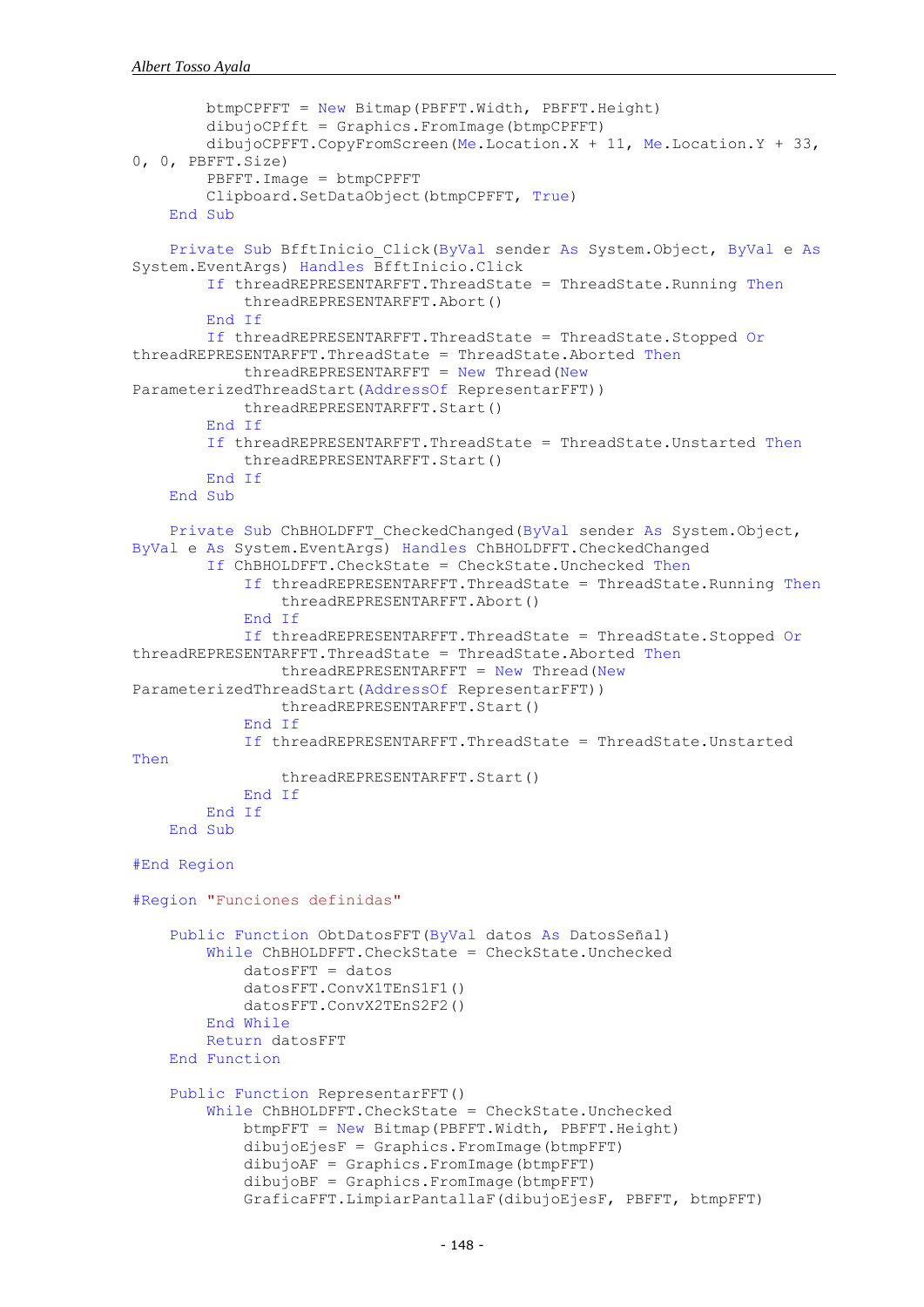```
 If RBFFTCanalA.Checked = True Then
                 GraficaFFT.RepresentarFFTCanA(dibujoAF, btmpFFT, PBFFT, 
datosFFT)
             Else
                 If RBFFTCanalB.Checked = True Then
                      GraficaFFT.RepresentarFFTCanB(dibujoBF, btmpFFT, PBFFT, 
datosFFT)
                 Else
                      If RBFFTDual.Checked = True Then
                          GraficaFFT.RepresentarFFTCanAB(dibujoAF, dibujoBF, 
btmpFFT, PBFFT, datosFFT)
                     End If
                 End If
             End If
             PBFFT.Image = btmpFFT
         End While
         Return PBFFT
     End Function
     Private Sub FormFFT_FormClosing(ByVal sender As Object, ByVal e As
System.Windows.Forms.FormClosingEventArgs) Handles Me.FormClosing
         threadREPRESENTARFFT.Abort()
     End Sub
```

```
#End Region
```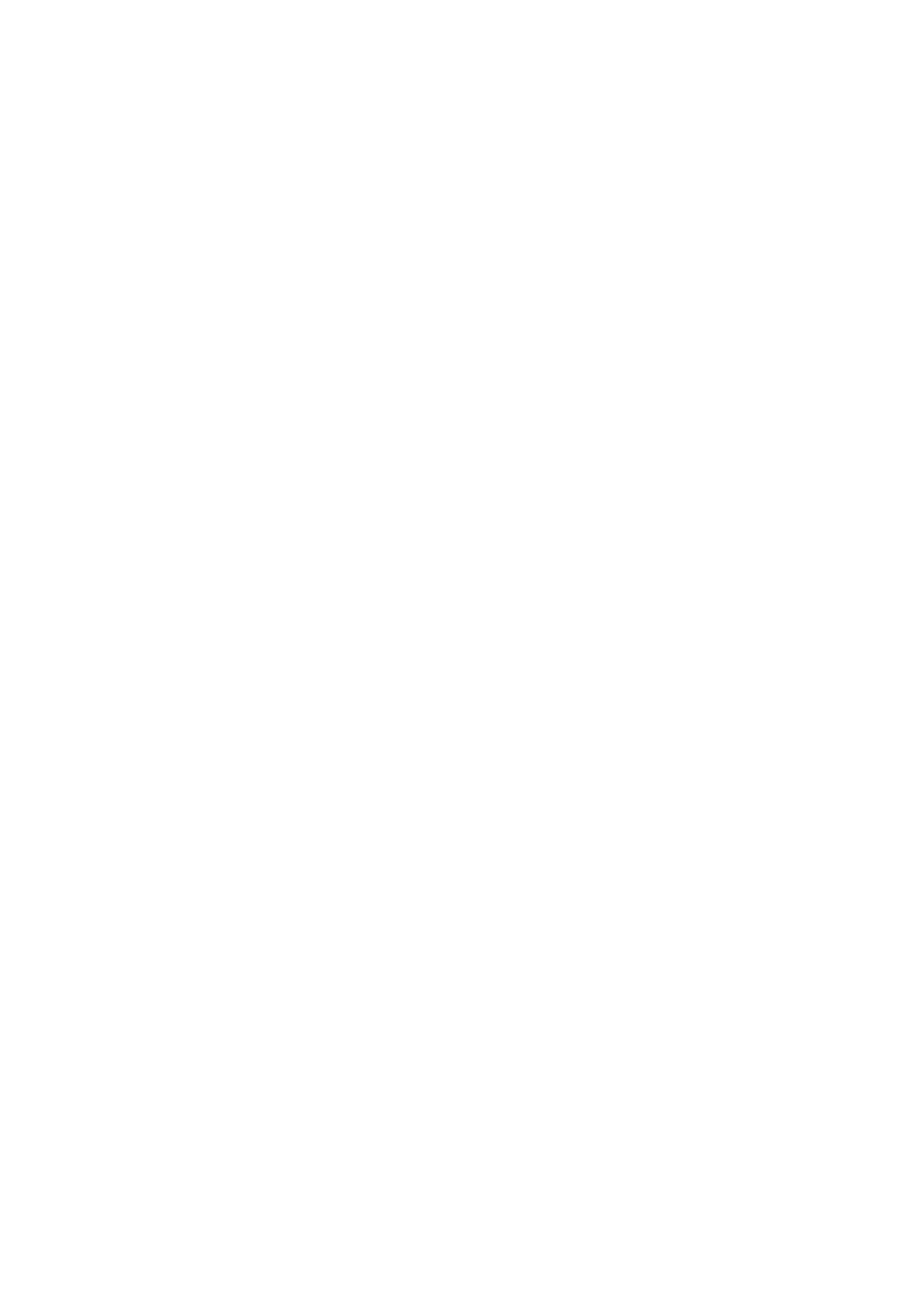#### <span id="page-46-0"></span>**CÓDIGO MÓDULO GRÁFICA**

```
Public Class Grafica
#Region "Variables"
     Public EscalaX As Double
     Public EscalaY As Double
     Public Px1 As Integer
     Public Px2 As Integer
     Public Py1 As Integer
     Public Py2 As Integer
     Public CentrCoordX As Integer
     Public CentrCoordYA As Integer
     Public CentrCoordYB As Integer
#End Region
#Region "Constructor"
     Public Sub New()
        EscalaX = 100EscalaY = 80 End Sub
#End Region
#Region "Funciones"
     Public Function RepresentarCanalA(ByRef dibujo As Graphics, ByRef btm 
As Bitmap, ByRef PBdibujo As PictureBox, ByVal datos As DatosSeñal, ByVal
VDIVA As Double, ByVal TDIV As Double, ByVal CoordX As Integer, ByVal
CoordYA As Integer)
         dibujo.TranslateTransform(CoordX, CoordYA) 'tranladamos cordenadas
        dibujo.ScaleTransform(1, -1) (convertimos a
cordenadas normales
         Dim Ind, a, b, c, d As Integer
        For Ind = 0 To (datos. Numelem) - 2
            Px1 = datos.dataosT(Ind) * (PBdibujo.Width / 20) / TDIVPy1 = 0atos.datosi(ind) * (PBdibujo.Height / 20) / VDIVA<br>Py1 = datos.datosX1(Ind) * (PBdibujo.Height / 20) / VDIVA
            Px2 = datos.datosT(Ind + 1) * (PBdibujo.Width / 20) / TDIV Py2 = datos.datosX1(Ind + 1) * (PBdibujo.Height / 20) / VDIVA
            a = Math.Round(Px1)b = Math.Round(Pv1)c = Math.Round(Px2)d = Math.Round(Py2) dibujo.DrawLine(Pens.Blue, a, b, c, d)
         Next
         Return PBdibujo
     End Function
```
 Public Function RepresentarCanalB(ByRef dibujo As Graphics, ByRef btm As Bitmap, ByRef PBdibujo As PictureBox, ByVal datos As DatosSeñal, ByVal VDIVB As Double, ByVal TDIV As Double, ByVal CoordX As Integer, ByVal CoordYB As Integer)

dibujo.TranslateTransform(CoordX, CoordYB) 'tranladamos cordenadas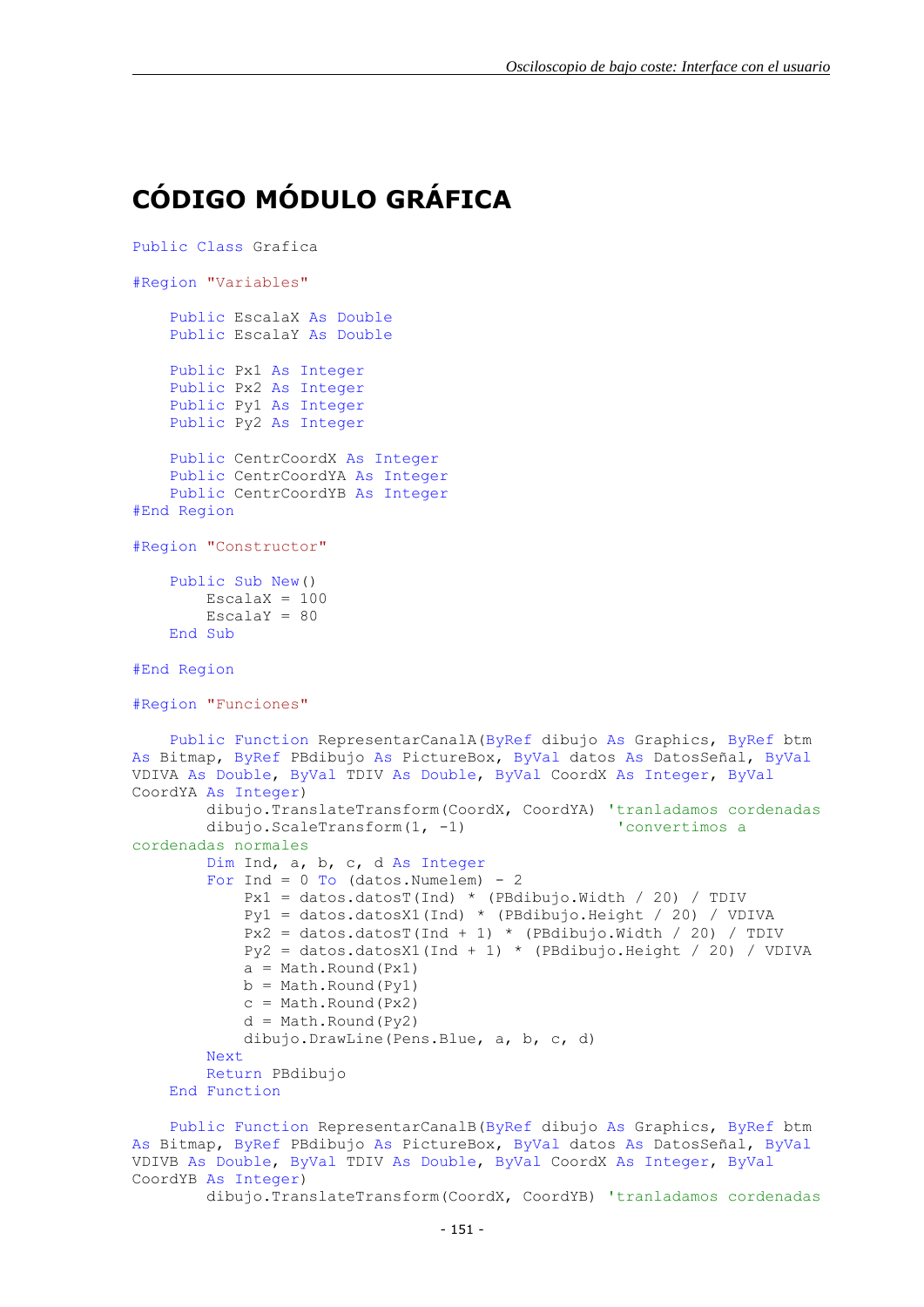```
dibujo.ScaleTransform(1, -1) \qquad \qquad 'convertimos a
cordenadas normales
         Dim Ind, a, b, c, d As Integer
        For Ind = 0 To (datos. Numelem) - 2
            Px1 = datos.datosT(Ind) * (PBdibujo.Width / 20) / TDIV Py1 = datos.datosX2(Ind) * (PBdibujo.Height / 20) / VDIVB
            Px2 = data \cdot data \cdot data \cdot \text{[Bdibuio.Width / 20] / TDIV}Py2 = datos.datosX2(Ind + 1) * (PBdibujo.Height / 20) / VDIVBa = Math.Round(Px1)b = Math.Round(Pv1)c = Math.Round(Px2) d = Math.Round(Py2)
             dibujo.DrawLine(Pens.Red, a, b, c, d)
         Next
         Return PBdibujo
     End Function
     Public Function RepresentarModoXY(ByRef dibujo As Graphics, ByRef btm 
As Bitmap, ByRef PBdibujo As PictureBox, ByVal datos As DatosSeñal, ByVal
VDIVA As Double, ByVal VDIVB As Double)
         CentrCoordX = PBdibujo.Width / 2
         CentrCoordYA = PBdibujo.Height / 2
         dibujo.TranslateTransform(CentrCoordX, CentrCoordYA) 'tranladamos 
cordenadas
        dibujo.ScaleTransform(1, -1) \qquad \qquad 'convertimos a
cordenadas normales
         Dim Ind, a, b, c, d As Integer
        For Ind = 0 To datos. Numelem - 2 Px1 = datos.datosX2(Ind) * (PBdibujo.Width / 20) / VDIVB
             Py1 = datos.datosX1(Ind) * (PBdibujo.Height / 20) / VDIVA
            Px2 = datos.dataosX2(Ind + 1) * (PBdibujo.Width / 20) / VDIVBPy2 = datos.datosX1(Ind + 1) * (PBdibujo.Height / 20) / VDIVAa = Math.Round(Px1)b = Math.Round(Pv1)c = Math.Round(Px2)d = Math.Round(Py2) dibujo.DrawLine(Pens.Blue, a, b, c, d)
         Next
         Return PBdibujo
     End Function
     Public Function RepresentarCanalAB(ByRef dibujoCA As Graphics, ByRef
dibujoCB As Graphics, ByRef btm As Bitmap, ByRef PBdibujo As PictureBox, 
ByVal datos As DatosSeñal, ByVal VDIVA As Double, ByVal VDIVB As Double, 
ByVal TDIV As Double, ByVal CoordX As Integer, ByVal CoordYA As Integer, 
ByVal CoordYB As Integer)
         CentrCoordX = CoordX
         CentrCoordYA = CoordYA
         CentrCoordYB = CoordYB
         RepresentarCanalA(dibujoCA, btm, PBdibujo, datos, VDIVA, TDIV, 
CentrCoordX, CentrCoordYA)
         RepresentarCanalB(dibujoCB, btm, PBdibujo, datos, VDIVB, TDIV, 
CentrCoordX, CentrCoordYB)
        Return PBdibujo
     End Function
     Public Function RepresentarFFTCanA(ByRef dibujoF As Graphics, ByRef btm 
As Bitmap, ByRef PBdibujoF As PictureBox, ByVal datos As DatosSeñal)
         Dim PCanAF As New Pen(Color.Blue)
         CentrCoordX = 10
         CentrCoordYA = PBdibujoF.Height - 25
```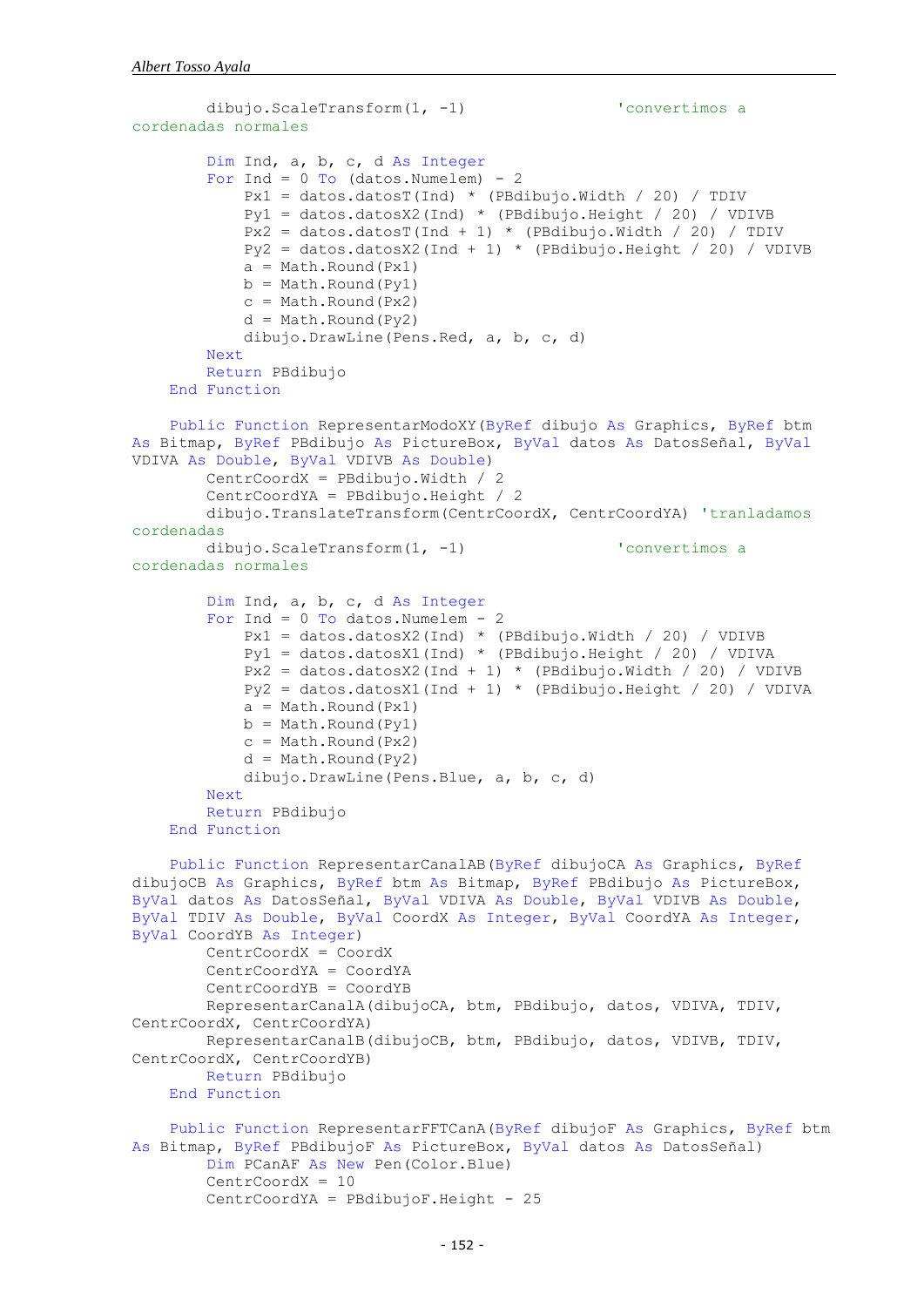```
 dibujoF.TranslateTransform(CentrCoordX, CentrCoordYA) 'tranladamos 
cordenadas al centro
         dibujoF.ScaleTransform(1, -1) 'convertimos a cordenadas normales
         Dim Ind, a, b, c, d As Integer
        For Ind = 1 To datos. NumelemF - 5
            Px1 = Math.Loq10(Ind) * 162 Py1 = datos.datosS1(Ind) / (PBdibujoF.Height / 4)
            Px2 = Math.Log10(Ind + 1) * 162Pv2 = datos.datosS1(Ind + 1) / (PBdibujoF.Height / 4)a = Math.Round(Px1)b = Math.Round(Py1)c = Math.Round(Px2)d = Math.Round(Py2) dibujoF.DrawLine(PCanAF, a, b, c, d)
         Next
         Return PBdibujoF
     End Function
     Public Function RepresentarFFTCanB(ByRef dibujoF As Graphics, ByRef btm 
As Bitmap, ByRef PBdibujoF As PictureBox, ByVal datos As DatosSeñal)
         Dim PCanBF As New Pen(Color.Red)
         CentrCoordX = 10
         CentrCoordYA = PBdibujoF.Height - 10
         dibujoF.TranslateTransform(CentrCoordX, CentrCoordYA) 'tranladamos 
cordenadas al centro
         dibujoF.ScaleTransform(1, -1) 'convertimos a cordenadas normales
         Dim Ind, a, b, c, d As Integer
        For Ind = 0 To PBdibujoF. Width - 10
            Px1 = Ind Py1 = datos.datosS2(Ind) / (PBdibujoF.Height / 10)
            Px2 = (Ind + 1)Py2 = datos.datosS2(Ind + 1) / (PBdibujoF.Height / 10)a = Math.Round(Px1)b = Math.Round(Pv1)c = Math.Round(Px2)d = Math.Round(Py2) dibujoF.DrawLine(PCanBF, a, b, c, d)
         Next
         Return PBdibujoF
     End Function
     Public Function RepresentarFFTCanAB(ByRef dibujoFCA As Graphics, ByRef
dibujoFCB As Graphics, ByRef btm As Bitmap, ByRef PBdibujoF As PictureBox, 
ByVal datos As DatosSeñal)
         RepresentarFFTCanA(dibujoFCA, btm, PBdibujoF, datos)
         RepresentarFFTCanB(dibujoFCB, btm, PBdibujoF, datos)
         Return PBdibujoF
     End Function
     Public Function DibEjesT(ByRef dibujo As Graphics, ByRef PBdibujo As
PictureBox, ByRef btm As Bitmap)
         Dim Ejes As New Pen(Color.Black)
        Escalax = 100EscalaY = 80 CentrCoordX = PBdibujo.Width / 2
         CentrCoordYA = PBdibujo.Height / 2
        dibujo.TranslateTransform(CentrCoordX, CentrCoordYA) 'tranladamos 
cordenadas al centro
       dibujo.ScaleTransform(1, -1) convertimos a
cordenadas normales
```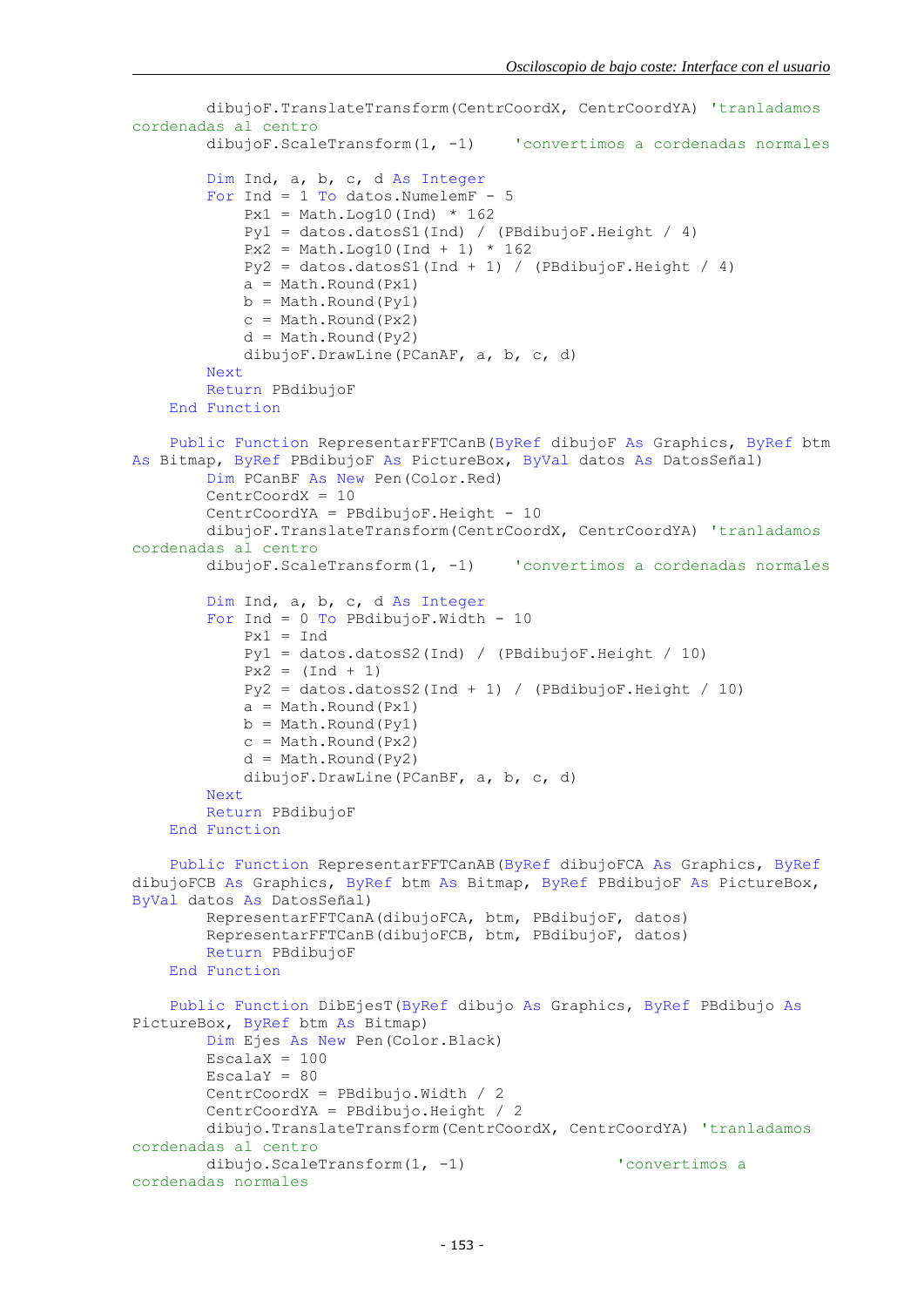```
 ' DIBUJAMOS EJES X-Y
         dibujo.DrawLine(Ejes, CentrCoordX * -1, 0, PBdibujo.Width -
CentrCoordX, 0) 'eje X
         dibujo.DrawLine(Ejes, 0, CentrCoordYA, 0, CentrCoordYA * -1) 'eje Y
         'DIBUJAMOS PUNTOS +X
         Dim a As Integer
         For a = 0 To PBdibujo.Width Step (PBdibujo.Width / EscalaX)
             dibujo.DrawLine(Ejes, a, 3, a, -3)
            dibujo.DrawLine(Ejes, 10 * a, 5, 10 * a, -5)
         Next
         'DIBUJAMOS PUNTOS -X
        For a = 0 To CentrCoordX * -1 Step (-1 * PBdibujo.Width / EscalaX)
             dibujo.DrawLine(Ejes, a, 3, a, -3)
            dibujo.DrawLine(Ejes, 10 \times a, 5, 10 \times a, -5)
         Next
         'DIBUJAMOS PUNTOS Y
         For a = 0 To PBdibujo.Height Step (PBdibujo.Height / EscalaY)
             dibujo.DrawLine(Ejes, 3, a, -3, a)
            dibujo.DrawLine(Ejes, 5, 10 * a, -5, 10 * a)
         Next
         'DIBUJAMOS PUNTOS -Y
        For a = 0 To PBdibujo.Height * -1 Step ((-1 * PBdibujo.Height) /
EscalaY)
            dibujo.DrawLine(Ejes, 3, a, -3, a)
            dibujo.DrawLine(Ejes, 5, 10 * a, -5, 10 * a)
         Next
         Return PBdibujo
     End Function
     Public Function DibEjesF(ByRef dibujoF As Graphics, ByRef PBdibujo As
PictureBox, ByRef btm As Bitmap)
         Dim EjesF As New Pen(Color.Black)
        EscalaX = 50EscalaY = 12 CentrCoordX = 10
         CentrCoordYA = PBdibujo.Height - 25
         dibujoF.TranslateTransform(CentrCoordX, CentrCoordYA) 'tranladamos 
cordenadas al centro
        dibujoF.ScaleTransform(1, -1) convertimos a
cordenadas normales
         ' DIBUJAMOS EJES X-Y
        dibujoF.DrawLine(EjesF, CentrCoordX * -1, 0, PBdibujo.Width -
CentrCoordX, 0) 'eje X
         dibujoF.DrawLine(EjesF, 0, CentrCoordYA, 0, CentrCoordYA * -1) 'eje 
Y
         'DIBUJAMOS PUNTOS +X
         Dim a As Integer
         For a = 0 To PBdibujo.Width Step (PBdibujo.Width / EscalaX)
            dibujoF.DrawLine(EjesF, 5 * a, 5 * a, -5)
            dibujoF.DrawLine(EjesF, 10 * a, 8, 10 * a, -8)
         Next
         'DIBUJAMOS PUNTOS -X
        For a = 0 To CentrCoordX * -1 Step (-1 * PBdibujo.Width / EscalaX)
            dibujoF.DrawLine(EjesF, 5 * a, 5 * a, -5)
            dibujoF.DrawLine(EjesF, 10 * a, 8, 10 * a, -8)
```

```
 Next
```